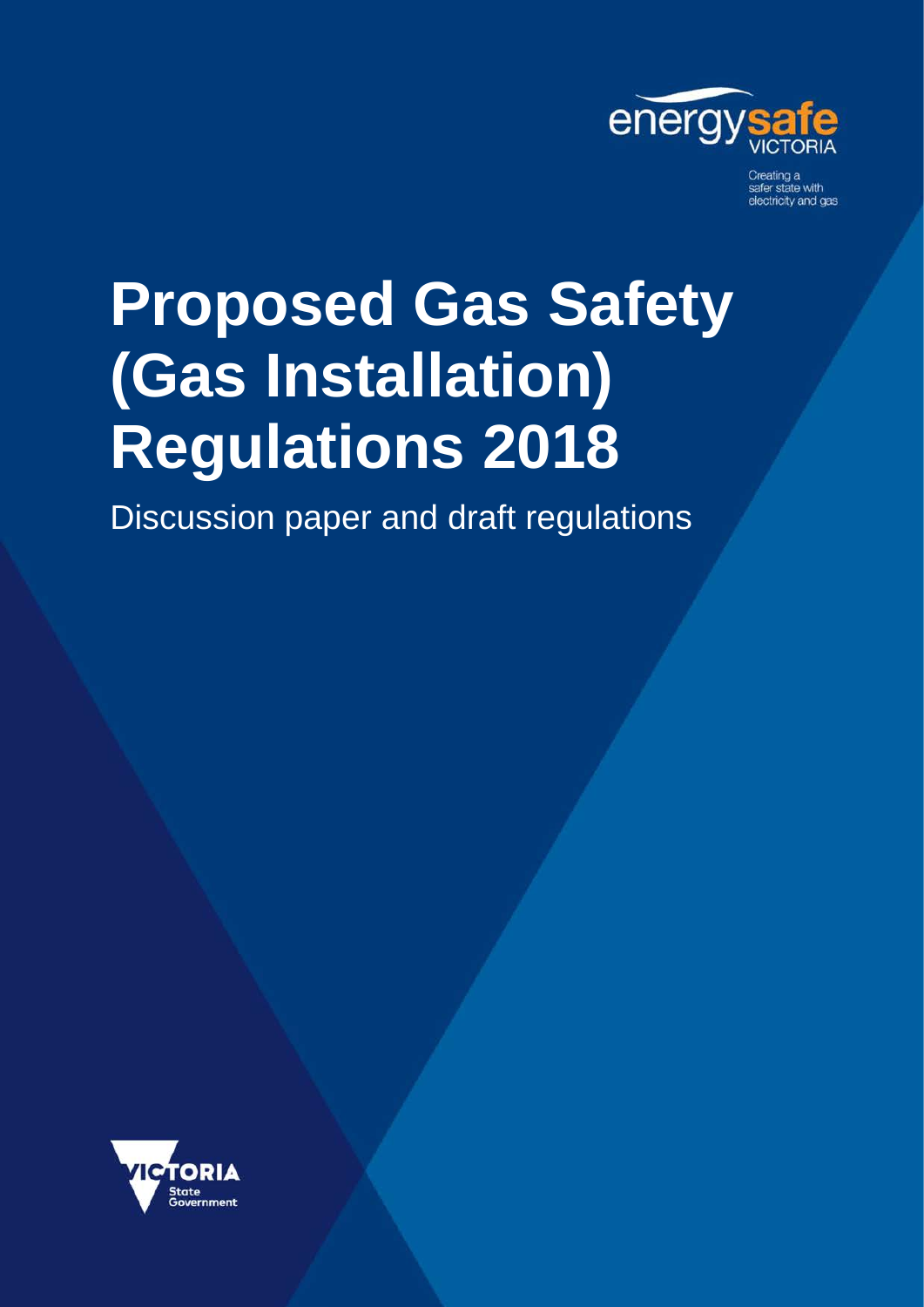# **Discussion paper**

Proposed Gas Safety (Gas Installation) Regulations 2018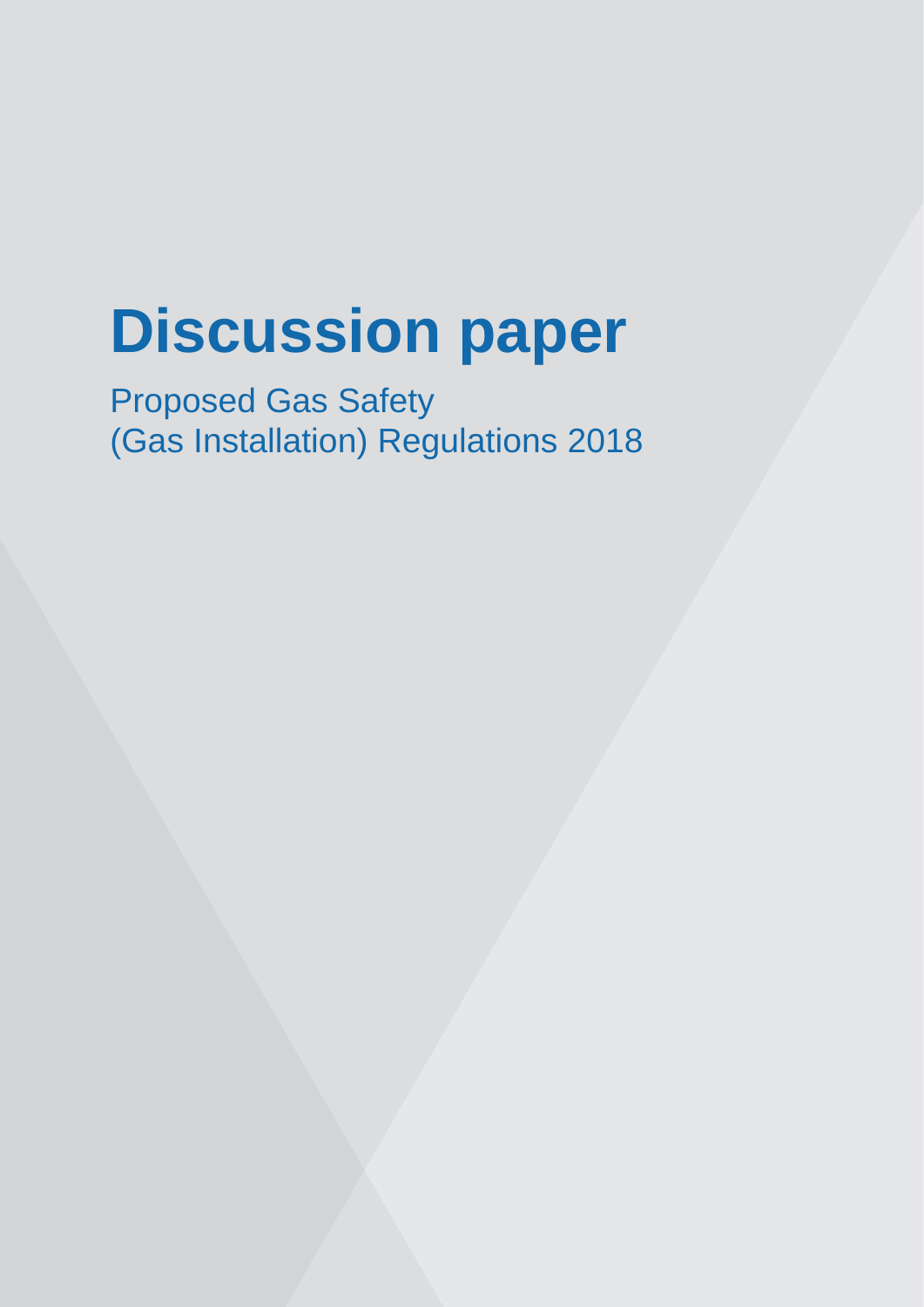# <span id="page-2-0"></span>**Summary**

## **Legislation and current regulations**

The Gas Safety Act 1997 ('the Act') provides for the safe conveyance, sale, supply, measurement, control and use of gas in Victoria. A key element of the Act is to control the acceptance and approval processes of gas appliances and work on gas installations.

The specific requirements for these processes, and the prescribed standards and obligations that apply to installations and gasfitting work, are set out in the Gas Safety (Gas Installation) Regulations 2008.

New Gas Safety (Gas Installation) Regulations are proposed to replace the existing regulations that expire on 16 December 2018.

## **Objectives of current regulations**

Gas is an important resource for industry and the community, and its safety is controlled through application of the Act and its regulations.

The Act establishes the general form that safe compliance must take with the regulations providing detail and codifying certain safety standards.

Regulations are intended to provide certainty to industry on what action is required to achieve safety outcomes. As a result, this provides confidence to the community that safety standards and protections are clearly defined.

The current Regulations specify procedures relating to the acceptance of appliances and gas installations, and prescribe standards for the safety of gas appliances, gas installations and work on gas appliances and gas installations – specifically AS/NZS 5601 and AS 3814.

# **Nature of proposed Regulations**

Overall, the proposed Regulations are intended to appropriately balance the cost of compliance against the safety outcomes facilitated by regulation. ESV considers that the proposed Regulations will impose a relatively low impact upon gas industry participants as they continue long established practices in Victoria, largely replicated in other jurisdictions.

The proposed Regulations remain largely consistent with the current Regulations with improvements to clarity and efficiency. Some requirements were considered redundant and have been removed.

Transition arrangements to allow for changes in published standards have been introduced in order to enable cost effective compliance and progressive safety improvements. ESV will retain the capacity to respond to ensure significant safety issues are promptly addressed.

The proposed Regulations incorporate an element of legislation requiring LPG supplied by a person (not just gas companies) to meet the prescribed standards of quality.

These changes were identified following stakeholder consultations during 2017, policy review of the current Regulations, and reviews of legislative arrangements administered by other regulators and jurisdictions.

The proposed Regulations will be supported by ongoing changes in ESV's administration. In addition, ongoing use of the online gas application system, GasTrac, will enable better data capture for future analysis to identify trends and issues.

These amendments, along with the rationale for change, are included in Appendix 1.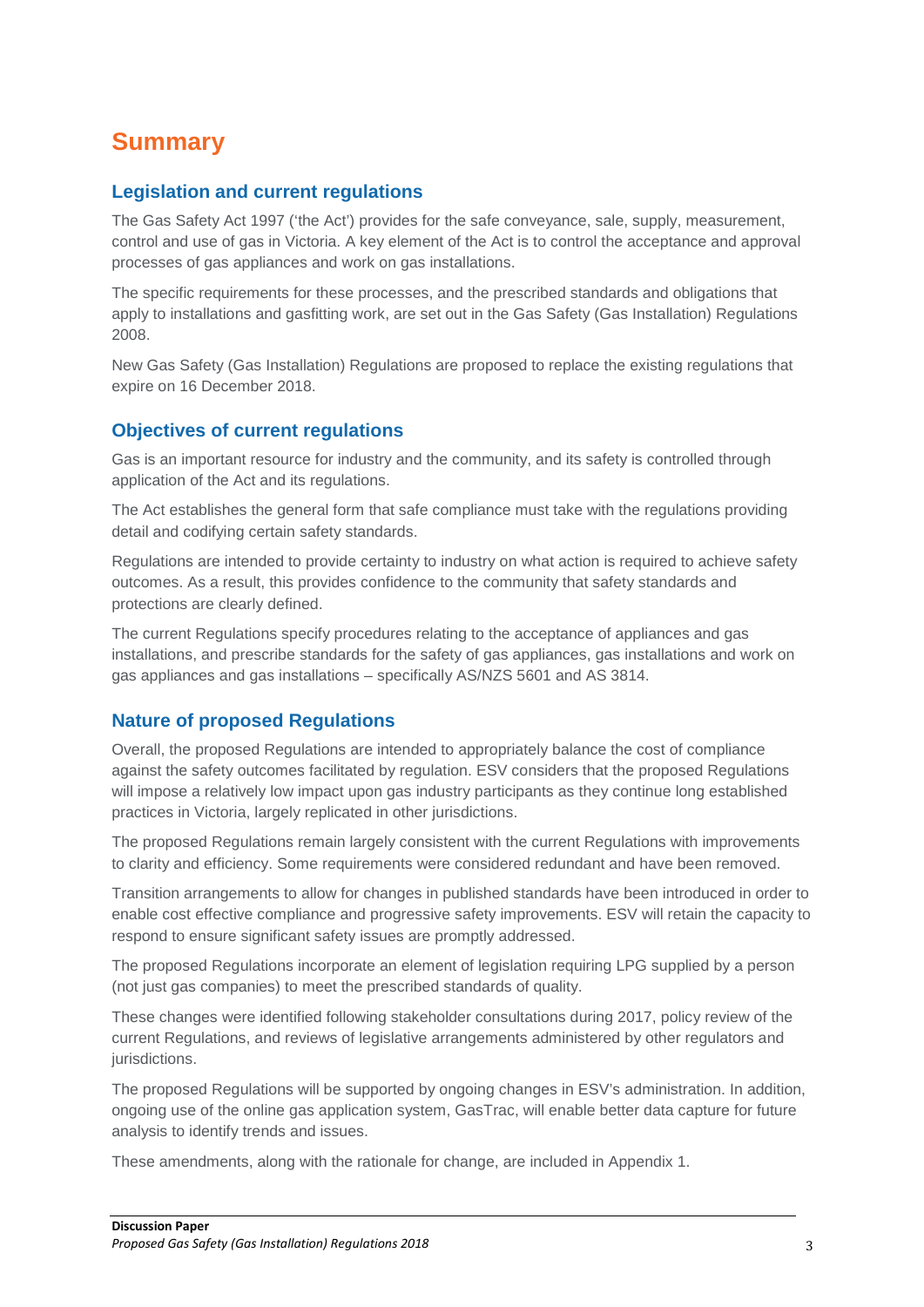The Act is structured to be supported by regulations that ensure protection of community safety and efficient delivery of the intentions of the Act. For example, the Act authorises gas inspectors and the Regulations empower them to immediately disconnect a gas supply to a dangerous or faulty installation.

# **Materiality of regulatory burden**

The calculation of costs for the proposed regulation of appliances and installations is of the same relatively low order that currently arises. Analysis suggests that the proposed Regulations will not impose a 'significant burden' because the annual regulatory burden has been calculated to be around \$1.37 million (see Table 1 below). Costs were separately collated for regulatory compliance, administrative and financial costs. The substantive compliance costs were estimated to be \$0.92 million per annum. Administrative requirements or 'red tape' were examined and estimated to be \$0.41 million per annum.

In the interests of simplification, all costs were attributed directly to the proposed Regulations rather than allocated between the Act and Regulations.

| <b>Gas Safety (Gas Installation) Regulations 2018</b> |           |
|-------------------------------------------------------|-----------|
| <b>Description of cost</b>                            | Cost(S)   |
| Administrative cost                                   | 412,778   |
| Substantive compliance costs                          | 925.424   |
| Financial costs                                       | 34.118    |
| Total regulatory costs (\$)                           | 1,372,320 |

### **Table 1: Regulatory Costs of the proposed Regulations**

# **Introduction of fees for certain safety cases**

j

Energy Safe Victoria (ESV) intends to introduce two new fees. A fee of 51 fee units (currently \$725.22) is proposed for applications under section 69 of the Act for the acceptance of an appliance or a class of appliance, and similarly a fee of 8.03 fee units (currently \$114.20) is proposed for an application for exemption from standards or requirements<sup>[1](#page-3-0)</sup> under section 72(3) of the Act.

The introduction of the fees is consistent with the fees that apply for certification of electrical appliances by ESV under the Electricity Safety Act 1998, and also with the fees that apply for applicants seeking approval from the Victorian Building Authority (VBA) for modifications to requirements under the Building Act 1993 and set out in the Plumbing Regulations 2008. ESV seeks to encourage people seeking an application or exemption to properly value the service and consider appropriate options to achieve compliance with safety standards.

A total cost of \$34,118 per annum (financial costs) to industry has been calculated.

<span id="page-3-0"></span><sup>1</sup> The proposed fee mirrors comparable fees for the certification of electrical equipment under s55 of the *Electricity Safety Act 1998*, and the proposed fee for s72 exemptions is consistent with comparable fees charged by the Victorian Building Authority for the modification of requirements under s221ZZO of the *Building Act 1993 (analogous to s72 of the Gas Safety Act 1997).*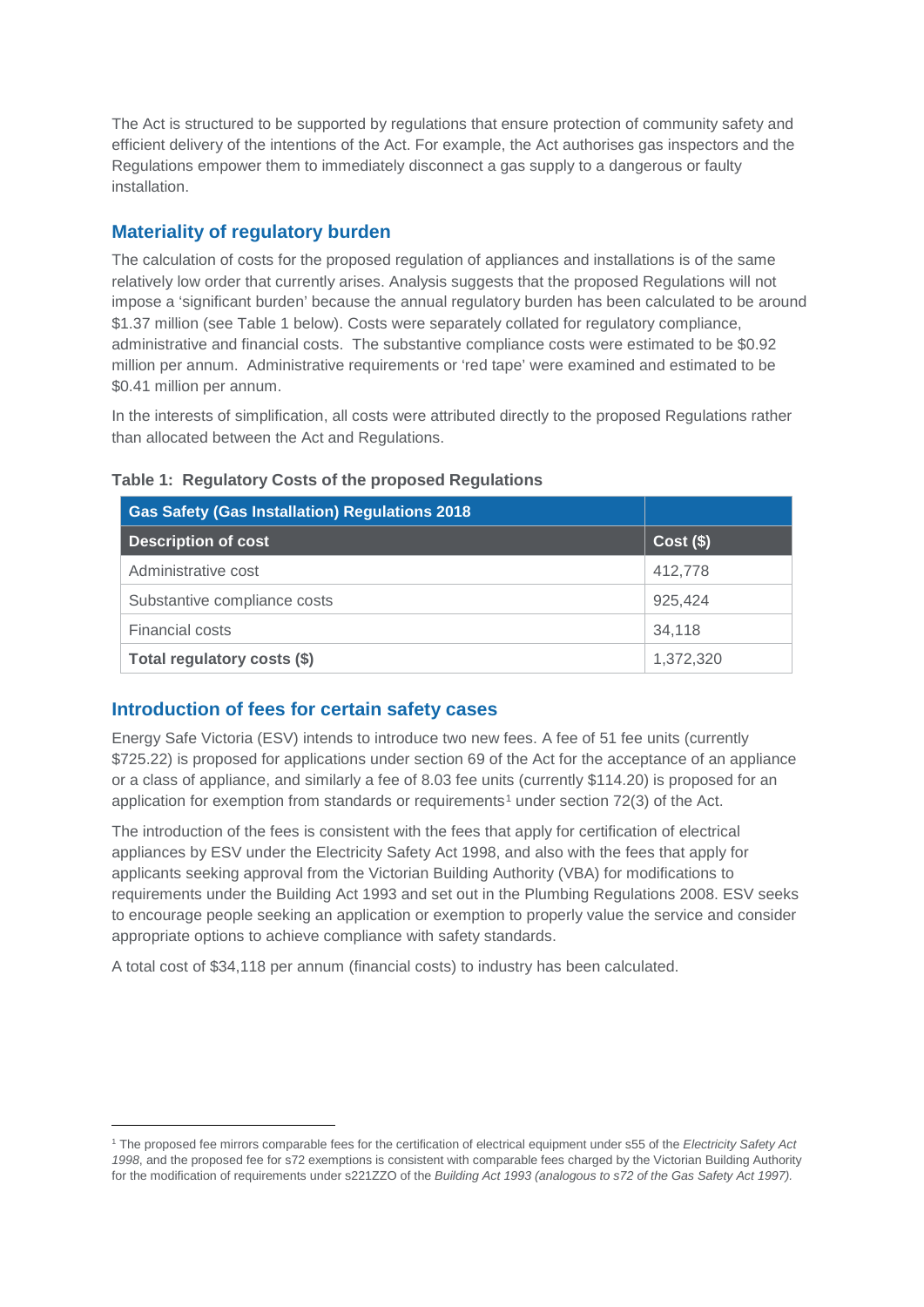# **How to make a submission**

Energy Safe Victoria (ESV) you to provide comment on this Discussion Paper by no later than **Tuesday, 27 March 2018**.

Submissions should be addressed to:

Neil Jenkins - Senior Policy Officer

Energy Safe Victoria

PO Box 262,

Collins St West, VIC 8007

Or send by email to: [inforegulations@energysafe.vic.gov.au](mailto:inforegulations@energysafe.vic.gov.au)

For more information, contact Neil Jenkins on (03) 9674 6300

Please note that in the interests of transparency ESV will make submissions to this Discussion Paper publicly available. Should you wish for any parts of your submission to remain confidential please clearly indicate the sections of the submission and reasoning for the request. ESV will determine whether or not to withhold or publish the submission following consultation with you.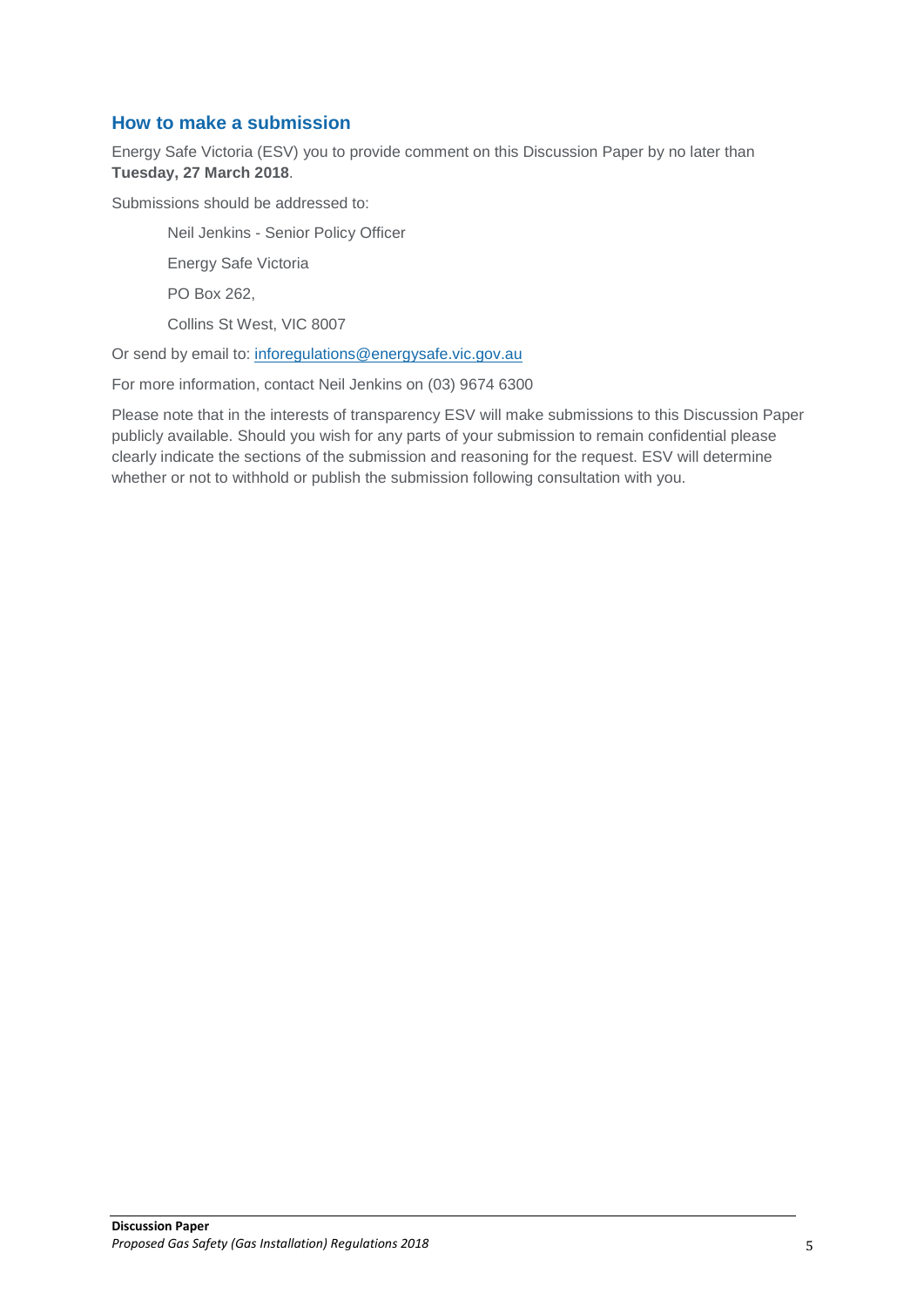# <span id="page-5-0"></span>**Definition of key terms**

| <b>The Act</b>                     | Gas Safety Act 1997                                                                                                                                                                                                                                                                                                       |
|------------------------------------|---------------------------------------------------------------------------------------------------------------------------------------------------------------------------------------------------------------------------------------------------------------------------------------------------------------------------|
| <b>The current Regulations</b>     | Gas Safety (Safety Case) Regulations 2008                                                                                                                                                                                                                                                                                 |
| The proposed<br><b>Regulations</b> | Gas Safety (Safety Case) Regulations 2018                                                                                                                                                                                                                                                                                 |
| <b>ABN</b>                         | Australian Business Number                                                                                                                                                                                                                                                                                                |
| <b>ACN</b>                         | Australian Company Number                                                                                                                                                                                                                                                                                                 |
| CO                                 | Carbon monoxide                                                                                                                                                                                                                                                                                                           |
| <b>ESC</b>                         | <b>Essential Services Commission</b>                                                                                                                                                                                                                                                                                      |
| <b>ESV</b>                         | Energy Safe Victoria                                                                                                                                                                                                                                                                                                      |
| <b>LPG</b>                         | Liquefied petroleum gas                                                                                                                                                                                                                                                                                                   |
| <b>Type A appliance</b>            | Appliances accepted as Type A appliances under an accredited<br>acceptance scheme or by ESV. Domestic and light commercial type<br>appliances, such as such as heaters, water heaters, household<br>ovens and cooktops, are Type A appliances.                                                                            |
| <b>Type B appliance</b>            | An appliance (including a second-hand appliance) with gas<br>consumption in excess of 10MJ/h, including any components and<br>fittings downstream of and including the appliance manual shut-off<br>valve (but does not include a Type A appliance). Installation of a<br>Type B appliance is a complex gas installation. |
| <b>VBA</b>                         | Victorian Building Authority, which regulates the licensing and<br>registration of gasfitters and regulates gasfitting work other than<br>complex gas installations (i.e. standard gas installations).                                                                                                                    |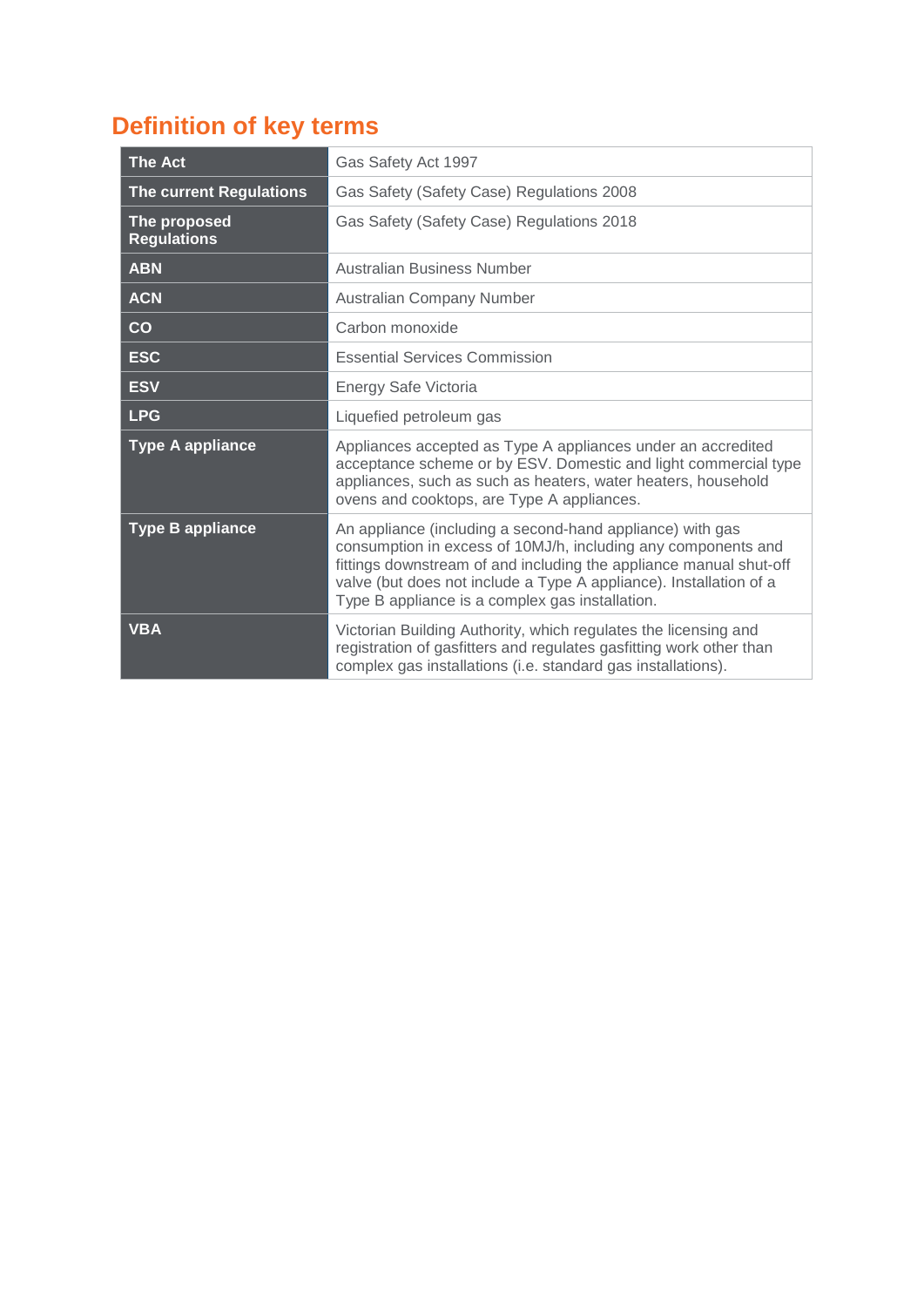# **Contents**

| 1.  |                                                                                |  |
|-----|--------------------------------------------------------------------------------|--|
| 1.1 |                                                                                |  |
| 1.2 |                                                                                |  |
| 1.3 |                                                                                |  |
| 1.4 |                                                                                |  |
| 2.  |                                                                                |  |
| 2.1 |                                                                                |  |
| 2.2 |                                                                                |  |
| 2.3 |                                                                                |  |
| 2.4 | General – duties, incidents, gas disconnection, requirements for sale of LPG15 |  |
| 2.5 |                                                                                |  |
| 2.6 |                                                                                |  |
| 2.7 |                                                                                |  |
| 3.  |                                                                                |  |
| 3.1 |                                                                                |  |
| 3.2 |                                                                                |  |
| 3.3 |                                                                                |  |
|     |                                                                                |  |
| 4.  |                                                                                |  |
| 4.1 |                                                                                |  |
| 5.  |                                                                                |  |
| 5.1 |                                                                                |  |
| 5.2 |                                                                                |  |
| 6.  |                                                                                |  |
| 6.1 |                                                                                |  |
| 6.2 |                                                                                |  |
|     |                                                                                |  |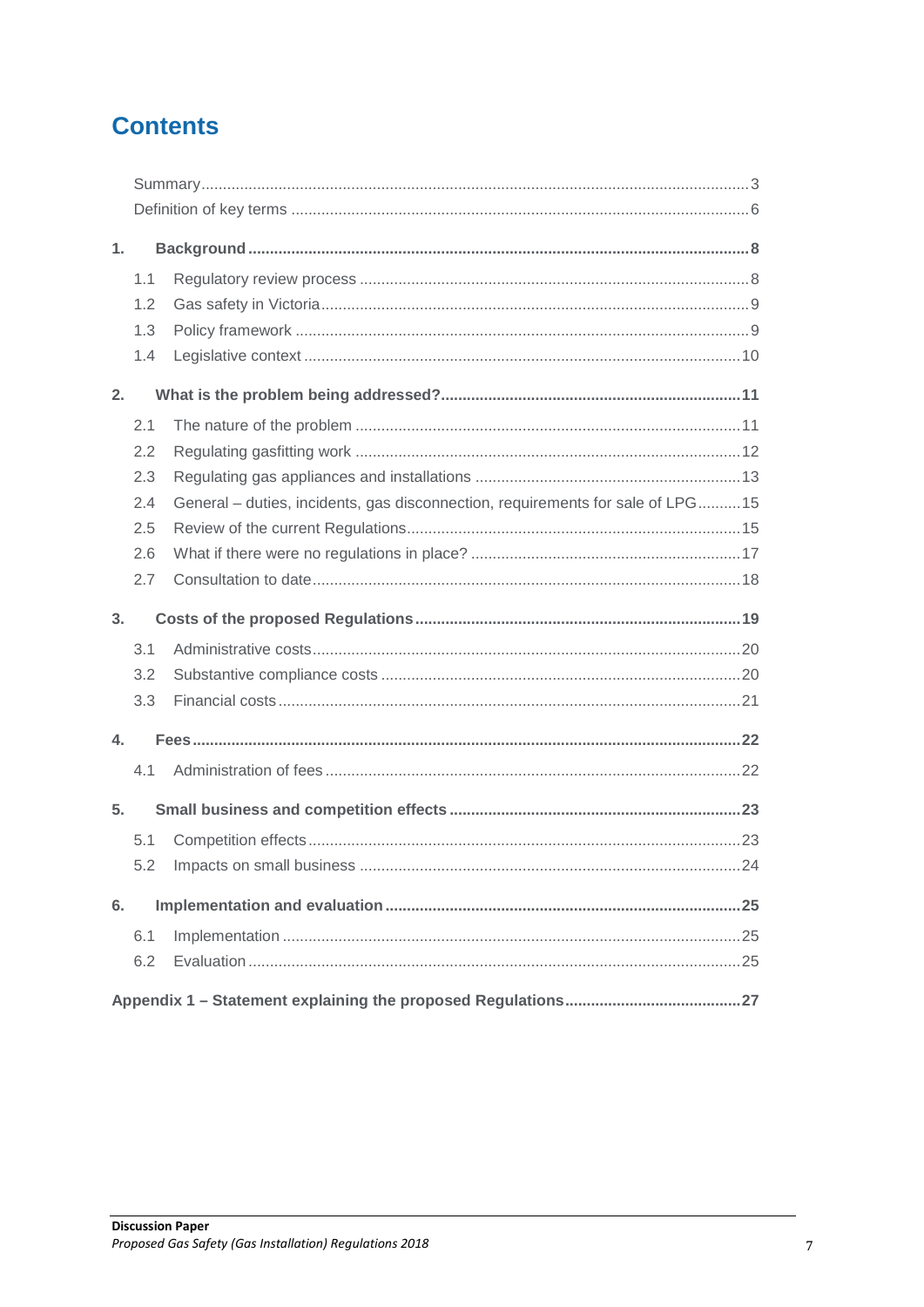# <span id="page-7-0"></span>**1. Background**

# <span id="page-7-1"></span>**1.1 Regulatory review process**

Energy Safe Victoria (ESV) is the independent technical regulator responsible for electricity, gas and pipeline safety in Victoria. ESV administers the *Gas Safety Act 1997* ('the Act'), which provides for the safe conveyance, sale, supply, measurement, control and use of gas in Victoria.

Key elements of the Act require gas companies to prepare safety cases—documents that set out their policies and processes to ensure they will meet their duties under the Act to minimise the risks arising from supply and use of gas, and provide convenience to the owners/operators of industrial gas installations by allowing voluntary gas safety cases – documents that propose an alternative form of compliance with respect to licensed gasfitting work and gas installation technical standards.

Specific requirements to be included in a safety case are set out in the *Gas Safety (Safety Case) Regulations 2008*. Regulations—statutory rules made under the authority of the Act—automatically expire after ten years. The current Regulations are due to sunset on 16 December 2018, and new regulations are needed to replace them.

The remaking process provides an opportunity to determine whether regulations are still needed, and if so, whether there are ways to improve them. Before new regulations are made, the *Subordinate Legislation Act 1994* and associated guidance material requires that most regulations follow this process:

Preliminary consultation to inform development of proposed Regulations

Public consultation on the proposed Regulations

Consider all submissions on the proposed **Regulations** 

Final decision on whether to make Regulations as proposed

ESV consulted with parties likely to be directly affected by the proposed Regulations several times during 2017. During this time ESV established and tested the costs and benefits of the proposed Regulations.

ESV's analysis estimates that the impact of the proposed Regulations would be \$1.457[2](#page-7-2) million per annum (attributing all costs to the proposed Regulations only). Feedback from stakeholders also suggests that the proposed Regulations reflect current practices that lead them to incur these costs under the current form of the proposed Regulations. Therefore, the release of a formal Regulatory Impact Statement (RIS) is not required on the basis that the proposed Regulations will not impose a significant economic or social burden on a sector of the public.

Instead, ESV is releasing the proposed Regulations and a discussion paper (this document) for consultation to industry and the wider community to ensure that the proposed Regulations are robust, and balance regulatory burden against safety benefit. This Discussion Paper outlines a high level cost benefit analysis, and invites stakeholders to make submissions on the issues no later than 27 March 2018.

Following consideration of all submissions received in response to the proposed Regulations, a statement of reasons will be made available. Once the proposed Regulations are made, copies of all submissions and other supporting documentation will be given to the Parliament's Scrutiny of Acts and Regulations Committee.

<span id="page-7-2"></span><sup>&</sup>lt;sup>2</sup> The previously noted figure of \$0.34m was incorrect. The correction has not affected the analysis.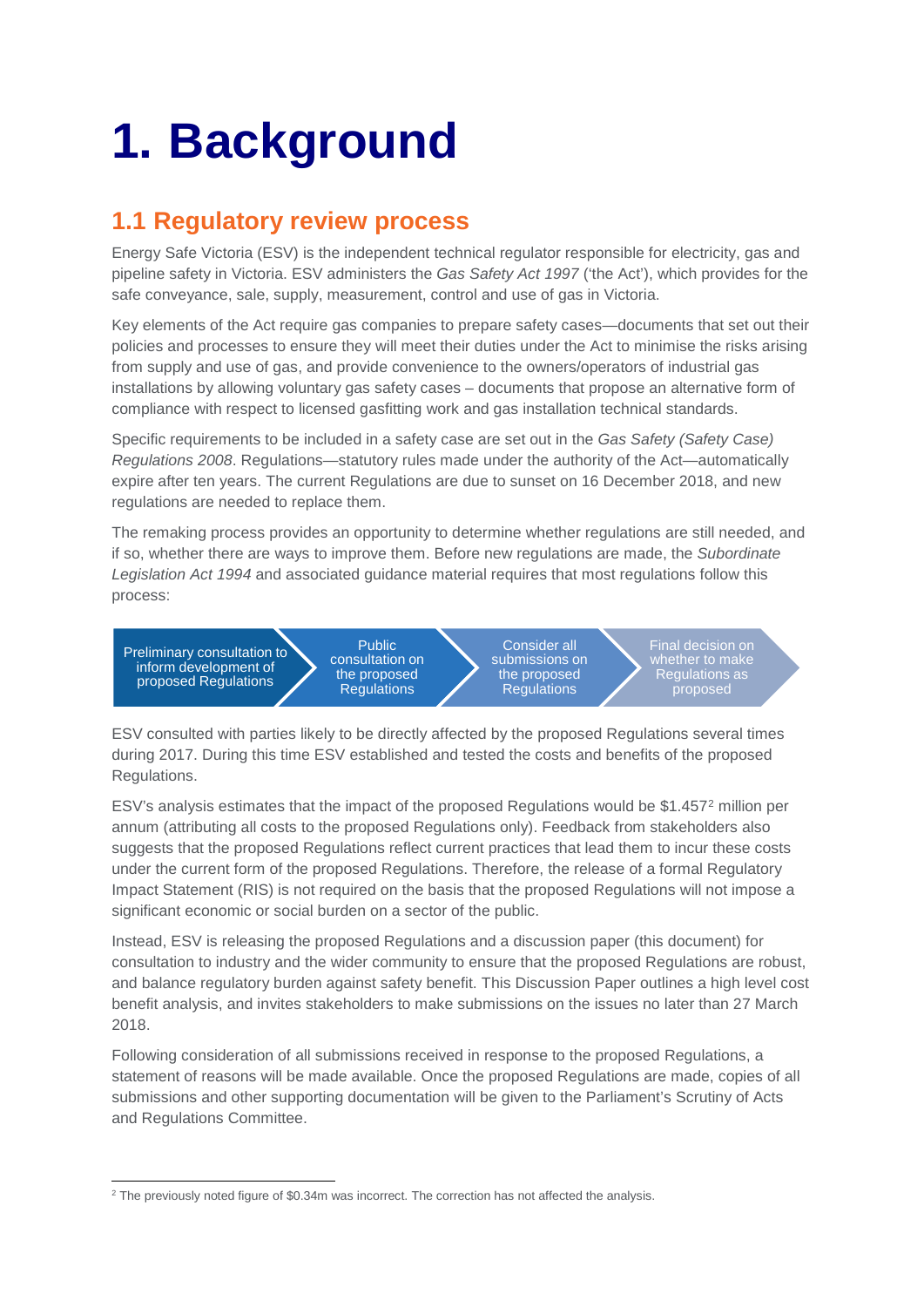# <span id="page-8-0"></span>**1.2 Gas safety in Victoria**

Natural gas is supplied to over 1.9 million Victorian homes and businesses. A similar number use liquefied petroleum gas (LPG). In addition, portable gas heaters and gas cooking appliances may be used by businesses and consumers for outdoor activities, such as barbecues and camping.

Gas is an important resource for industry and the community. It is a safe resource when the risks that arise from the provision and use of gas are anticipated and appropriately controlled. The Act and Regulations define the regulatory framework that is considered necessary to ensure the appropriately safe provision and use of gas.

# <span id="page-8-1"></span>**1.3 Policy framework**

The Act and current Regulations (and their predecessors) have been in effect for a number of decades. During that time gas incidents have been infrequent, and the regulatory gas safety regime has ensured that gas risks have been well managed. In administering the Act and Regulations ESV seeks to ensure that it makes decisions based on sound evidence, in proportion to the risk of gas incidents, and with appropriate technical knowledge of the industries that it regulates.

Regulations made under the Act give operational effect to the Act; the Act establishes the form that safe compliance must take, but the regulations describe the requirements, including key elements of the safety management system that every safety case is required to have.

The regulations are intended to provide certainty to industry on what is required to achieve safe outcomes, and confidence to the community that safety standards and protections are clearly described. They achieve this by addressing known matters of higher risk and technical detail and specificity, when required, to ensure safety.

The Act was designed with the intention that for efficiency, it would be supported by regulations. In the absence of regulations, safety requirements would be reliant on a range of voluntary codes or guidance. While implementation of these could achieve the required safety outcomes, it would be less efficient and potentially less transparent which would reduce confidence in the gas safety framework.

The proposed Regulations are intended to provide cost effective and efficient delivery of the intentions and obligations of the Act; however, obligations and duties placed on gas industry participants such as manufacturers, suppliers and gasfitters can result in increased costs passed through to end consumers. The proposed Regulations have been carefully designed with consideration of the need to maintain an appropriate balance between necessary safety standards and the cost of achieving them.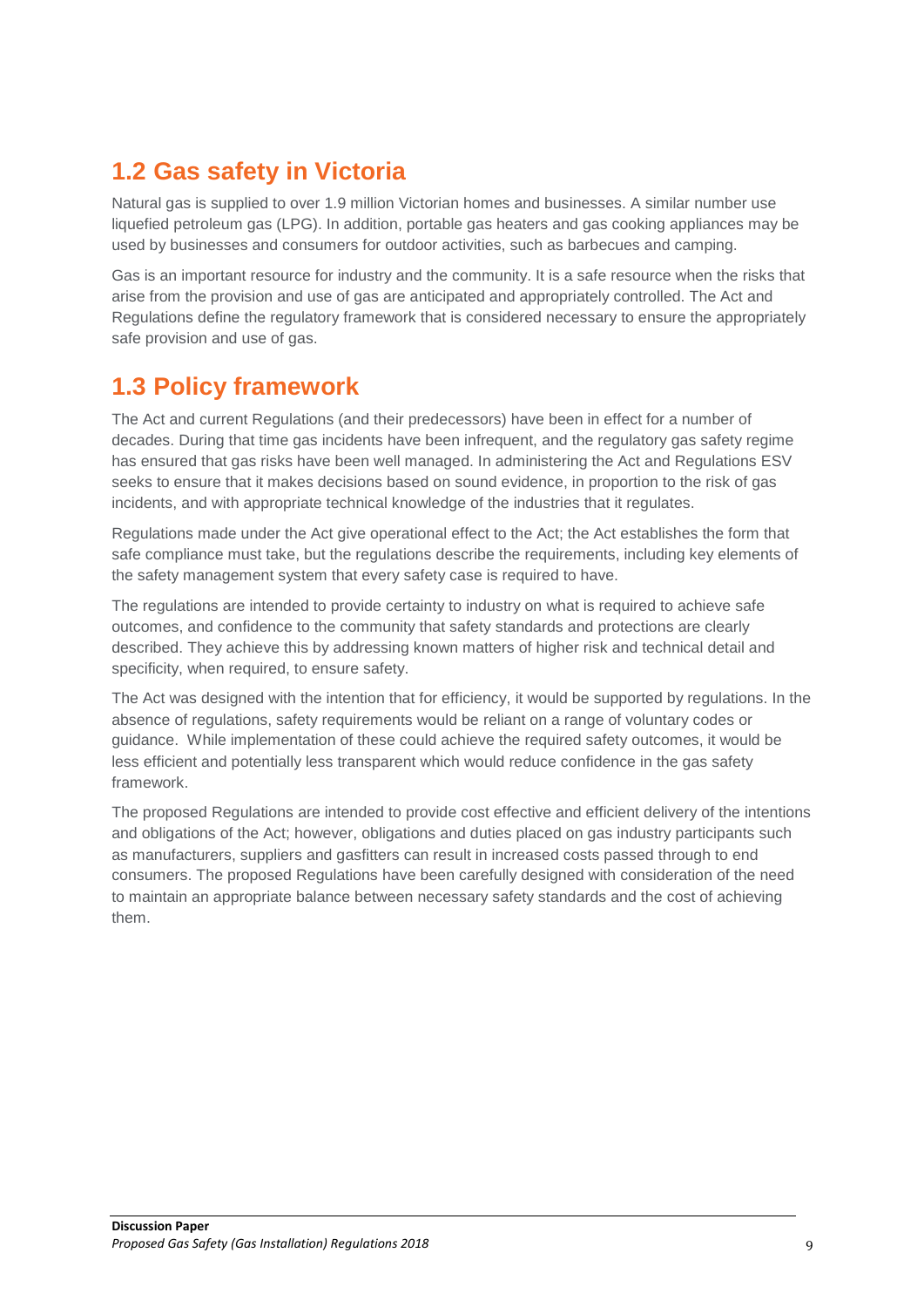# <span id="page-9-0"></span>**1.4 Legislative context**

The *Gas Safety Act 1997* establishes the safety regime for gasfitting work, gas appliances and gas installations in order to ensure the safety of the gas. The main objectives of the Act are to:

- ensure safe conveyance, sale, supply, measurement, control and use of gas and to generally regulate gas safety;
- control the safety of gas installations and the safety standards of gas work; and
- maintain public and industry awareness of gas safety requirements.

For downstream use of gas, the Act establishes a regulatory framework in relation to gas appliances and installations, and gasfitting work. There are risks of harm from use of gas if gas appliances and installations suffer from defective design, inadequate standards, defective materials, insufficient installation competency, or maintenance, or improper operation.

Safety is a key consideration of gas appliance and installation design. Licensed and competent gasfitters are required to install appliances and undertake gasfitting work on installations, in accordance with safety standards to prevent harm. Furthermore, gas safety is also managed in Victoria through a system of formal acceptance of higher-risk installations and certification of appliances, and supported by ongoing education of industry participants and the community.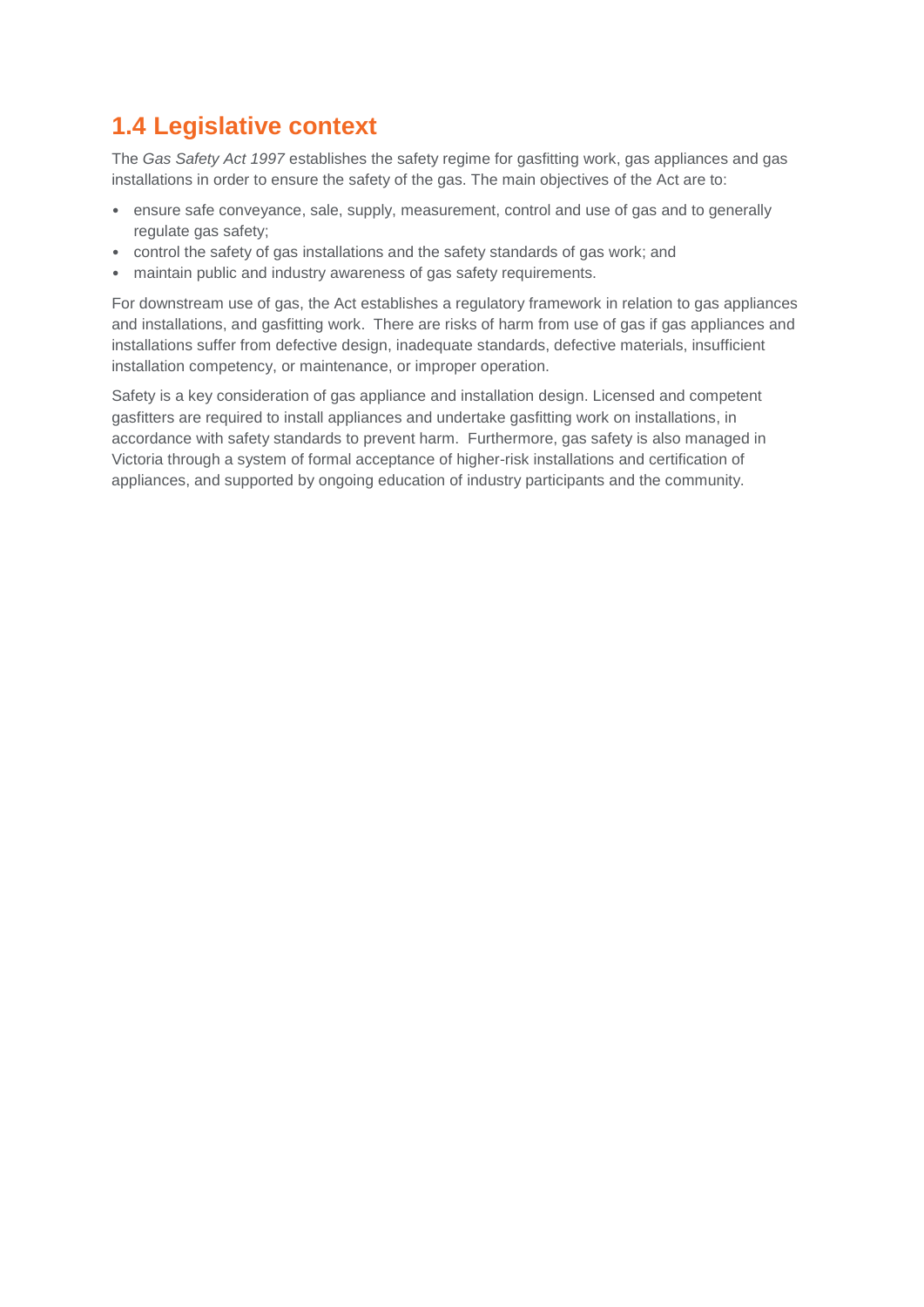# <span id="page-10-0"></span>**2. What is the problem being addressed?**

This section of the Discussion Paper addresses the evidence supporting the need for action. Gas is a safe resource where the risks that arise when providing and using gas are appropriately controlled. The regulations (in conjunction with the Act) have specified a regulatory framework that has ensured that the likelihood of serious gas incidents (incidents resulting in death, serious injury or significant damage to property) have been reduced to the most practical level.

# <span id="page-10-1"></span>**2.1 The nature of the problem**

Gas is an essential fuel for many households, businesses and industrial processes as an affordable and convenient energy source. Gas leaks, due to rupture or damage to pipes or poorly made or improperly installed gas appliances, can cause an explosion or fire, putting at risk personal safety and property. Gas incidents that arise from gas heaters or gas cookers in residential properties for example, can lead to fire due to direct exposure to flame or the transfer of heat, and the build-up of dangerous emissions such as carbon monoxide (CO) and nitrogen dioxide (NO2) can lead to serious consequences, including fatalities.

CO is a by-product of combustion, and is produced in greater amounts by incomplete combustion. It can be produced in common home appliances such as; gas or oil furnaces, gas fridges, gas cookers, gas clothes dryers, gas water heaters, space heaters and wood burning stoves.

CO is odourless and colourless and can fatally poison or cause chronic illness that can go undiagnosed. Gas appliances and installations must meet compliance standards at the time of use and installation (including ventilation) to ensure users are not exposed to harmful levels of CO.

Since 2004-05 ESV has monitored gas related incidents. Most fatalities and serious injuries resulting from the use of gas arise from maintenance issues in relation to installations and appliances, installation or appliance defects, or intentional or unintentional misuse by consumers.

|                                                 | 12/13 | 13/14    | 14/15 | 15/16 | 16/17 |
|-------------------------------------------------|-------|----------|-------|-------|-------|
| <b>Gas-caused deaths</b>                        | 4     | $\Omega$ | 2     |       |       |
| <b>Gas fatalities per million</b><br>population | 0.17  | $\Omega$ | 0.34  | 0.16  | 0.16  |
| <b>Serious injuries</b>                         |       |          | 6     |       | 5     |
| Significant damage to property                  | 5     |          | 3     |       | 5     |
| <b>Gas-related fires and explosions</b>         |       | 26       | 29    | 20    | 19    |

## **Table 2: Serious gas incidents in Victoria reported to ESV**

In 2016-17 the reported gas caused death was as a result of an explosion and fire at a cabin in a caravan park. ESV attended the site but was unable to determine the cause of the explosion and fire due to the extensive damage to the cabin and gas cooker. ESV provided information to Victoria Police as part of its investigation.

Details about the five serious injuries during the 2016-17 financial year include: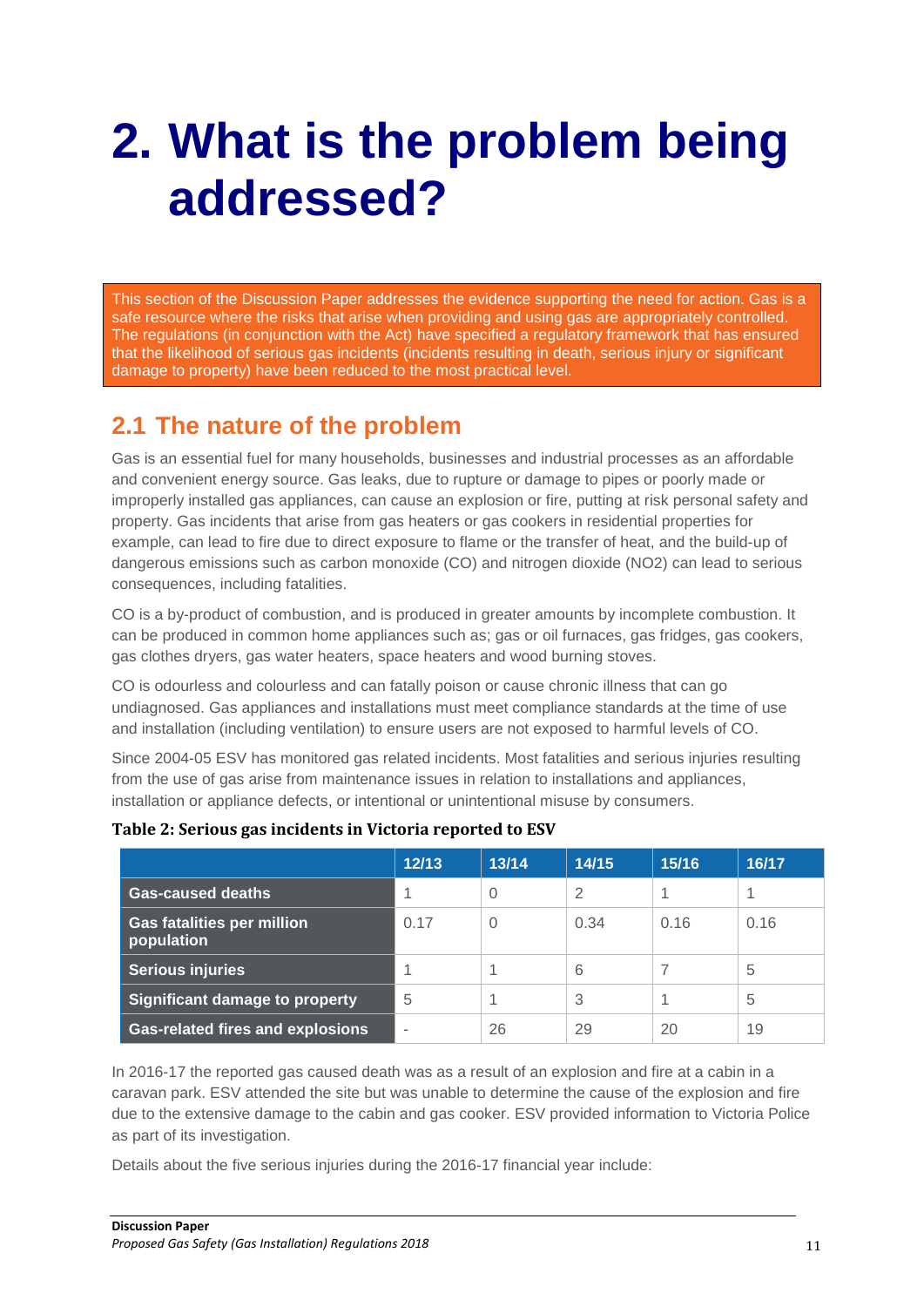- An elderly man and infant from the same house were hospitalised with suspected carbon monoxide (CO) poisoning. When ESV investigated the ducted gas heater beneath the house it found that the flue had melted and failed, that the heater's data plate had been imperfectly labelled so that the heater was incorrectly identified and the wrong flue type had been installed. The unit had also not been properly serviced contributing to excessive production of CO.
- A refrigeration mechanic was burned and injured following an explosion involving a hand-held propane gas torch (welding torch). The mechanic approached the work vehicle and smelled gas that had escaped from the gas torch. He attempted to remove the gas torch but inadvertently touched the ignition button which ignited the gas.
- The occupant of a house was decanting a 9kg gas cylinder outside near the hot water unit of the house. There was a build-up of gas that was ignited by the pilot light of the hot water unit. The occupant sustained serious burns and was admitted to hospital.
- There was fire and explosion in the garage of residential premises. The occupant appeared to have modified the valve of a 9kg LPG cylinder so that cylinder contents escaped. There were numerous potential ignition sources in the garage and an explosion resulted. The occupant received burns and required hospitalisation.

Some incidents reported in the past 12 months appear related to consumer behaviour that is not in the direct purview of these Regulations. ESV has found that the most efficient and effective way to address risks relating to community behaviour is through awareness and education campaigns encouraging safe practice for maintenance and appropriate use of gas installations and appliances.

# <span id="page-11-0"></span>**2.2 Regulating gasfitting work**

The *Gas Safety Act 1997* (the Act) defines 'gasfitting work' as work carried out in connection with the installation, replacement, repair, alteration, maintenance, or commissioning of any gas installation or any part of a gas installation. 'Gas installation' is also specifically defined<sup>3</sup>. The Act places responsibilities relating to gasfitting work including:

- a person who carries out work on a complex gas installation must apply to ESV for acceptance of the gas installation before the gas installation is commissioned
- a person must not carry out building work at premises which they know, or should reasonably be expected to know will make a gas installation at the premises unsafe, or a building at the premises unsafe if that premises is supplied with gas
- a person must not knowingly, recklessly or negligently break, injure, open or tamper with any pipeline, gas installation or meter assembly
- a person must not carry out upstream gas work in relation to any facility unless they have been approved by ESV to carry out that work.

The Act also requires any person carrying out gasfitting work to comply with prescribed standards and requirements in relation to the gasfitting work and in relation to the appliances or gas installations on which the work is performed, as set out in regulations made under the Act.

The current Regulations prescribe the Standards AS/NZS 5601.1 and AS/NZS 5601.2 as the applicable standards for gasfitting work.

There are also certain types of gasfitting work that represent considerably higher levels of risk in relation to gas safety. These include hot tapping (making a connection to consumer piping while the pipe is in use and contains gas under pressure), or where a gas pressure raising device or a mixing device is being installed[4.](#page-11-2) These are specifically addressed in the current Regulations and require authorisation by ESV.

<span id="page-11-1"></span><sup>3</sup> See section 3(1) of the *Gas Safety Act 1997*

<span id="page-11-2"></span><sup>&</sup>lt;sup>4</sup> To protect the gas supply and meter from low pressure, pulsation or reverse flow conditions.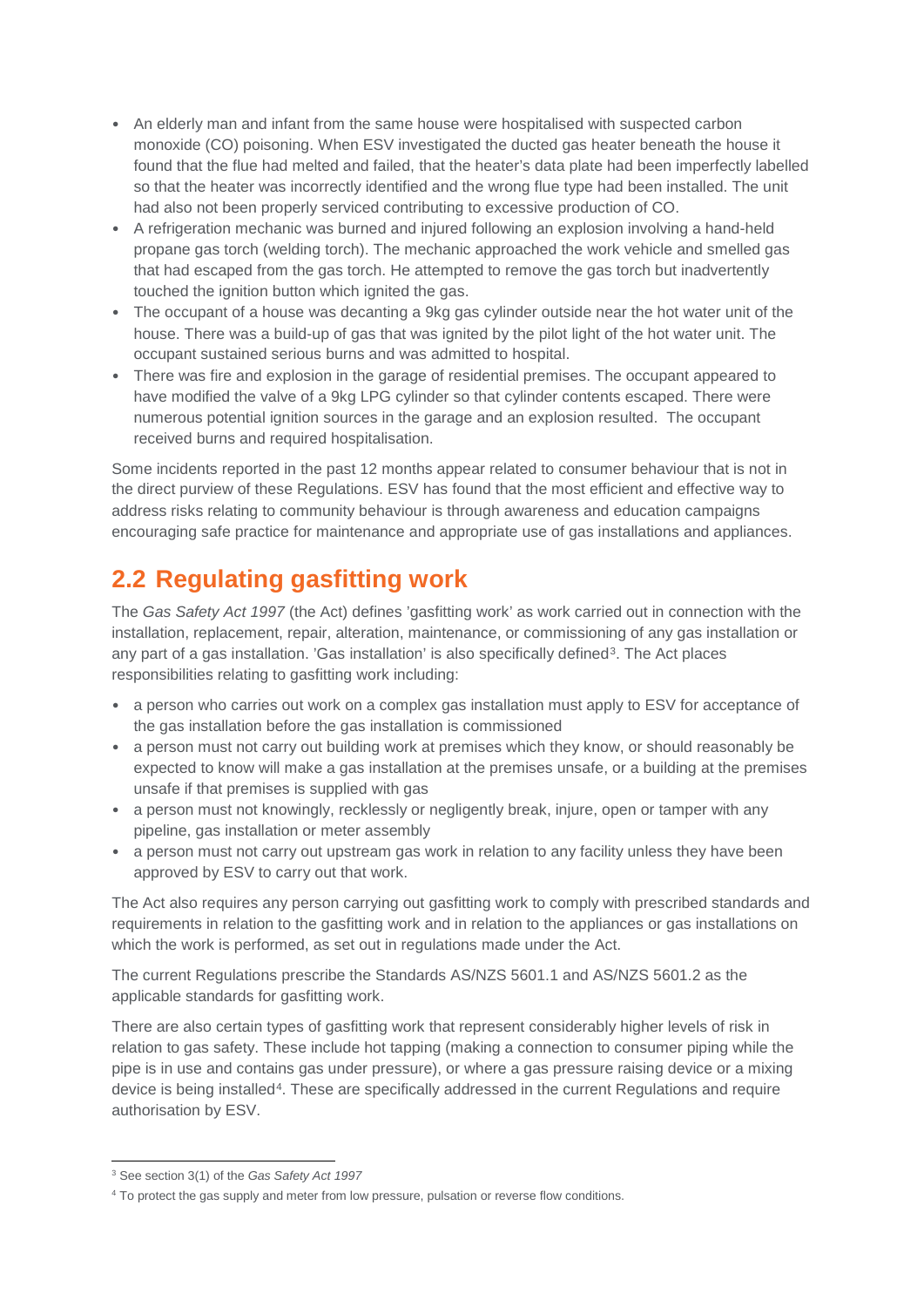The current Regulations also restrict gasfitting work that involves installation of flueless gas heaters by allowing the replacement of an existing flueless gas heater in residential premises with a new flueless space heater providing it meets certain conditions. Otherwise, flueless space heaters may not be installed. Further, the Regulations specifically state that flueless space heaters may not be installed in hospitals, medical centres, residential centres or community health centres.

# <span id="page-12-0"></span>**2.3 Regulating gas appliances and installations**

Most of the more common gas appliances, such as gas heaters, water heaters, ovens and cooktops used in homes are Type A appliances. Type B appliances are less common (given the high rate of gas consumption) and most often used in large scale industrial and commercial installations.

The Act identifies specific responsibilities that apply to gas appliances, stating that:

- a person must not knowingly, recklessly or negligently supply or offer to supply or sell or offer to sell an appliance that is unsafe;
- a person cannot supply or install a Type A appliance unless it is accepted and bears an approved label;
- a person must not knowingly, recklessly or negligently make a modification to a Type A appliance that would make the appliance unsafe to use if the appliance was used for its intended purpose;
- a person must not use a Type B appliance unless the gas installation of which that appliance forms part, has been accepted by ESV; and
- ESV may prohibit the supply or sale of, or order a recall of, any gas installation, appliance or component.

ESV accepts gas appliances by requiring that certain information is provided, which may include test results in relation to the appliance, as described in the schedules of the Regulations.

The Regulations prescribe the Standard AS 3814 in relation to Type B appliances. The information required for a Type B appliance addresses technical gas safety requirements to ensure adequate safety precautions in response to potential explosions. ESV reviews the applications to determine risk associated with the appliance or installation, before prioritising inspection and allowing commissioning gas.

Once accepted the Type B appliance must be fitted with a compliance plate that includes ESV's acceptance number, date of installation, and appliance serial number. This ensures gasfitters undertaking future maintenance, or owners of the appliance can readily observe that it has been installed as required by the regulations by a competent gasfitter.

The Act defines *gas installation* as the downstream connection of a gas supply to any gas pipe, appliance or meter, or an LPG storage vessel (<500 litres) and downstream assets. It includes any means of ventilation or system for the removal of combustion products.

Gas installations are categorised under the Act as either standard or complex. Under the Act, there are specific responsibilities relating to gas installations, stating that:

- a person who carries out work on a complex gas installation must apply to ESV for acceptance of the gas installation before the gas installation is commissioned;
- a person must not use a Type B appliance unless the gas installation of which that appliance forms part, has been accepted by ESV;
- ESV may prohibit the supply or sale of, or order a recall of, any gas installation, appliance or component;
- a person must not carry out building work at premises which they know, or should reasonably be expected to know, will make a gas installation at the premises unsafe, or a building at the premises unsafe if that premises is supplied with gas; and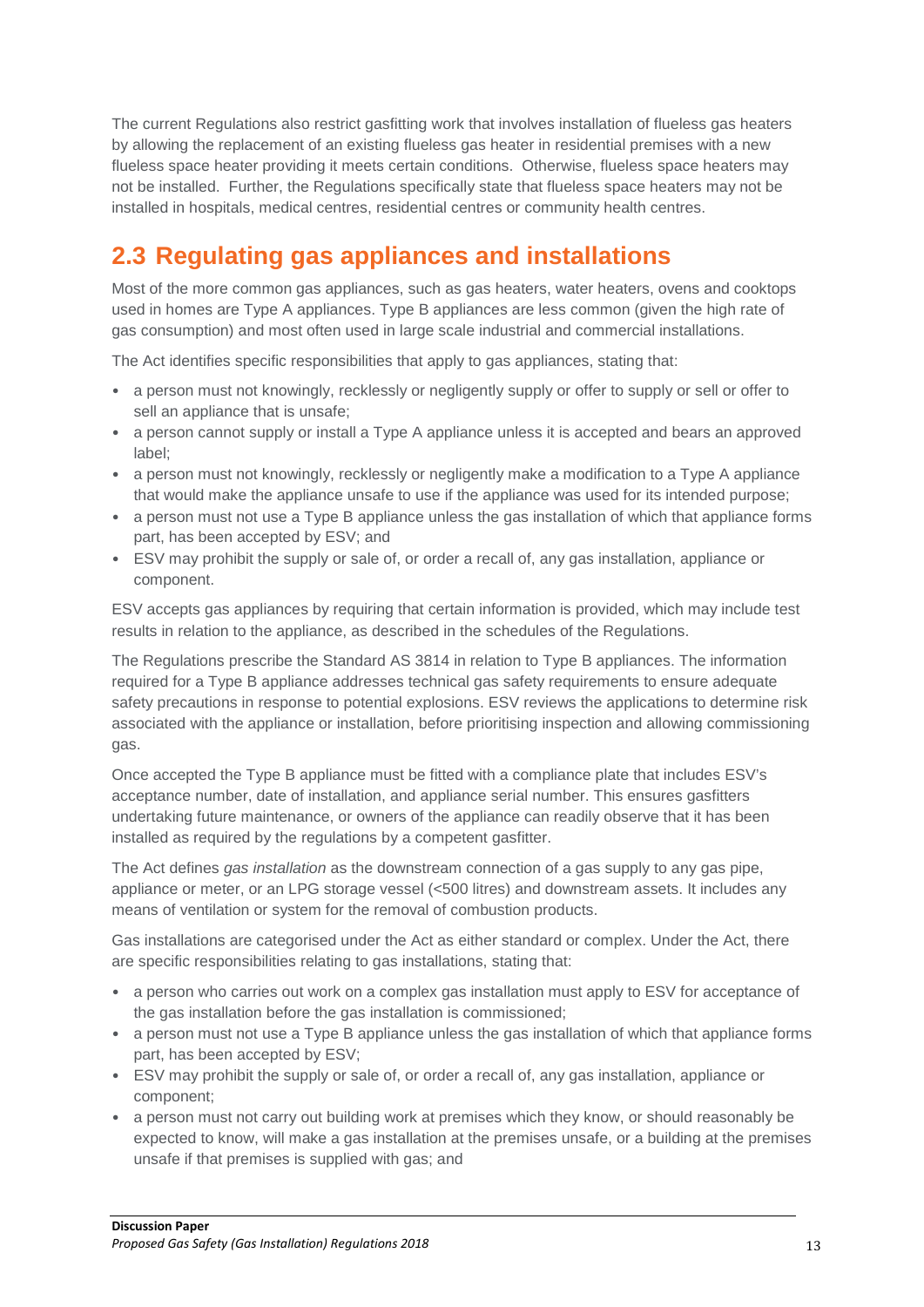• a person must not knowingly, recklessly or negligently break, injure, open or tamper with any pipeline, gas installation or meter assembly.

The Regulations also prescribe the Standards AS/NZS 5601.1 and AS/NZS 5601.2 in relation to an appliance or gas installation. The gasfitter must apply for acceptance of the appliance or installation, including commercial catering equipment on, or in, a boat or caravan. Once gas applications have been accepted by ESV, gasfitters are required to certify via statements of compliance that the installations meet the requirements of the Regulations.

Complex gas installations are by their nature higher risk installations, therefore ESV seeks further information about pressure control meters, safety features, proposed commissioning procedures and other safety controls to assure safety. These information datasets enable ESV to assess the risk posed by the proposed works, and identify and resolve any obvious safety issues before an ESV inspection and subsequent commissioning by the gasfitter.

The table below summarise the number of applications for acceptance and exemptions for Type A and Type B appliances.

| <b>Current regulatory requirement</b>                          | 11/12 | 12/13 | 13/14 | 14/15 | 15/16 | 16/17 |
|----------------------------------------------------------------|-------|-------|-------|-------|-------|-------|
| Application and acceptance of Type A<br>appliances (rr. 9. 10) | 19    | 38    | 26    | 17    | 65    | 113   |
| <b>Application for exemption (r. 23)</b>                       | 18    | 43    | 79    | 110   | 130   | 148   |
| Acceptance of Type B appliances (r.<br>33)                     | 475   | 1.109 | 1.331 | 1.062 | 1.039 | 916   |

#### **Table 3: Applications and acceptance of appliances**

The Victorian Building Authority (VBA) also has a role in regulating gas safety. The *Building Act 1993* includes gasfitting as a class of plumbing work for the purposes of that Act, with the aim of ensuring that it is carried out safely by competent gas practitioners<sup>[5](#page-13-0)</sup>.

The VBA regulates gasfitting work on standard gas installations. For example, gas installations at most residential premises (such as one and two storey properties), and most smaller-scale commercial installations, are regarded as standard gas installations. The current Regulations prescribe classes of residential and commercial premises, under the definition of 'standard gas installation' in the Act, which enables gasfitters to determine whether ESV or VBA has regulatory oversight.

<span id="page-13-0"></span><sup>5</sup> There is a difference between licensing and registration: gasfitting work for which a compliance certificate is required can only be done (or supervised) by a licensed practitioner. Of relevance for this discussion, a compliance certificate is required for installation, relocation or replacement of any gas-using appliance; conversion of a gas-using appliance for use with a different gaseous fuel; and the installation, modification or relocation of consumer gas piping; or any other gasfitting work valued over \$750.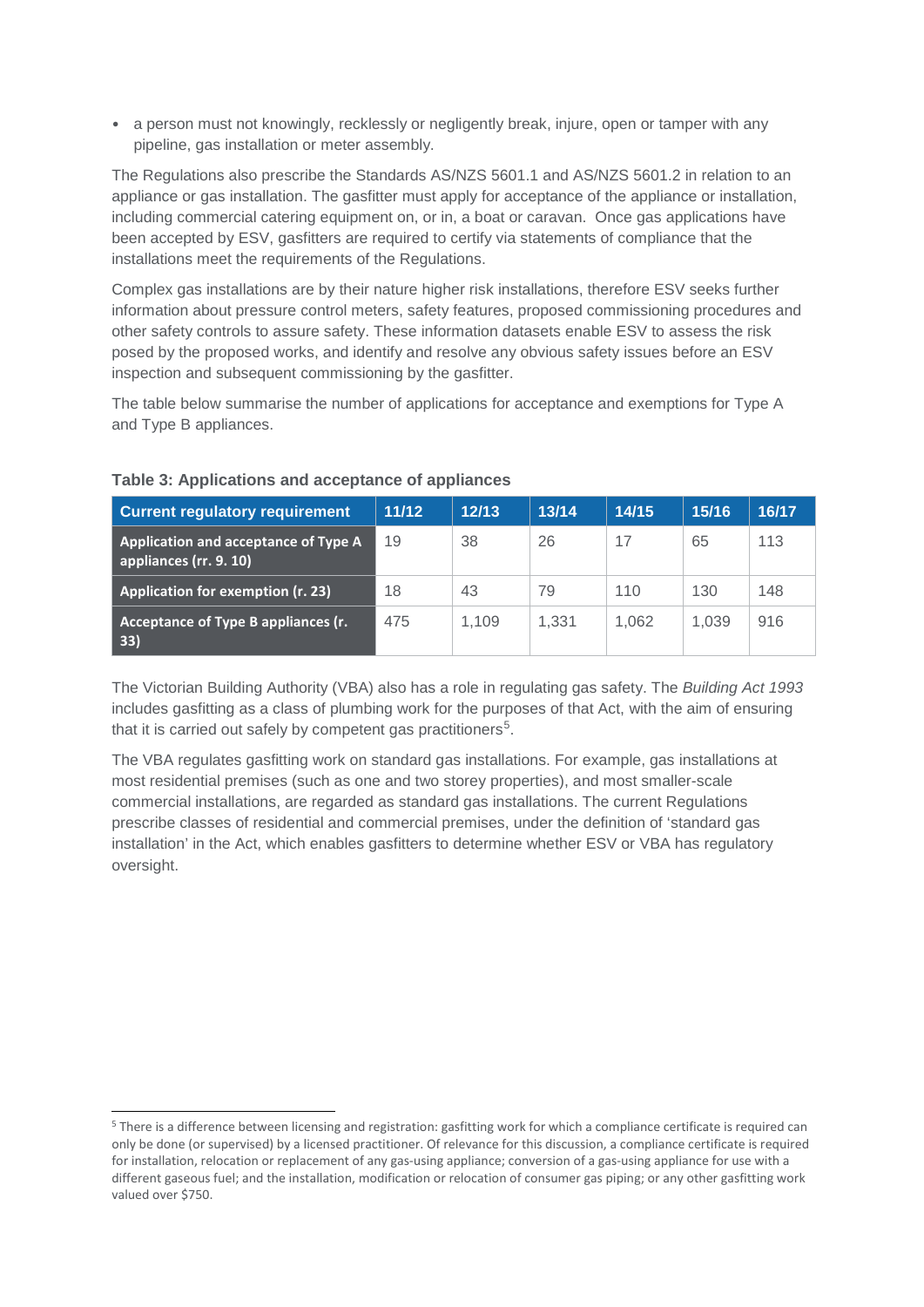# <span id="page-14-0"></span>**2.4 General – duties, incidents, gas disconnection, requirements for sale of LPG**

The current Regulations place duties on the owner of a complex installation to keep it safe and in proper repair (including any Type B appliance) and to keep records relating to servicing and maintenance of the installation.

The owner of a complex installation is required to report a gas incident promptly to ESV and to the relevant distribution business if the installation is supplied by natural gas, or to the gas retailer if it is supplied by LPG.

Furthermore, a gas inspector can disconnect gas supply to a gas installation, or order disconnection, if the inspector determines during inspection that a gas installation is non-compliant with the Regulations or is immediately dangerous or defective. Gas supply may not be reconnected unless authorised by ESV or a gas inspector. The disconnections for the past three years are tabled below. These generally occur following complaints or specific inspections of operating appliances or installations (and not part of accepting appliances or installations).

## **Table 4: Gas disconnection notices**

| <b>Gas Inspector - disconnections</b> | 14/15 | 15/16 | 16/17 |
|---------------------------------------|-------|-------|-------|
| l Gas disconnection notices           | 16    |       |       |

Examples of disconnection notices issued include:

- to a school after it was identified that no overpressure protection devices were installed (January 2017);
- to a takeaway shop after it was identified that outdoor certified appliances were being used indoors on combustible surfaces with no fixed ventilation (April 2017);
- after attending a clothes dryer fire at an aged care facility where it was also observed three other gas dryers had significant lack of maintenance (June 2017);
- to a school where three space heaters had been installed into one chimney (June 2017); and
- to a managing real estate agent after a gas log fire at a rental property exploded (August 2017).

The current Regulations also give effect to the requirements of the Act in relation to the supply or sale of Autogas (LPG used for automotive purposes). This includes specified labelling signage requirements near the place where Autogas is supplied. The signage warns that household appliances are not designed to be operated on Autogas. This is the final protective step warning consumers not to attempt to fill LPG appliances at a petrol station using an Autogas bowser.

# <span id="page-14-1"></span>**2.5 Review of the current Regulations**

ESV has reviewed the operation and effectiveness of the current Regulations. It conducted an internal review of each element of the Regulations and sought feedback from stakeholders. It also reviewed ESV's administration of the Regulations against the intentions stated in the regulatory impact statements that were published when the regulations were first made in 1999, and similarly when they were remade in 2008.

As part of the review ESV compared the legislative obligations of Victoria's gas installation regime with other Australian jurisdictions (other than Tasmania and Northern Territory), and New Zealand. The comparison found strong consistency with those regimes.

Overall, the current Regulations are operating well and ensuring community safety, with broad industry acceptance of the role of the Regulations in achieving gas safety outcomes. Examples are included that highlight efficacy and areas for potential improvements;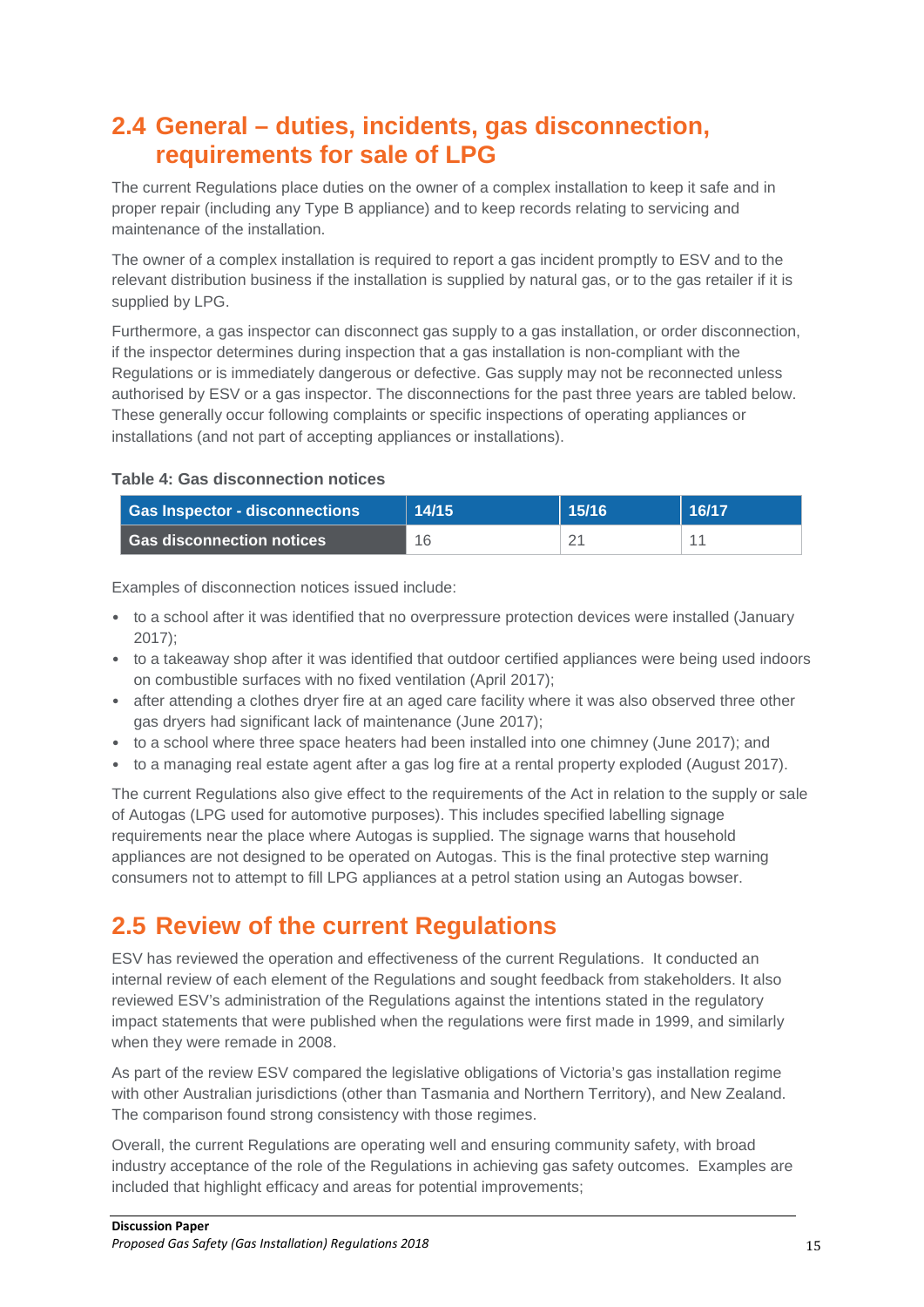- The Regulations prescribe relevant Standards in relation to gasfitting work. The use of AS/NZS 5601 provides an effective and efficient mechanism for the gasfitters to comply with minimum specifications as described in the Standards.
- The Regulations address a range of other requirements in relation to gasfitting work including requirements concerning consumer piping, ensuring ongoing safety of a gas installation during and after completion of gasfitting work, including responding to defects creating danger, and reporting of gas incidents. The inclusion of these matters in the Regulations directly addresses known safety risks and places clear requirements on gasfitters to ensure safety.
- Information requested for appliance acceptance includes manufacturer and specific model details, gas type and consumption, and operating pressures under certain conditions. ESV considers that these are the minimum requirements that enable the product manufacturer or supplier to demonstrate that the appliance can operate safely under a variety of gas flows and other conditions, that combustion products are safely flued away from users of appliances, and that gasfitters installing appliances have appropriate instruction to enable the appliance to be safely installed.
- The current prescribed form for seeking an exemption under section 72(3) could be simplified by requiring information needed for ESV's assessment only, and removing content that is not required for this purpose. However, for all prescribed application forms, it is considered necessary obtain the applicant's Australian Company Number (ACN) or Australian Business Number (ABN) so ESV to can verify the identity of the entity making the application.
- ESV considers that the use of compliance plates for appliances provides the community with confidence that the assessed appliance is demonstrably safe for use and was installed by a competent gasfitter.
- The requirements relating to the acceptance of second hand Type A appliances are obsolete. ESV's view is that, if the appliance remains within the scope of its original certification (that is, has not been modified and is operational), a change in ownership does not by itself change risk and therefore does not require additional regulatory intervention by ESV.
- ESV has identified that there has been 20-30 per cent non-compliance for initial inspections of complex gas installations. Community safety is not significantly compromised because gas is not supplied for end-use at initial inspection. In early 2016/17 ESV advised industry that it would take enforcement action for unsafe non-compliances by issuing infringement notices to encourage greater understanding of the safety risks and importance of compliance. This has commenced, and ESV will monitor the outcome of this initiative to determine if it is changing behaviours. This is a change of regulatory administration rather than a change in regulation.
- In the past 18 months ESV has developed on online system (GasTrac) to enable gasfitters to make applications directly online. This workflow system has been designed to make gas applications easier for gasfitters to complete and monitor progress. The system also enables ESV to more easily manage its risk-based approach to acceptance of complex gas installations. Currently, all medium and high-risk complex installations are inspected by ESV gas inspectors before commissioning gas. As data about inspections can be more readily collected and monitored in the new system, ESV will be able to develop further understanding of risk and compliance related issues.
- The gasfitting standards and requirements reference external standards. There could be times when evolution of these standards cannot be complied with immediately by industry, as time is needed to digest changes and adapt work processes to ensure compliance. The proposed Regulations will include a transition period to allow this to occur, following the practice in some other states such as Western Australia (which allows 6 months to comply). ESV will remain able to properly respond to any immediate safety risks or concerns.
- The use of some terms (such as LP Gas and LPG) may have some inconsistency and could be causing confusion. ESV's view is that LP Gas, while widely understood within the gas industry due to AS/NZS 5601, is a subset of LPG intended to be used in appliances, and with composition consistent with that specified in AS/NZS 5601 for that purpose. Any gas which is LPG creates a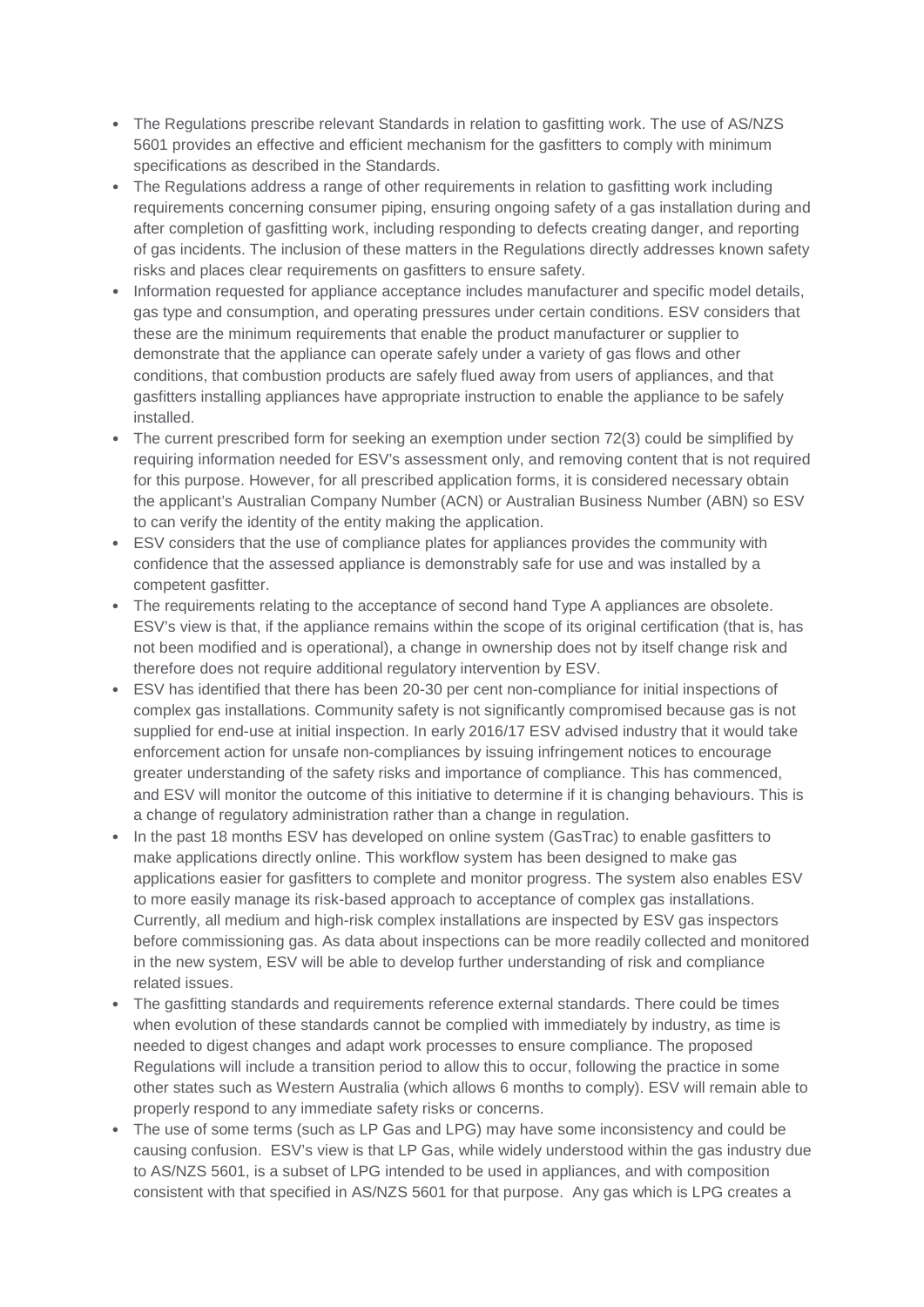safety risk which needs to be managed, so it is proposed to make greater use of the term LPG in the proposed Regulations.

• The current Regulations will retain the requirements around flueless heaters. Without a flue, gas space heaters have the potential to emit toxins such as CO and NO<sub>2</sub> above safe levels. While the probability of an incident is low, the consequences of such emissions occurring can be severe, leading to serious injury or death. Advice from the health sector (mostly in relation to NO2) and review by ESV suggests the benefits of the prohibition remain unchanged since the restrictions were first included in the Regulations.

# <span id="page-16-0"></span>**2.6 What if there were no regulations in place?**

If there were no regulations, many of the intended controls of the Act (discussed in the previous chapter) would not operate efficiently or as intended. The consequences of having no regulations would mean:

| <b>Effect</b>                                                    | <b>Consequence</b>                                                                                                                                                                                                                                                                                                                                                                                                                                                                                                                                                      |  |  |  |  |
|------------------------------------------------------------------|-------------------------------------------------------------------------------------------------------------------------------------------------------------------------------------------------------------------------------------------------------------------------------------------------------------------------------------------------------------------------------------------------------------------------------------------------------------------------------------------------------------------------------------------------------------------------|--|--|--|--|
| Gas safety would be<br>reduced                                   | • There would be no standards or requirements to ensure safe gasfitting<br>work, including a duty to report gas incidents and remedy dangerous<br>installations. This would increase the risk of death, injury or damage to<br>property arising from the use of gas appliances, particularly in relation to<br>the higher risk activities of hot tapping, high pressure, and would result<br>in higher risks for end users of gas.<br>• There would be no ability for a gas inspector to act quickly to disconnect<br>gas supply to a dangerous or faulty installation. |  |  |  |  |
| The intended effect<br>of the Act would not<br>operate           | • Complex gas installations could not be accepted, as an application for<br>acceptance must contain or be accompanied by a statement of<br>compliance in the prescribed form made and signed by a prescribed<br>person. Without regulations setting out the form of application notice, or<br>statement of compliance, an application could not be accepted.<br>• Type A appliances could not be installed for testing purposes as the Act<br>prohibits installation before acceptance, except for situations defined in<br>regulations.                                |  |  |  |  |
|                                                                  | There would be no ability to allow gas supply to complex installations for<br>$\bullet$<br>commissioning purposes.                                                                                                                                                                                                                                                                                                                                                                                                                                                      |  |  |  |  |
|                                                                  | • There would be no controls around the testing of Type A or Type B<br>appliances or complex installations before acceptance or the ability to<br>require compliance plates to be fixed to appliances <sup>6</sup> .                                                                                                                                                                                                                                                                                                                                                    |  |  |  |  |
| <b>Processes under the</b><br><b>Act would be</b><br>inefficient | • There would be no required information for applications for acceptance<br>of Type A or Type B appliances. While acceptance could still occur, it<br>would be an inefficient process if the information ESV requires to<br>determine acceptance is not listed in some form.                                                                                                                                                                                                                                                                                            |  |  |  |  |
|                                                                  | • Similarly, the application process for acceptance of complex gas<br>installations would be inefficient without specifying the information<br>required to be submitted.                                                                                                                                                                                                                                                                                                                                                                                                |  |  |  |  |

## **Table 5: Effect of no regulations**

Regulations are required to give practical effect to the Act itself and mostly deal with technical provisions or process requirements.

<span id="page-16-1"></span><sup>&</sup>lt;sup>6</sup> The Act establishes that ESV may require testing or the affixing of a compliance plate "in accordance with the regulations".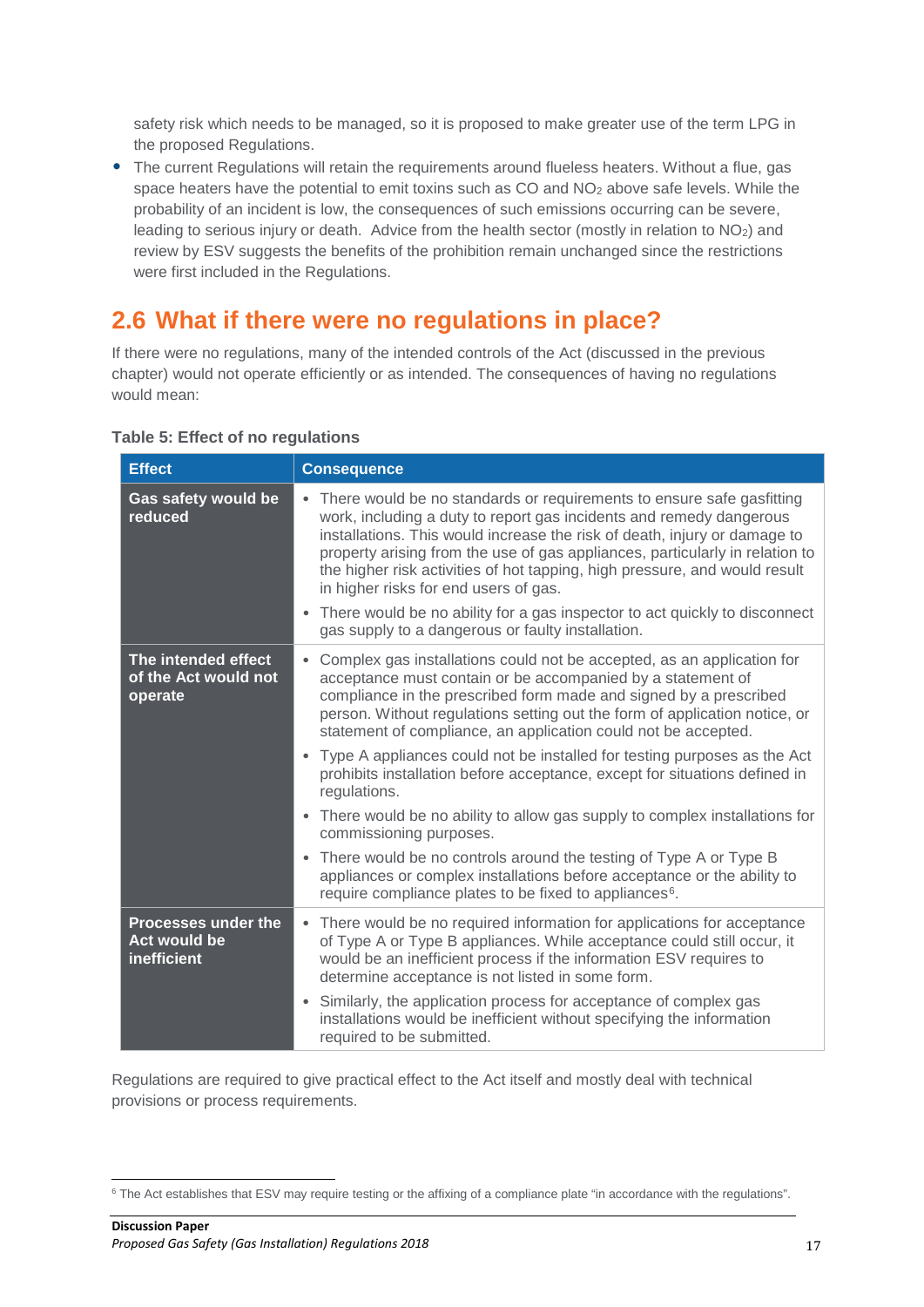The first group in the table is the more substantive area that affects both costs of compliance and gas safety outcomes, and is the focus of analysis in this Discussion Paper. If there were no regulations it would be likely that best practice and experienced gasfitters would continue to operate according to the relevant standard, but industry-wide safety performance could deteriorate over time as new gasfitters who join the industry would not be accustomed to routinely using the relevant standard.

Under the current Regulations a gas inspector can disconnect gas supply if an installation is noncompliant or immediately dangerous or defective. The loss of the ability for the regulator to respond rapidly to a safety concern could prejudice safety. Likewise, the removal of explicit duties of owners of complex installations to ensure installation safety, and for gasfitters to ensure they undertake gasfitting work safely, and that both these parties report incidents promptly to ESV, could also reduce gas safety.

The Act does allow for ESV to determine standards as well as referencing published standards in regulations. ESV would be likely to determine those that are currently in the Regulations as these are maintained for currency and have been used for many years. This could create other areas of concern by industry as the Regulations provide certainty for 10 years. Should ESV begin determining standards there could be concerns that ESV may wish to modify the requirements with greater frequency than imposed by regulatory reset, which may result in a reduced scope for industry consultation. In addition, regulatory acceptance and certification processes would be more inefficient, and likely to lead to increased costs ultimately borne by consumers.

# <span id="page-17-0"></span>**2.7 Consultation to date**

ESV consulted and engaged with gas industry participants in stages to inform development of the proposed Regulations and the preparation of this Discussion Paper:

- In June 2017, ESV invited approximately 100 industry stakeholders to provide comments on the operation of the current Regulations and to nominate any areas for improvement. ESV received responses from five stakeholders. Stakeholders highlighted areas where processes could be simplified, and clarification of some terms in relation to when a requirement does or does not apply. Some comments were made about changes to the overall safety framework or the separation of responsibilities between ESV and the VBA, which are outside the scope of the regulations.
- The article, '*Have a say on regulatory changes*' in *Energy Safe* magazine Summer/Autumn 2017, issue 46, p13, sought general feedback about the Regulations. The magazine is issued to gasfitters electronically. There were a limited number of responses.
- In September 2017, ESV released a discussion paper to approximately 130 stakeholders outlining a range of potential changes to the regulations and inviting comment. Eighteen submissions were received, largely supporting the current regulatory settings. In particular, stakeholders supported the removal of the distinction between new and second-hand gas appliances, and most supported the introduction of a limited range of fees to encourage better quality submissions of certain applications to ESV.
- In the analysis of impacts in this Discussion Paper, several companies were contacted to obtain information about the costs of complying with elements of the regulations and the effectiveness of some specific regulations. Cost information has been used in the analysis in this Discussion Paper.
- In November 2017, ESV held consultation forums with key stakeholders to explain proposed changes to the proposed Regulations and to receive feedback. ESV received comments concerning clarifying requirements, but overall stakeholders were supportive of the current Regulations and proposed changes.

ESV has also consulted with the Department of Environment, Land, Water and Planning (DELWP), and the Victorian Building Authority (VBA).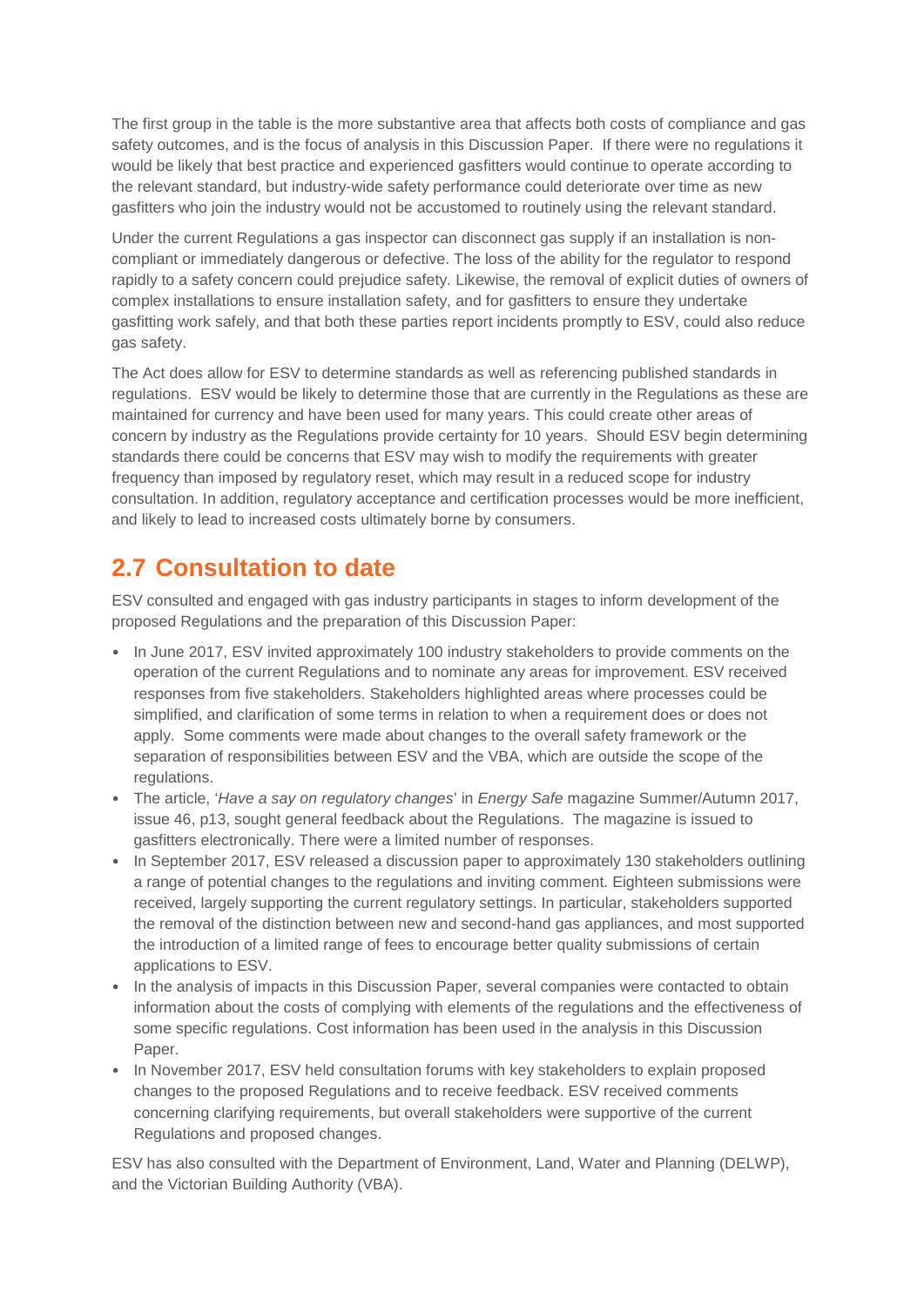# <span id="page-18-0"></span>**3. Costs of the proposed Regulations**

#### This section of the Discussion Paper assesses the costs of the proposed Regulations.

Experience of the past 20 years has shown that costs are primarily imposed by the Act. The approach taken by ESV to develop these estimates assessed the cost of the Regulations as if the entire cost was attributable to them. In reality the costs are largely driven by the duties in the Act (irrespective of the effect of the Regulations). Because the costs directly attributable to the Regulations are small relative to the Act it is not practical to determine the specific costs of the proposed Regulations, and the cost estimates reflect both the costs of Act and Regulations as if they were solely attributable to the Regulations. This means that the estimated costs represent an overestimate.

The total costs determined are \$1.37 million per annum which is consistent with the operation of current regulatory compliance and administration, and below the materiality threshold that would require more comprehensive analysis.

The *Victorian Guide to the Regulation* identifies several different types of regulatory costs. In the case of the proposed Regulations, three broad categories are identified:

- administrative costs sometimes known as 'red tape' these are costs of reporting information to the government, or costs incurred during an inspection or audit; and
- substantive compliance costs an action a person must take to comply with the rules (for example; carry out training, work to industry standards, display signage);
- financial costs for example, fees.

The total costs estimated for the Act and proposed Regulations are set out in the following table:

| <b>Gas Safety (Gas Installation) Regulations 2018</b> |             |
|-------------------------------------------------------|-------------|
| <b>Description of cost</b>                            | $Cost($ \$) |
| Administrative cost                                   | 412,778     |
| Substantive compliance costs                          | 925.424     |
| Financial costs                                       | 34,118      |
| <b>Total regulatory costs</b>                         | 1,372,320   |

## **Table 6 (from Table 1): Regulatory Costs of the proposed Regulations**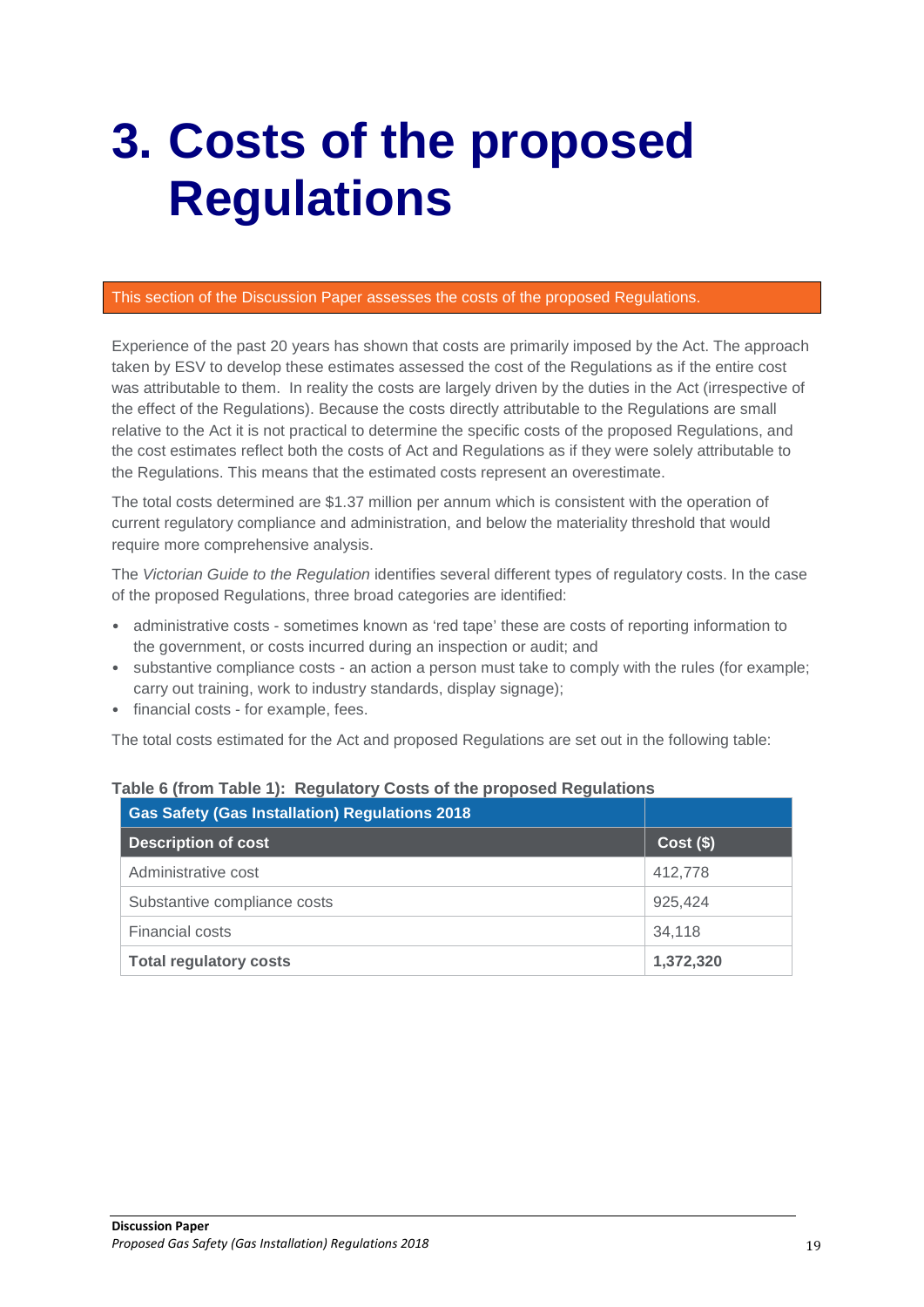# <span id="page-19-0"></span>**3.1 Administrative costs**

Administrative costs for applications, exemptions, reporting of gas incidents and inspection and testing of gas appliances as required by the Act and the proposed Regulations were calculated to be \$0.41 million per annum.

The proposed Regulations remain largely unchanged although requirements for application for second-hand appliances are removed (including standards), and a transition period has been included for amendments to a prescribed standard.

| Gas Safety (Gas Installation) Regulations - Administrative Cost<br><b>Burden</b> |                                                                                                                                            |               |               |             |             |  |  |
|----------------------------------------------------------------------------------|--------------------------------------------------------------------------------------------------------------------------------------------|---------------|---------------|-------------|-------------|--|--|
| <b>Regulation</b>                                                                | <b>Description</b>                                                                                                                         | <b>Number</b> | <b>Tariff</b> | <b>Time</b> | $Cost($ \$) |  |  |
| 8                                                                                | Application for acceptance of appliance<br>or class of appliances                                                                          | 25            | 61.65         | 3.00        | 4,531       |  |  |
| 20                                                                               | Application for exemption                                                                                                                  | 140           | 61.65         | 2.00        | 17,262      |  |  |
| 21, 22, 32                                                                       | Reporting of gas incidents - gasfitting<br>work; Dangerous gas installations;<br>Reporting of gas incidents - complex<br>gas installations | 50            | 61.65         | 0.25        | 771         |  |  |
| 23, 24                                                                           | Application to ESV for hot-tapping work<br>and high pressure consumer piping                                                               | 57            | 61.65         | 0.25        | 879         |  |  |
| 27                                                                               | Application for acceptance of gas<br>installations, Schedules 7 to 11                                                                      | 4,873         | 61.65         | 0.25        | 75,105      |  |  |
| 28                                                                               | Inspection and testing of gas<br>installations                                                                                             | 3,398         | 61.65         | 1.50        | 314,230     |  |  |
|                                                                                  | <b>Total administrative costs</b>                                                                                                          |               |               |             | 412,778     |  |  |

|  | Table 7: Administrative cost burden of the proposed Regulations |  |  |  |  |  |
|--|-----------------------------------------------------------------|--|--|--|--|--|
|--|-----------------------------------------------------------------|--|--|--|--|--|

Note:

1) ABS Cat 6306.0 - Employee Earnings and Hours, Australia, May 2016 (latest issue): Data cube 13, ANSCO 334, Plumbers, Average hourly total cash earnings, \$41.10. Increased by a factor of 1.5 to allow for indirect labour and corporate costs. 2) Regulation 17 - Notification of ESV for consumer piping installed outside allotment - no available data

# <span id="page-19-1"></span>**3.2 Substantive compliance costs**

Substantive compliance costs are any costs arising as a consequence of regulation: they are costs incurred to deliver the regulated outcomes being sought. It is not always possible to quantify the benefits of this cost, as the immediate impact is to reduce risks of harm, and there are several factors that affect how risks may or may not result in actual injury to people or property.

However, two decision criteria assist in considering the merits of compliance: the primary objective is to see how it contributes to gas safety, while the second objective relates to cost-effectiveness. Costly regulations consume the community's economic resources and may lead to non-compliance or avoidance. This is clearly not the case for gas safety regulation of installations and appliances.

Review of the costs and stakeholder feedback demonstrated that the current and proposed compliance requirements, such as testing of appliances and affixing compliance plates, and ongoing restrictions on the installation of flueless heaters, continue to be proportionate to the risks and ensure confidence in the gas safety of appliances and installations.

Estimated substantive compliance burden is detailed in Table 8.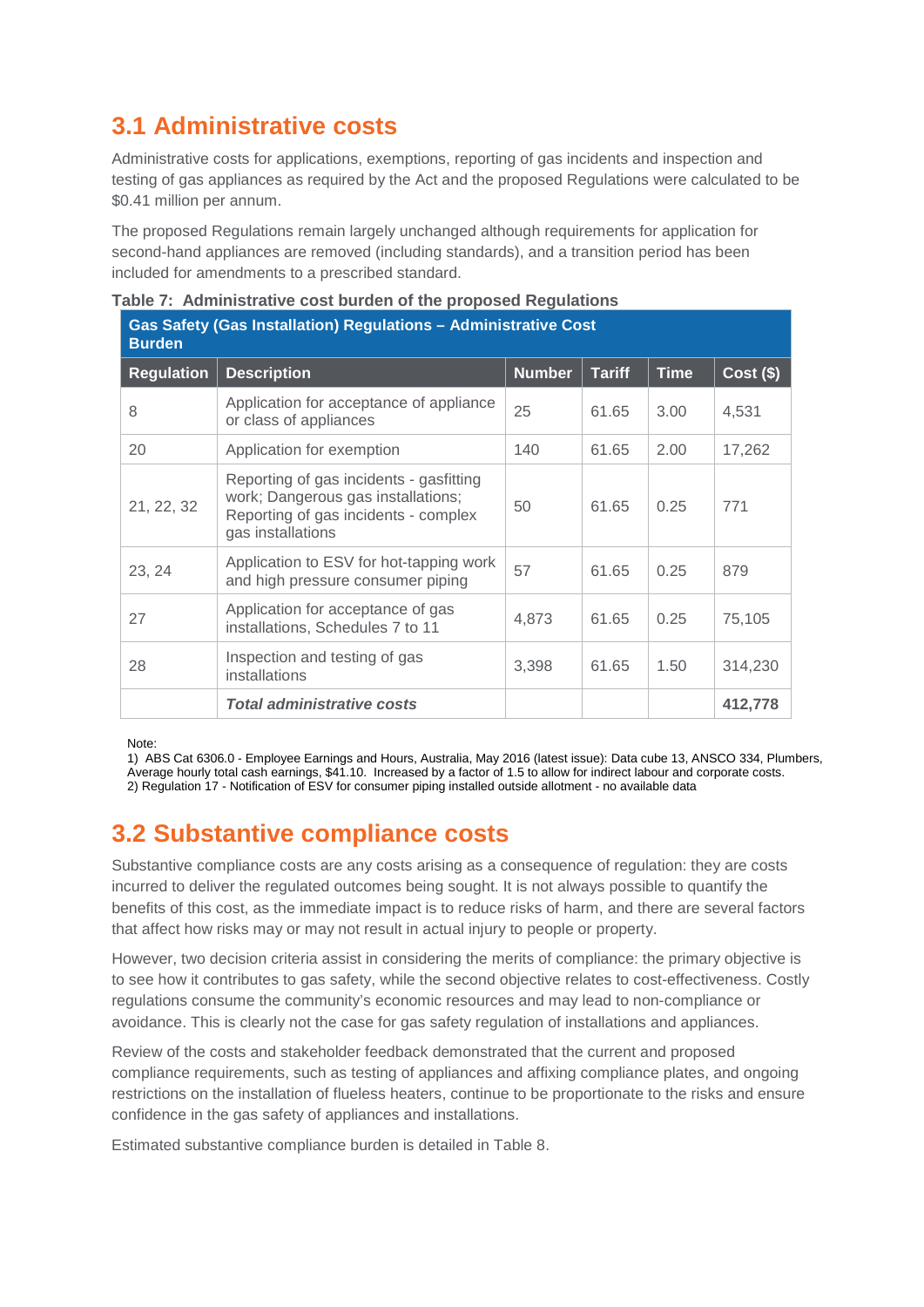| Gas Safety (Gas Installation) Regulations - Substantive Compliance Burden |             |  |  |  |  |
|---------------------------------------------------------------------------|-------------|--|--|--|--|
| <b>Description</b>                                                        | $Cost($ \$) |  |  |  |  |
| Testing of appliances                                                     | 294,000     |  |  |  |  |
| Affixing compliance plates                                                | 126         |  |  |  |  |
| Prescribed Type A appliance (Tier 2)                                      | 49          |  |  |  |  |
| Complying with prescribed standards                                       | 540.757     |  |  |  |  |
| Restrictions on flueless heaters                                          | 70,000      |  |  |  |  |
| Testing of Type B appliances                                              | 8,492       |  |  |  |  |
| Autogas - affixing signage                                                | 12,000      |  |  |  |  |
| Total substantive costs (\$)                                              | 925,424     |  |  |  |  |

## **Table 8: Substantive compliance burden of the proposed Regulations**

Notes:

1) ABS Cat 6306.0 - Employee Earnings and Hours, Australia, May 2016 (latest issue): Data cube 13, ANSCO 334, Plumbers, Average hourly total cash earnings, \$41.10, multiplied by 1.5 to allow to on-costs.

2) Regulation 16 prescribes clearance distance for consumer piping. This obligation occurs at the design stage and is assumed to align with industry best-practice.

3) Regulation 18 - devices in consumer piping - there is no data available

4) Regulation 19 requires that installation is 'safe'. These costs are assumed to align with industry best-practice, i.e., a

business would perform work to this standard in the ordinary course of business.

5) Regulation 22 requires a person carrying out installation work to make safe a dangerous installation. These costs are assumed to align with industry best-practice, i.e., a business would perform work to this standard in the ordinary course of business.

6) Regulation 31 requires the owner of a complex gas installation to keep it safe and in a proper state of repair. These costs are assumed to align with industry best-practice. As evidence, no penalty notices have been issued in recent years.

7) Regulation 33 is a compliance action (power to disconnect) and is not classified as a regulatory burden. In 2016/17 eleven disconnections were ordered.

8) Regulation 34 does not impose a burden; it provides an exception where gas can be supplied for testing purposes when new installations are being commissioned.

# <span id="page-20-0"></span>**3.3 Financial costs**

The table below lists the financial costs. Section [3](#page-21-0) addresses the introduction of fees and explains these costs in more detail.

|  |  |  |  |  | Table 9: Financial costs of the proposed Regulations |
|--|--|--|--|--|------------------------------------------------------|
|--|--|--|--|--|------------------------------------------------------|

| <b>Gas Safety (Gas Installation) Regulations - Financial Costs</b> |                                                           |               |        |             |  |  |
|--------------------------------------------------------------------|-----------------------------------------------------------|---------------|--------|-------------|--|--|
| Reg <sup>n</sup>                                                   | <b>Description</b>                                        | <b>Number</b> | Fee.   | $Cost($ \$) |  |  |
| 8                                                                  | Fee for acceptance of appliance or class of<br>appliances | 25            | 725.22 | 18,130.50   |  |  |
| 20                                                                 | Fee for application for exemption                         | 140           | 114.20 | 15.988      |  |  |
|                                                                    | <b>Total financial costs</b>                              |               |        | 34,118.50   |  |  |

Notes:

1) The average number of applications for acceptance is 24.5 and has been rounded up in this table.<br>2) These costs may be lower if ESV decides to waive or rebate some fees under r. 36.

These costs may be lower if ESV decides to waive or rebate some fees under r. 36.

3) The fee rates for appliance acceptance recover around 43 per cent of costs. They are benchmarked against 'Application for new certificates of approval for electrical appliances' (51 fee units) in the Electricity Safety (Equipment) Regulations 2009.

4) The stated fees and costs apply in the 2017/18 financial year. The fees in the proposed Regulations are expressed in fee units and as such will go up each financial year according to the rate determined by the Victorian Treasurer.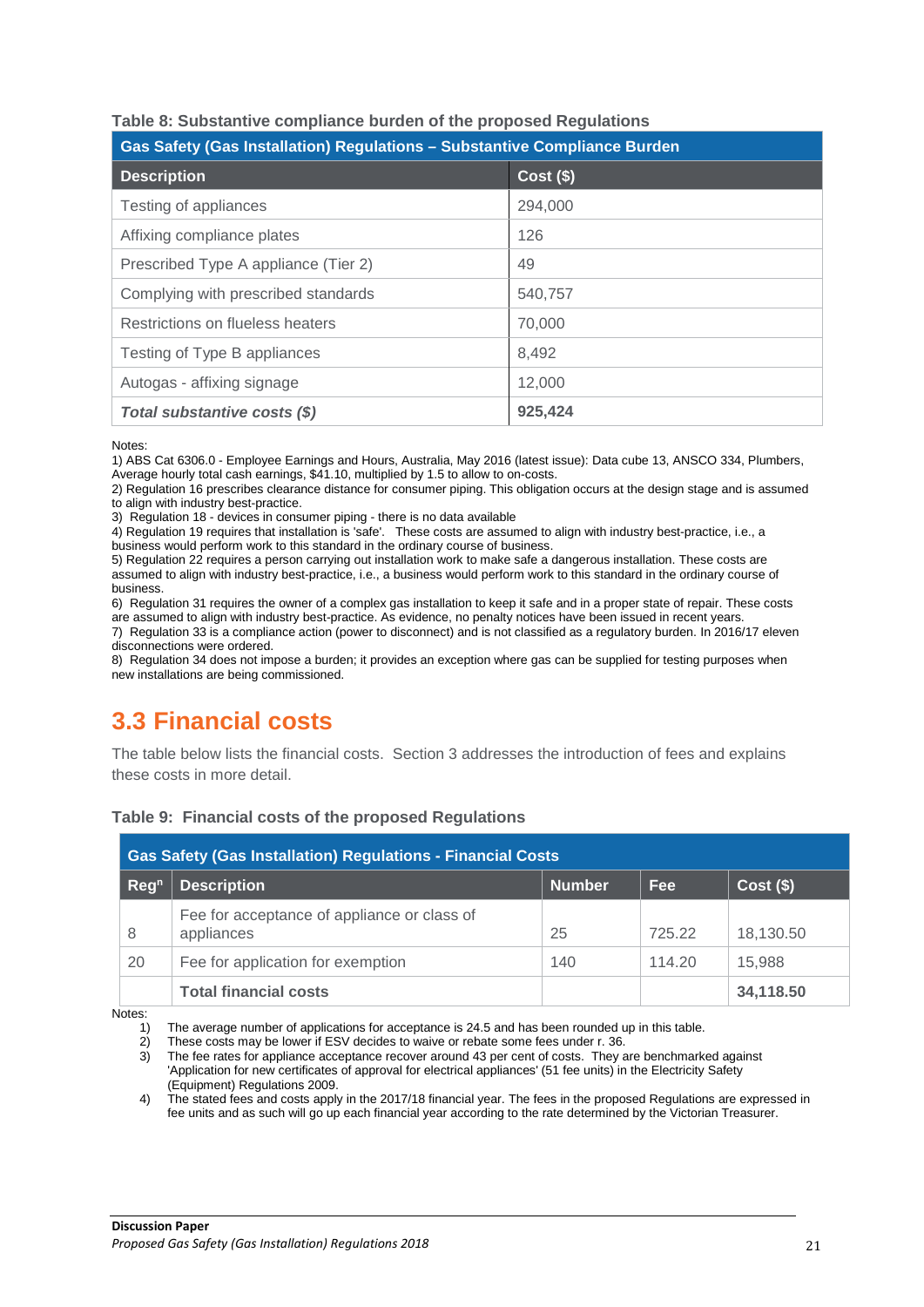# <span id="page-21-0"></span>**4. Fees**

ESV regulates both the gas and electricity appliance and installation sectors. Review of the regulatory policy and frameworks in the equivalent sectors of electricity and gasfitting work was undertaken as part of reviewing the operation and administration of these Regulations. The VBA also has a role in the regulation of standard gas installations.

ESV intends to introduce application fees for the acceptance of appliances under section 69 of the Act, and for exemptions from gasfitting work and installation standards and requirements under section 72(3) of the Act. This is consistent with existing arrangements across these sectors. ESV sees merit in introducing fees to encourage people seeking those applications and exemptions to properly value the service and consider the most appropriate options to achieve compliance with safety standards.

It is worth noting that fees are charged by the VBA for the approval of modifications under the legislation it administers, and by ESV for certification of electrical appliances under the Electricity Safety Act.

The bespoke nature of applications for acceptance and exemptions means that estimating full cost recovery may not provide a sufficiently accurate estimation of the true cost. Given that fees are being introduced for the first time, consultation suggests that it would be more appropriate to benchmark these fees where there is a comparable basis to do so. The proposed Regulations therefore propose fees of approximately \$725 for the acceptance of gas appliances under section 69 of the Act (which is analogous to the fees charged by ESV for certification of electrical appliances under the Electricity Safety Act 1998) and approximately \$114 for exemption applications under section 72(3) of the Act (which is analogous to the fee for the comparable 'modification' of regulations applied to plumbing work charged by the Victorian Building Authority).

Setting fees at these rates would maintain equity with other regulated sectors, however, would only partially recover the true cost of the regulated activities. The total financial costs have been estimated to be \$34,118.50 per annum.

# <span id="page-21-1"></span>**4.1 Administration of fees**

The proposed Regulations also enable ESV to rebate or waive fees in circumstances that the regulator considers appropriate. ESV will administer this regulation on a risk basis that reflects the risks of the proposed alternative safety approach, the compliance performance of the applicant, and the costs incurred by ESV. ESV's objective will be to ensure that the regulatory cost remains proportionate to the risks being assessed, and that any increases in regulatory cost contribute towards improved safety outcomes.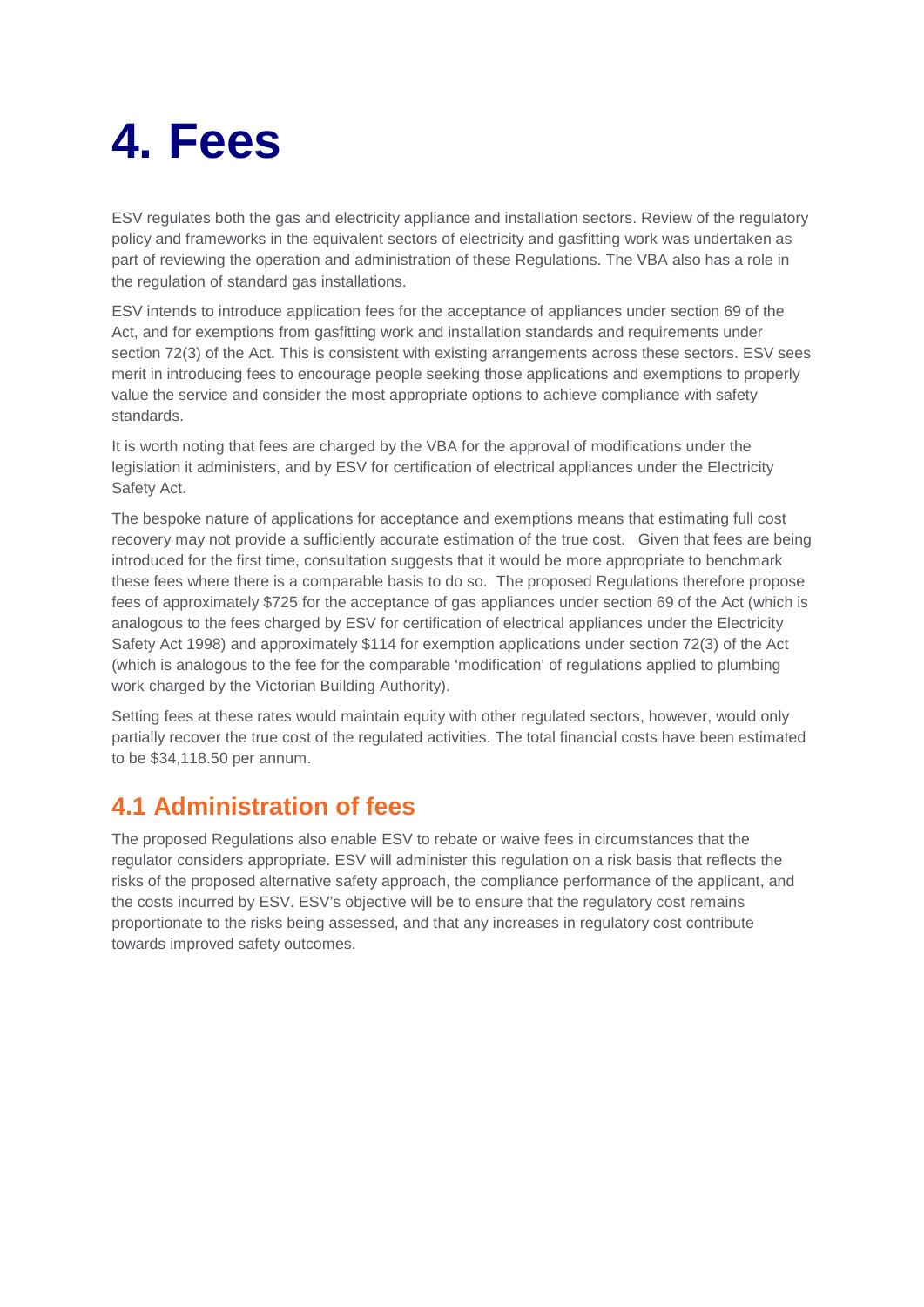# <span id="page-22-0"></span>**5. Small business and competition effects**

# <span id="page-22-1"></span>**5.1 Competition effects**

Any regulatory proposal needs to be scrutinised carefully to assess whether it is having an adverse impact on the ability of small business and individuals to enter and participate in the market. As a matter of good public policy, it is a fundamental principle in Victoria that any new legislation (both primary and subordinate) will not restrict competition unless it can be demonstrated that:

- the benefits of the restriction, as a whole, outweigh the costs, and
- the objectives of the legislation can only be achieved by restricting competition.

A measure is likely to have an impact on competition if any of the questions in the table below can be answered with a 'Yes'.

## **Table 10: Competition questions**

| <b>Test question</b>                                                                                                                                                                                      | <b>Assessment</b> |
|-----------------------------------------------------------------------------------------------------------------------------------------------------------------------------------------------------------|-------------------|
| Is the proposed measure likely to affect the market structure of the<br>affected sector(s) $-$ i.e. will it reduce the number of participants in the<br>market, or increase the size of incumbent firms?  | No.               |
| Will it be more difficult for new businesses or individuals to enter the<br>industry after the imposition of the proposed measure?                                                                        | <b>No</b>         |
| Will the costs and benefits associated with the<br>proposed measure affect some firms or individuals<br>substantially more than others (e.g. small firms, part-<br>time participants in occupations etc)? | No                |
| Will the proposed measure restrict the ability of businesses to<br>choose the price, quality, range or location of their products?                                                                        | Yes               |
| Will the proposed measure lead to higher ongoing costs for new<br>entrants that existing firms do not have to meet?                                                                                       | No.               |
| Is the ability or incentive to innovate or develop new products or<br>services likely to be affected by the proposed measure?                                                                             | <b>No</b>         |

In the interests of community safety, the regulation of gas practitioners ensures that only competent practitioners may do this work. This could potentially reduce the number of participants that would wish to work in the gas industry. However, such restrictions are not contained in the proposed Regulations. They will not make it more difficult for new firms or individuals to enter the industry, nor will they lead to higher ongoing costs for new entrants that existing firms do not have to meet.

However, the proposed Regulations continue restrictions on the installation of new flueless heaters and prohibit their use in certain buildings. This restricts a business's ability to choose the range or location of their products. It should also be noted that only a small number of flueless heaters are sold annually, and alternatives such as ducted heating and heat pumps are now commonly available. Recent energy efficiency building regulations have also potentially increased the risks of flueless gas heaters for new buildings by restricting the 'air exchange rate' in a room, which may trap dangerous fumes. Based on the above-mentioned discussion, this Discussion Paper concludes that the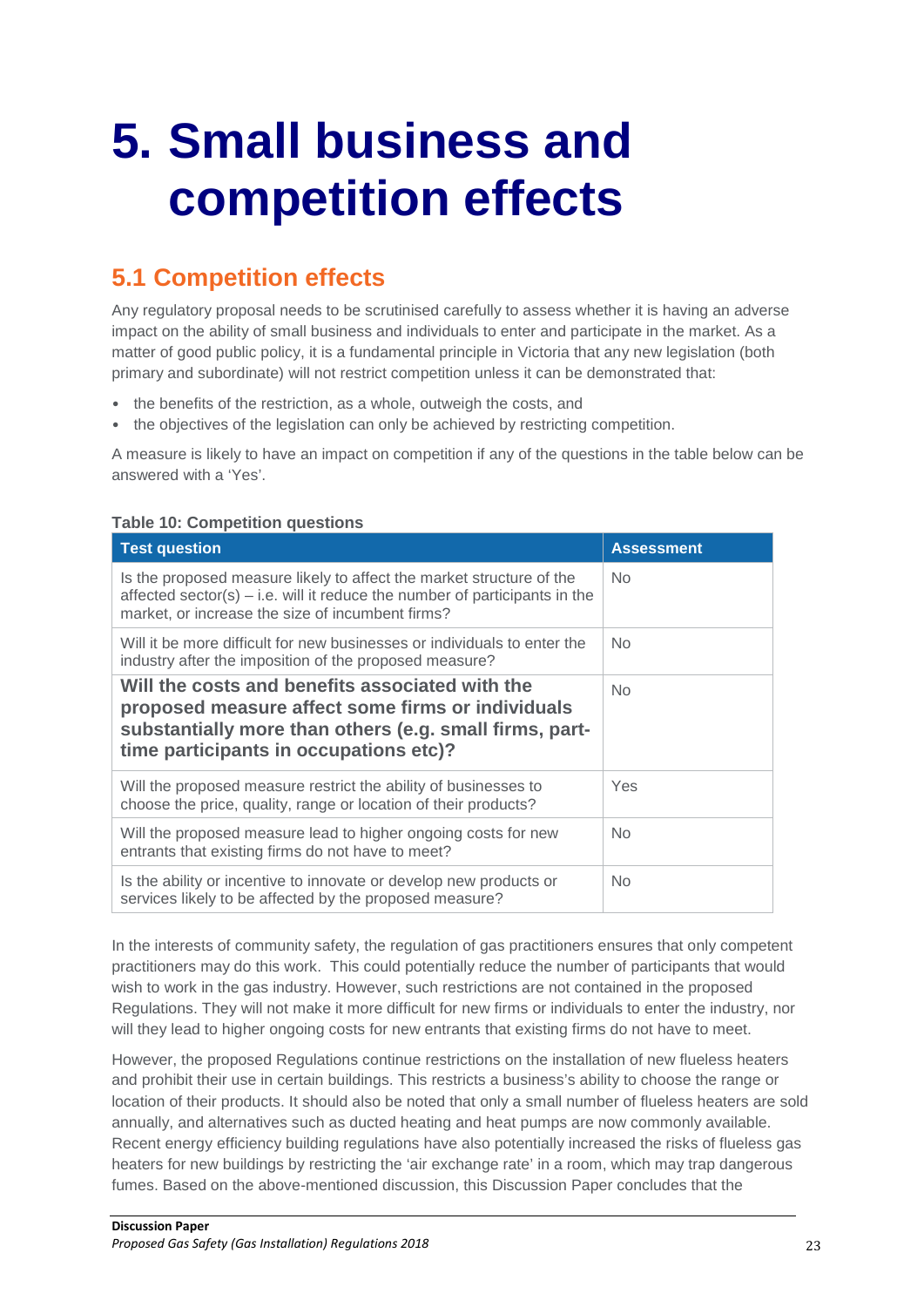restriction is justified on safety grounds, and the objectives of gas safety can only be achieved by this restriction.

The costs of the proposed Regulations are generally small compared with other operating costs in the gas industry, and similar regulations exist in other jurisdictions. Consultation revealed that the proposed Regulations largely codify industry best-practice. To the extent that the proposed Regulations increase prices or modify behaviour, these are not considered material enough to affect the competitive structure of the market. Overall, it is assessed that the proposed Regulations will not impose restrictions on competition.

# <span id="page-23-0"></span>**5.2 Impacts on small business**

The cost of compliance with regulations can fall disproportionately on small business. The Act largely determines the requirements. The proposed Regulations provide clarity and certainty with respect to compliance for businesses, and provide the community with confidence that known higher risks are specifically addressed. The proposed Regulations may apply to small businesses (20 or fewer employees); however, the requirements are not considered overly onerous in the context of protecting community safety and will not disproportionately affect small business. Therefore, the proposed Regulations will not disproportionately impact upon small business.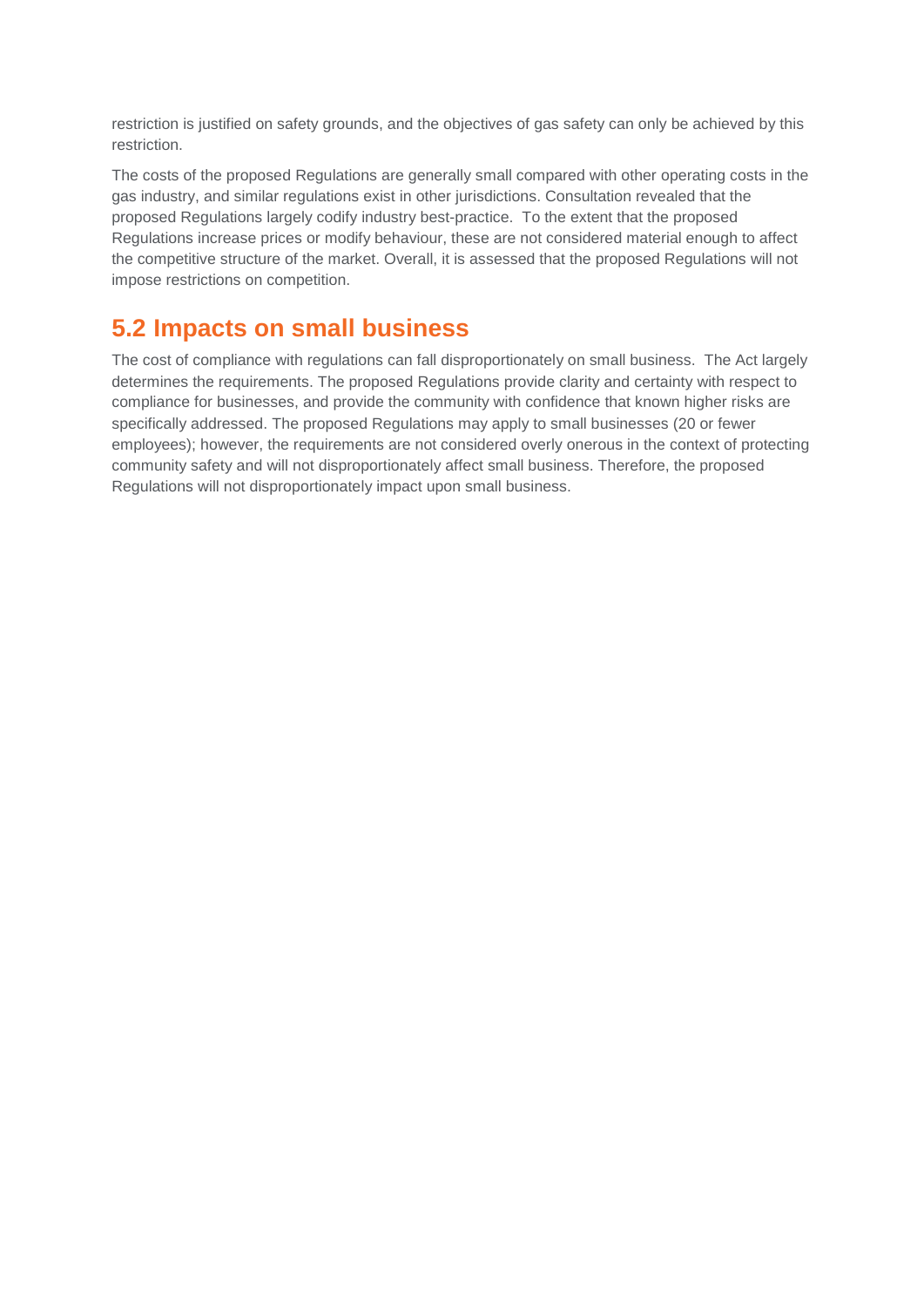# <span id="page-24-0"></span>**6. Implementation and evaluation**

# <span id="page-24-1"></span>**6.1 Implementation**

Implementation of the proposed Regulations is considered straightforward, as gas industry participants are familiar with the current arrangements and similar regulations have been in place for 20 years. ESV will promote the new Regulations through electronic distribution channels and online via its website.

The processing of fee payments will be facilitated through ESV's existing payment system.

In April 2017, ESV launched [GasTrac,](https://esvconnect.esv.vic.gov.au/home) an online gas installation acceptance system that makes managing gas applications quicker and easier. Gas practitioners can use [GasTrac](https://esvconnect.esv.vic.gov.au/home) to submit and manage gas applications online, ensuring faster turnaround times for gas supply approvals and gas installation acceptances. To date, more than half of Victoria's registered gas practitioners are using GasTrac. While not part of the regulations, GasTrac will lower administrative costs for gas practitioners by making applications easier to lodge and track.

Consultation suggests that the requirement to display warning labels under proposed regulation 35 (LPG warning signage) is not well understood by Autogas sellers.

ESV will provide information to the major supplies of Autogas to facilitate and enable compliance with their regulatory requirements.

# <span id="page-24-2"></span>**6.2 Evaluation**

Ensuring gas safety is a key role of ESV and it will take the approach outlined in Table 11 to ensure the proposed Regulations achieve the intended safety outcomes without excessive regulatory burden or compliance cost.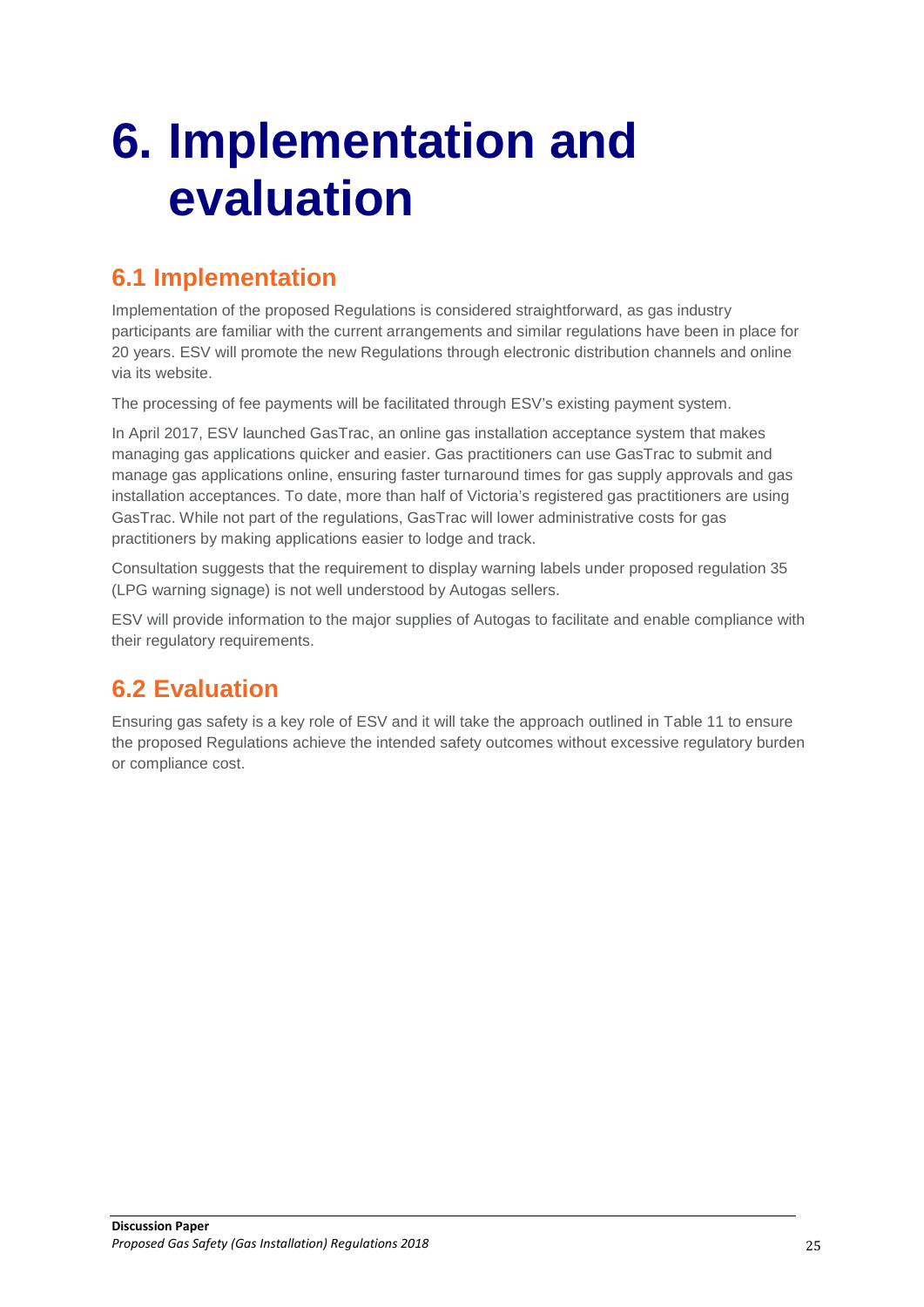# **Table 11: Evaluation strategy**

| <b>Evaluation component</b>                        | <b>Proposed strategy</b>                                                                                                                                                                                                                                                                                                                                                                                                                                                                                                                                                     |  |  |
|----------------------------------------------------|------------------------------------------------------------------------------------------------------------------------------------------------------------------------------------------------------------------------------------------------------------------------------------------------------------------------------------------------------------------------------------------------------------------------------------------------------------------------------------------------------------------------------------------------------------------------------|--|--|
| Objectives of the<br>proposal                      | The objective of the proposed Regulations is to promote gas safety by<br>ensuring safe gas appliances, gas installations and work on gas<br>appliances and gas installations. Specifically, the Regulations:                                                                                                                                                                                                                                                                                                                                                                 |  |  |
|                                                    | provide for standards for gasfitting work;                                                                                                                                                                                                                                                                                                                                                                                                                                                                                                                                   |  |  |
|                                                    | provide for the procedures relating to the acceptance of appliances and<br>gas installations; and                                                                                                                                                                                                                                                                                                                                                                                                                                                                            |  |  |
|                                                    | make provision generally in relation to the safety of gas appliances,<br>gas installations and work on gas appliances and installations.                                                                                                                                                                                                                                                                                                                                                                                                                                     |  |  |
|                                                    | Implementation of the proposed Regulations will be reviewed against<br>these objectives both operationally and by an evaluation.                                                                                                                                                                                                                                                                                                                                                                                                                                             |  |  |
| Data and data<br>collection                        | ESV routinely collects data from gas installations audits, gas incident<br>investigations, inspections, and incident reports provided by industry.<br>This data is used to inform ESV's monthly, quarterly and annual<br>reporting requirements, and also provides a basis for determining<br>regulatory surveillance plans and monitoring of safety outcomes on a<br>risk basis. This data will also be used to monitor the applicability and<br>effectiveness of regulations, including response to the dynamics and<br>changes occurring within the regulated industries. |  |  |
|                                                    | The introduction of the GasTrac online application system will enable<br>ESV to collate more information about compliance and issues that ESV<br>will use to improve its administration of regulation.                                                                                                                                                                                                                                                                                                                                                                       |  |  |
| <b>Key Performance</b><br><b>Indicators (KPIs)</b> | The core KPI for the Act and regulations is gas safety, as reflected by<br>minimising (or eliminating) gas incidents. ESV investigates, collects<br>and analyses data on gas incidents related to appliances and<br>installations.                                                                                                                                                                                                                                                                                                                                           |  |  |
|                                                    | Additional indicators will include turn-round time for applications and<br>acceptances.                                                                                                                                                                                                                                                                                                                                                                                                                                                                                      |  |  |
| <b>Methods of evaluation</b>                       | Evaluation will rely on analysing data collected from the sources<br>identified above against the above KPIs, consistent with the Act,<br>regulations, and ESV's Corporate Plan.                                                                                                                                                                                                                                                                                                                                                                                             |  |  |
| <b>Stakeholder feedback</b>                        | ESV will continue to seek the views of industry participants on the<br>scope, content and administration of the proposed Regulations via its<br>industry engagement forums.                                                                                                                                                                                                                                                                                                                                                                                                  |  |  |
| <b>Responsibility</b>                              | ESV will be responsible for conducting an evaluation of the proposed<br>Regulations.                                                                                                                                                                                                                                                                                                                                                                                                                                                                                         |  |  |
| <b>Timing</b>                                      | While the performance of the regulations will be monitored on an<br>ongoing basis ESV will conduct an evaluation of the impacts and<br>benefits of the regulations within five years of commencement of the<br>proposed Regulations.                                                                                                                                                                                                                                                                                                                                         |  |  |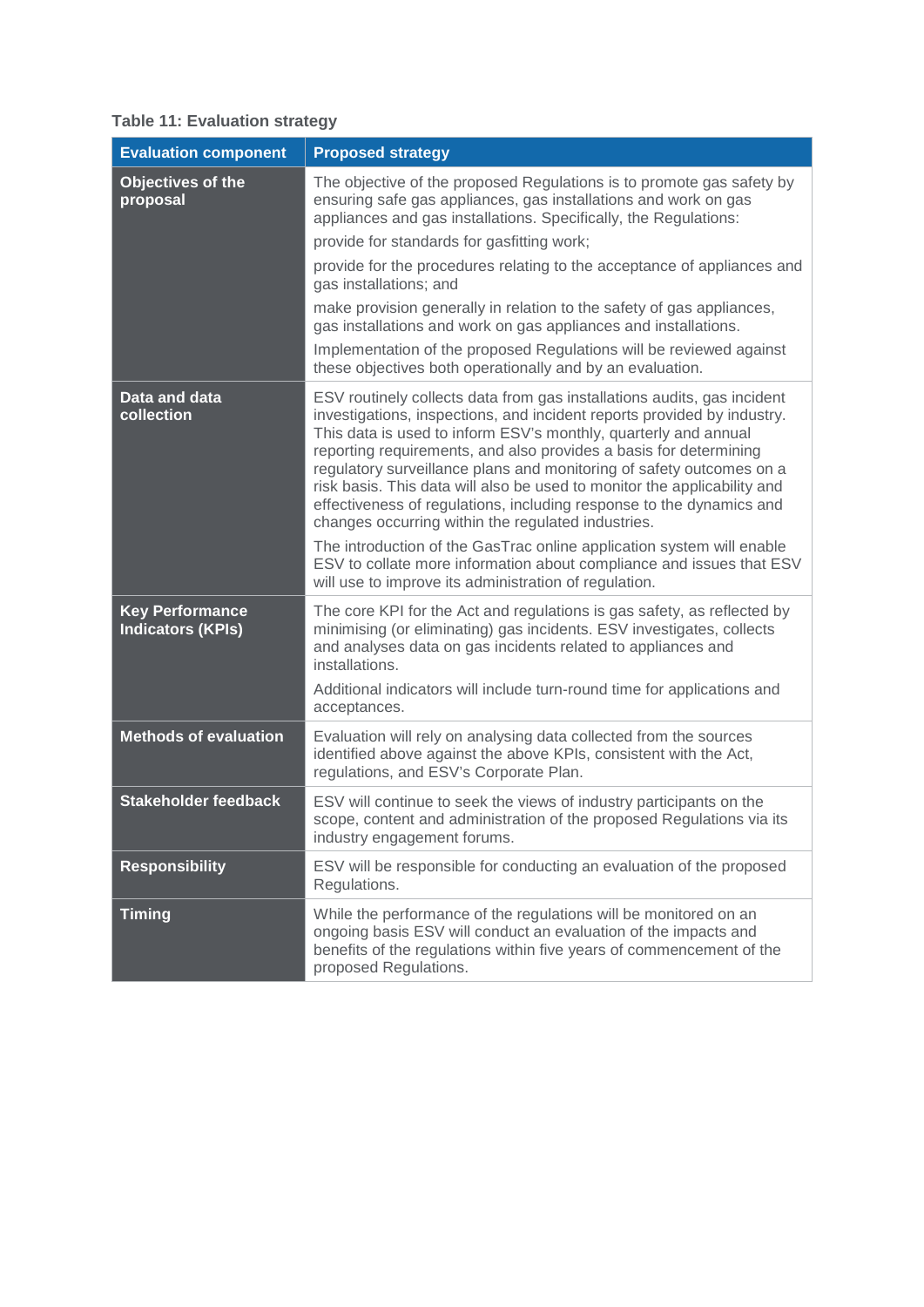# <span id="page-26-0"></span>**Appendix 1 – Statement explaining the proposed Regulations**

# **Part 1 (Regulations 1 to 7) – Preliminary**

Part 1 of the Regulations contains provisions for the operation of the statutory rule. It sets out the objectives of the regulations (**Regulation 1**), which are to: make provision for standards for gasfitting work; provide for the procedures relating to the acceptance of appliances and gas installations; and to make provision generally in relation to the safety of gas appliances, gas installations and work on gas appliances and installations.

**Regulation 2** provides the statutory authority under which the proposed regulations are made. The regulations are made under s. 118 of the Gas Safety Act 1997. Regulation 3 provides that the regulations come into operation on 13 August 2018, while Regulation 4 revokes the current the Gas Safety (Gas Installation) Regulations 2008 and the Gas Safety (Gas Installation) Amendment Regulations 2014 through Schedule 1.

**Regulation 5** provides definitions to assist in the interpretation of the proposed Regulations. There are definitions for AS 3814, AS 4670, AS/NZS 5601.1, AS/NZS 5601.2, Autogas, *BCA Volume One*, *BCA Volume Two*, commercial butane, commercial catering equipment, commercial propane, consumer piping, flueless space heater, gas pressure regulator, hot-tapping work, LP Gas, LPG, operating pressure, pressure, rated working pressure, and the Act. The definitions in italics are new to reflect updates to the Building Regulations.

**Regulation 6** excludes certain matters from the regulations. The Regulations do not apply to the construction, assembly or manufacture of a brick or masonry flue, a metal flue exceeding 450 millimetres internal diameter, that part of a metal flue above a roof or other surface where the part exceeds 10 metres in height above that roof or other surface, or a Type A appliance. In addition, the regulations do not apply to the use or intended use of gas for automotive purposes, or the use or intended use of gas as a refrigerant. This latter exclusion is new. ESV wishes to clarify that the use of gas as a refrigerant is not within the scope of the Regulations and that any such gas installation is not a gas installation that requires acceptance by ESV under section 73 of the Gas Safety Act. Mechanical cooling services and refrigerated air-conditioning work are classes of plumbing work that require a licence under the Building Act. The proposed new exclusion avoids overlap and recognises the primary role of the Act in regulating gas as a supplied fuel.

**Regulation 7** of the **current Regulations**, which listed adopted standards, has been removed. These standards now appear as **Schedule 1** in the **proposed Regulations**.

For the purposes of the definition of "standard gas installation" in section 3(1) of the Act, new **Regulation 7** defines the nature of the premises and other parameters that apply to such installations. It prescribes 'residential premises' as: caravans and mobile homes; buildings defined as Class 1a buildings under BCA Volume Two; buildings defined as Class 2 buildings under BCA Volume One that have 5 storeys or fewer above the ground; and residential premises in buildings defined as Class 2 buildings under BCA Volume One that have more than 5 storeys above the ground if the premises are occupied or have been previously occupied.

With respect to 'commercial premises', these are prescribed as buildings defined as Class 5 or Class 6 buildings under BCA Volume One that have 5 storeys or fewer above the ground. For the purposes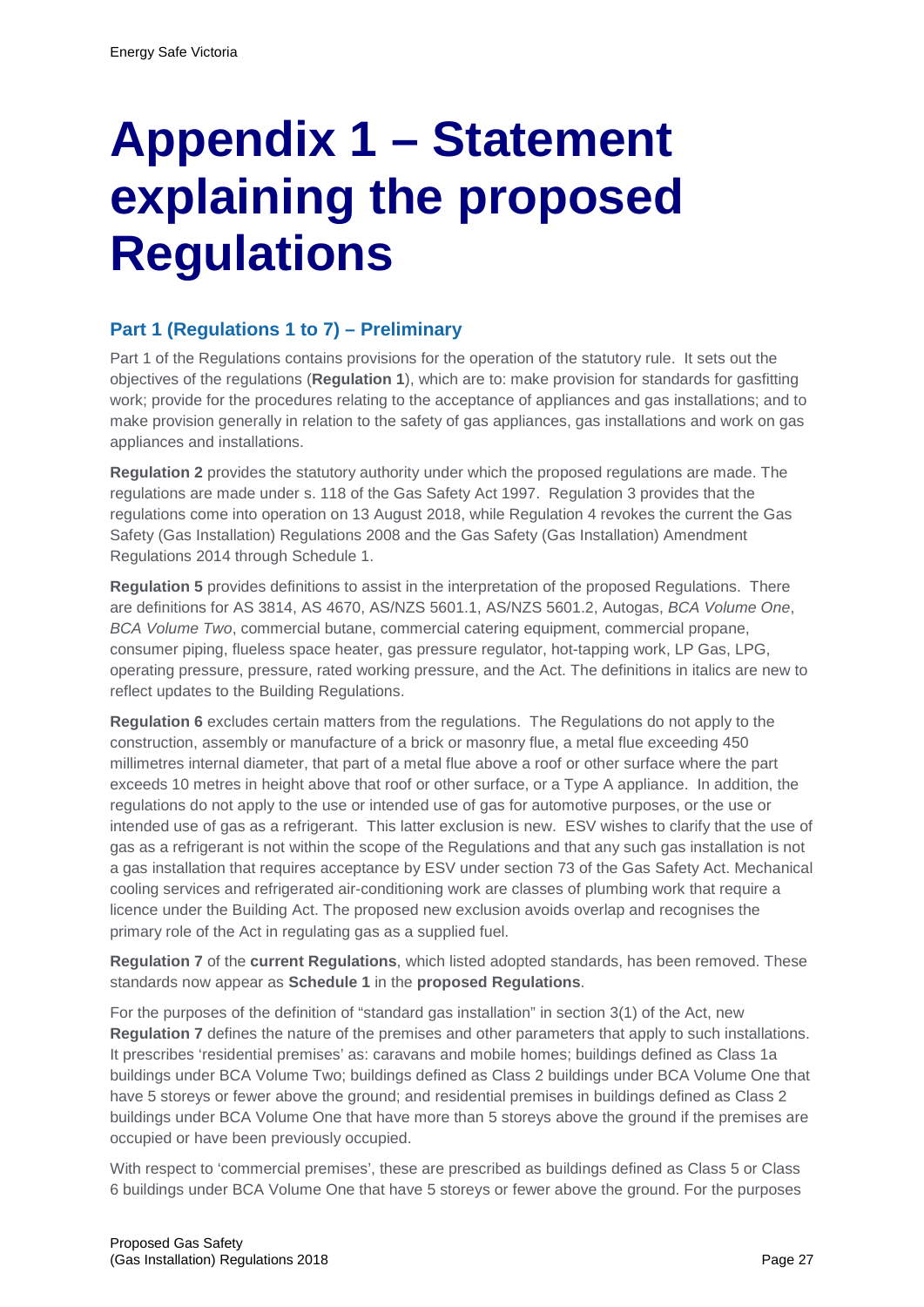of paragraph (b)(iii) of the definition, the prescribed amount of gas consumption is 500 megajoules per hour. For the purposes of paragraph (b)(iv) of the definition, in the case of an LP Gas installation, the prescribed maximum operating pressure of the second-stage gas pressure regulator associated with that LP Gas installation is 70 kilopascals and the prescribed maximum operating pressure of any subsequent gas pressure regulator associated with that LP Gas installation is 7 kilopascals; and in any other case, the prescribed maximum metering pressure is 7 kilopascals. For the purposes of paragraph (b)(v) of the definition, the prescribed number of gas supply points is 5 gas supply points.

Under the Act, any gas installation that is not a 'standard gas installation' is, by default, a complex gas installation. The latter requires acceptance by ESV, the former are self-certified by the installing gasfitter and are subject to audit by the Victorian Building Authority. The parameters that define a standard gas installation reflect the risk associated with gas pressure and installation complexity.

# **Part 2 (Regulations 8 to 11) – Appliances**

**Regulation 8** provides that an application under section 69 of the Act for acceptance of an appliance or a class of appliances must contain or be accompanied by the information specified in Schedule 2. It is a new requirement that the application be accompanied by an application fee of 51 fee units (approx. \$725 in 2017/18).

The intention is to enable importers or suppliers of specialised appliances that may be a one-off or made or imported in very small numbers to seek acceptance from ESV for a fee as an alternative to applying to an authorised third-party certifier. This may be prohibitively expensive or not feasible if the certification scheme only covers mass-produced appliances.

The words 'new Type A' have been removed for consistency with the Act and in consequence of no longer accepting second-hand Type A appliances.

**Regulation 10** of the **current Regulations**, which related to the acceptance of second-hand Type A appliances, has been removed. ESV is of the view that provided a Type A appliance remains within its original certification, there is no change in risk and no need for a second-hand appliance to be recertified following a change in ownership. This is also resulting in the proposal to remove **Regulations 13** and **17** and **Schedules 3** and **5** of the **current Regulations**. Note that the Schedules of the proposed Regulations will retain their numbering.

**Regulation 9** (with the new numbering) deals with testing of appliances. In relation to an application under section 69 of the Act for acceptance of an appliance, if ESV is not satisfied with results of tests carried out for the purposes of that application, it may require the applicant to arrange for further tests to be carried out. The words 'Type A' have been removed for consistency with the Act.

**Regulation 10** provides that if ESV requires a compliance plate to be affixed to an appliance in accordance with a condition of an acceptance under section 69 of the Act, the compliance plate must be issued by ESV or a body approved by ESV; must be securely affixed to the appliance in a place that is readily accessible, and must be substantially in the form of Schedule 4 and meet the requirements of Schedule 4. The words 'new Type A' have been removed for the same reasons above.

**Regulation 11** provides that for the purposes of section 70(2) of the Act, a Type A appliance that is labelled in accordance with sub-regulation (2) is an appliance of a prescribed class. Under subregulation (2), this label must be in a form approved by ESV, indicate that the appliance is subject to testing and is not accepted for use. This is intended to support 'Tier 2' appliance approval where the appliance needs to be installed for testing in situ prior to acceptance.

# **Part 3 (Regulations 12 to 26) – Gasfitting work**

**Regulation 12** prescribes standards for gasfitting. For the purposes of section 72(1) of the Act the prescribed standard in relation to gasfitting work to which AS/NZS 5601.1 applies is that standard; and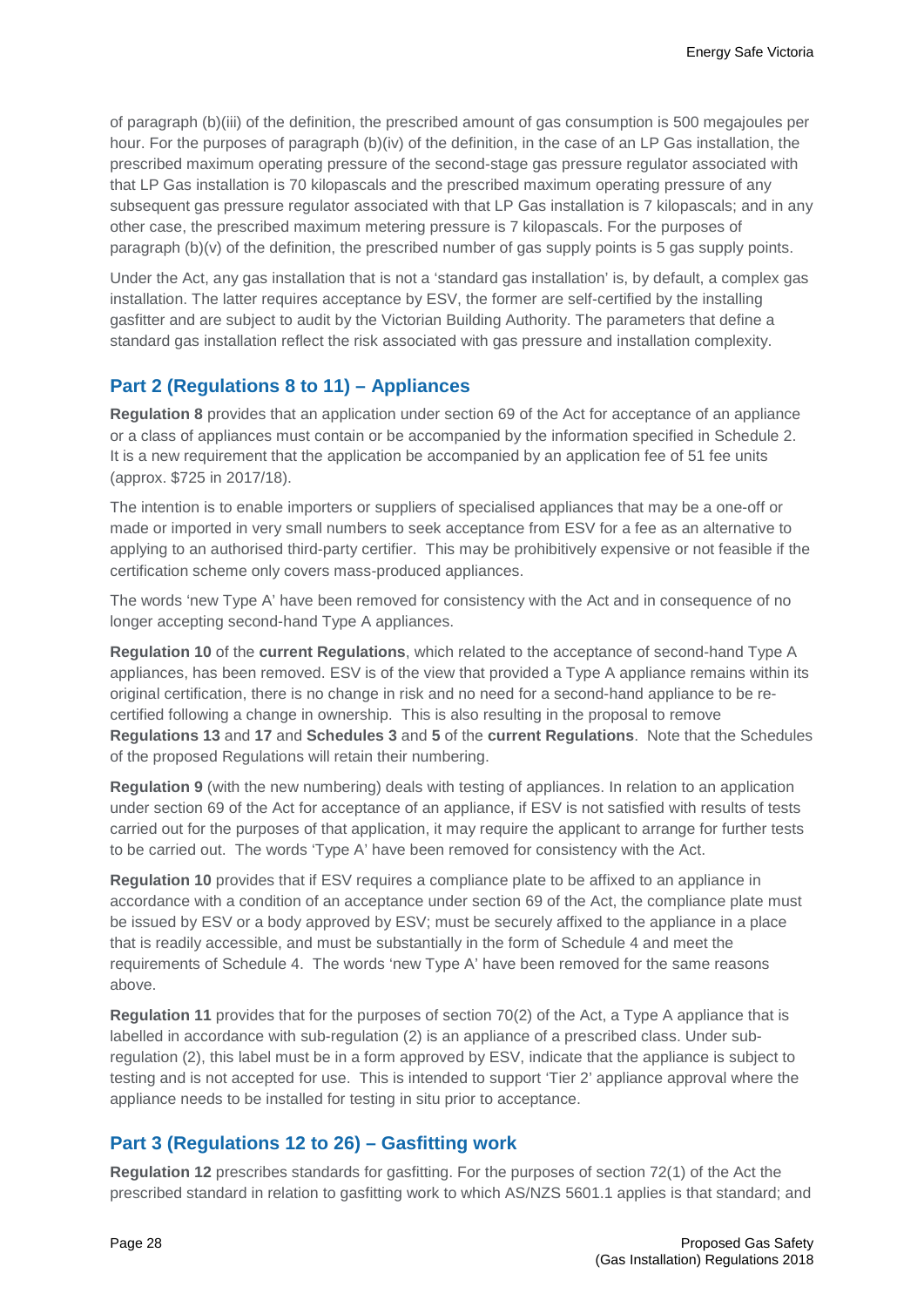the prescribed standard in relation to gasfitting work to which AS/NZS 5601.2 applies is that standard. The prescribed standard in relation to gasfitting work carried out in connection with commercial catering equipment on or in a boat or caravan is AS/NZS 5601.1.

**Regulation 13** prescribes the standard for Type B appliances. For the purposes of section 72(2) of the Act, the prescribed standard in relation to Type B appliances is AS 3814.

**Regulation 14** prescribes the standards for gas installations. For the purposes of section 72(2) of the Act the prescribed standard in relation to an appliance or gas installation to which AS/NZS 5601.1 applies is that standard, and the prescribed standard in relation to an appliance or gas installation to which AS/NZS 5601.2 applies is that standard. For the purposes of section 72(2) of the Act, the prescribed standard in relation to commercial catering equipment on or in a boat or caravan is AS/NZS 5601.1.

**Regulation 15** is a new provision which provides a transition period following amendment of a prescribed standard. If gasfitting work or a gas installation that has been started, but is not completed, as at the day the standard is amended, it is taken to comply with the standard if the work or the installation (as the case may be) complies with the standard which was in force immediately before the day it was amended. Gasfitting work or a gas installation is taken to comply with a prescribed standard if the work or the installation (as the case may be) is commenced within 6 months after the day the prescribed standard was amended. This will allow current gas fitting work and gas installations to comply with the standard that existed prior to amendment and relieve regulatory burden on gasfitters and assist in transitioning to new regulatory standards and requirements without diminishing safety outcomes.

**Regulation 16** provides that for the purposes of section 72(1) of the Act, it is a prescribed requirement for the carrying out of gasfitting work that any consumer piping that is connected to a gas company's meter assembly is connected so that it has a clearance of at least 30 millimetres from the meter or any device, component or pipe connected to the meter inlet.

**Regulation 17** provides that for the purposes of section 72(1) of the Act, it is a prescribed requirement for the carrying out of gasfitting work that consumer piping is not installed on land, other than the allotment on which a gas installation associated with that consumer piping is situated, unless the person carrying out the gasfitting work has given ESV at least 48 hours' notice before installing that consumer piping, and that consumer piping complies with standards determined by ESV.

**Regulation 18** deals with devices in consumer piping. For the purposes of section 72(1) of the Act, it is a prescribed requirement for the carrying out of gasfitting work that if a mixing device is being installed in consumer piping, the gas supply and meter are protected from low pressure, pulsation, reverse flow conditions and the admission of compressed air or other gaseous substance. Further, 'a gas pressure raising device or' has been removed, and 'or the admission of compressed air or other gaseous substance' added to better clarify when this applies. This is not expected to have an impact on the gas industry.

**Regulation 19** provides that for the purposes of section 72(2) of the Act, it is a prescribed requirement for the carrying out of gasfitting work on a gas installation that the gas installation not be made unsafe during the gasfitting work, and the gas installation is safe for use on the completion of the gasfitting work. Sub-regulation (2) of **Regulation 22** of the **current Regulations** (being the equivalent to r19) has been removed, as it duplicated sub-regulation (1).

**Regulation 20** allows a person to apply for an exemption. An application to Energy Safe Victoria under section 72(3) of the Act must be in the form of Schedule 6 and be accompanied by an application fee. The application fee for an exemption under this regulation is 8.03 fee units. This is a new requirement which reflects the amount of regulatory effort required to process applications and ensure exemptions do not compromise safety. It incentivises applicants to consider the need for, and merits of, an exemption prior to making submission.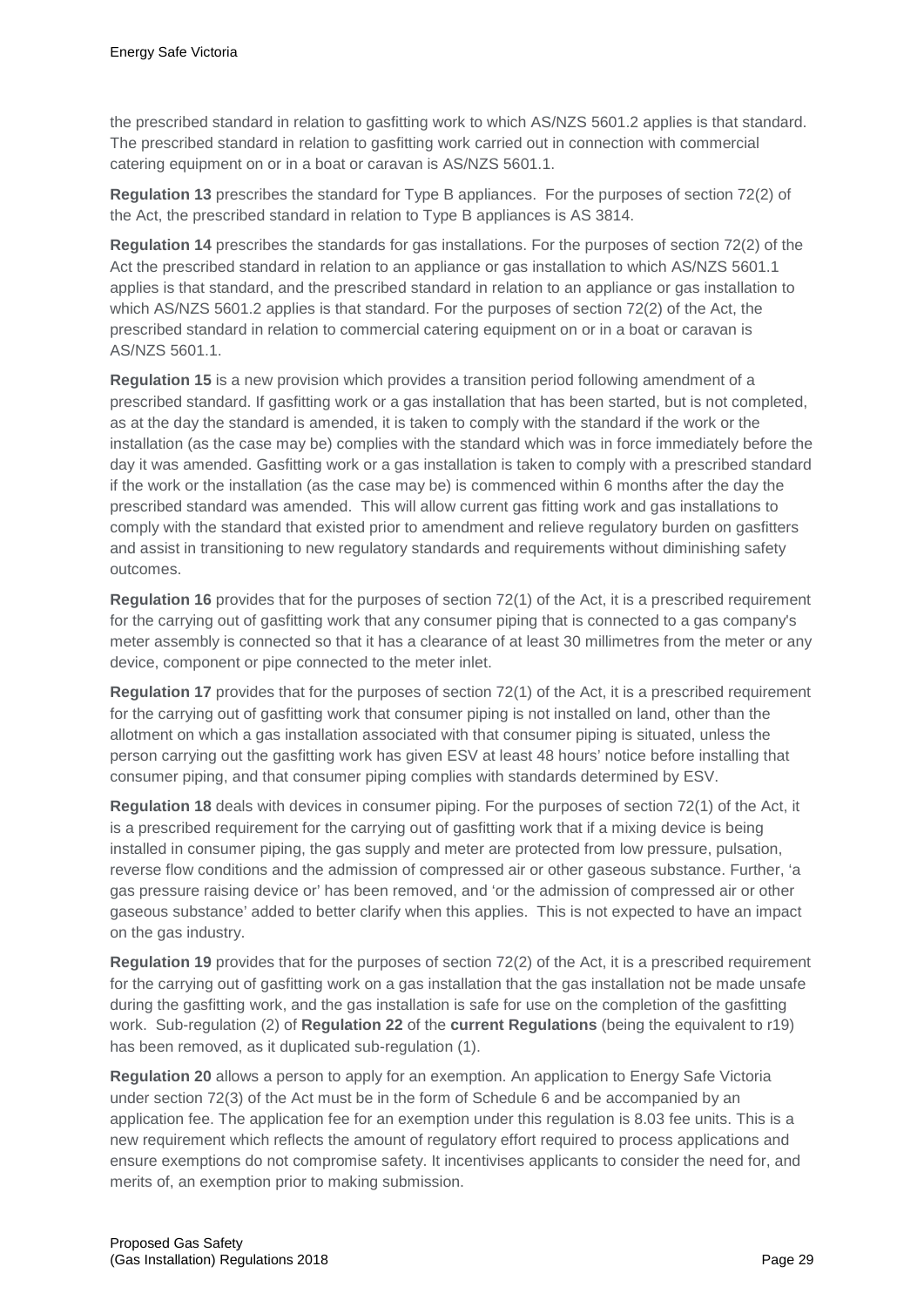**Regulation 21** requires a person to report gas incidents. A person carrying out gasfitting work on a gas installation must report, without delay, any gas incident which occurs during the carrying out of that gasfitting work to ESV and if the gas installation uses natural gas, the gas distribution company which supplies that gas to the gas installation, or if the gas installation uses LPG, the gas retailer which supplies that gas to the gas installation. Failure to do so may incur a penalty of 20 penalty units.

If a person carries out work on a Type B appliance and they are aware that the work is required because of a gas incident which had occurred in relation to that appliance, that person must, without delay after becoming aware, report the gas incident to ESV and if the gas installation of which the appliance forms part uses natural gas, to the gas distribution company which supplies that gas to the gas installation, or if the gas installation of which the appliance forms part uses LPG, to the gas retailer which supplies that gas to the gas installation. Failure to do so may incur a penalty of 20 penalty units.

**Regulation 22** deals with dangerous gas installations. If a person carrying out gasfitting work on a gas installation becomes aware of a danger arising from a defect in the gas installation, that person must without delay take all steps that are necessary to make the installation safe, and notify the owner of the gas installation and the occupier of the premises in which the installation is situated of the defect. Failure to do so may incur a penalty of 20 penalty units.

If the person carrying out the gasfitting work is unable, or it is unreasonable for that person, to make the gas installation safe, he or she must, without delay, notify ESV. If the gas installation uses natural gas, they must report the defect to the gas distribution company which supplies that gas, or if the gas installation uses LPG, to the gas retailer which supplies that gas to the gas installation. Failure to do so may incur a penalty of 20 penalty units.

**Regulation 23** prescribes the standards for hot-tapping work. For the purposes of section 72(1) of the Act, it is a prescribed requirement that a person must, before carrying out gasfitting work that is hottapping work, apply to ESV for authorisation to carry out that work, and not carry out gasfitting work that is hot-tapping work unless that work is authorised by ESV. The prescribed standard for carrying out gasfitting work that is hot-tapping work is the standard determined by ESV for that work in the authorisation of that work.

**Regulation 24** prescribes standards for high pressure consumer piping. For the purposes of section 72(1) of the Act, it is a prescribed requirement that a person must before carrying out gasfitting work in relation to consumer piping which is to have an operating pressure in excess of 200 kilopascals, apply to ESV for authorisation to carry out that work, and not carry out that gasfitting work unless that gasfitting work is authorised by Energy Safe Victoria.

For the purposes of section 72(2) of the Act, the prescribed standard for consumer piping which is to have an operating pressure in excess of 200 kilopascals is the standard determined by ESV in respect of that piping in an authorisation for the gasfitting work relating to that piping.

**Regulation 25** regulates the installation of flueless space heaters. For the purposes of section 72(1) of the Act, it is a requirement that a person carrying out gasfitting work not install or locate for use a flueless space heater or a connection device in residential premises (including a caravan or a boat) except in accordance with specified requirements. These require that a person may replace an existing flueless space heater in residential premises with a new flueless space heater if the heater being replaced operated on LP Gas, the new heater operates on LP Gas, the emission of oxides of nitrogen from the new heater does not exceed 2⋅5 ng/J, and the carbon monoxide/carbon dioxide ratio of the new heater does not exceed 0⋅002.

Despite anything to the contrary in this regulation, for the purposes of section 72(1) of the Act, it is a requirement that a person carrying out gasfitting work not install, or locate for use, a flueless space heater or a connection device in a hospital, or in a registered community health centre, day procedure centre, residential care service or supported residential service within the meaning of the *Health Services Act 1988*, a school, TAFE institute or university, or a children's service within the meaning of the *Children's Services Act 1996*.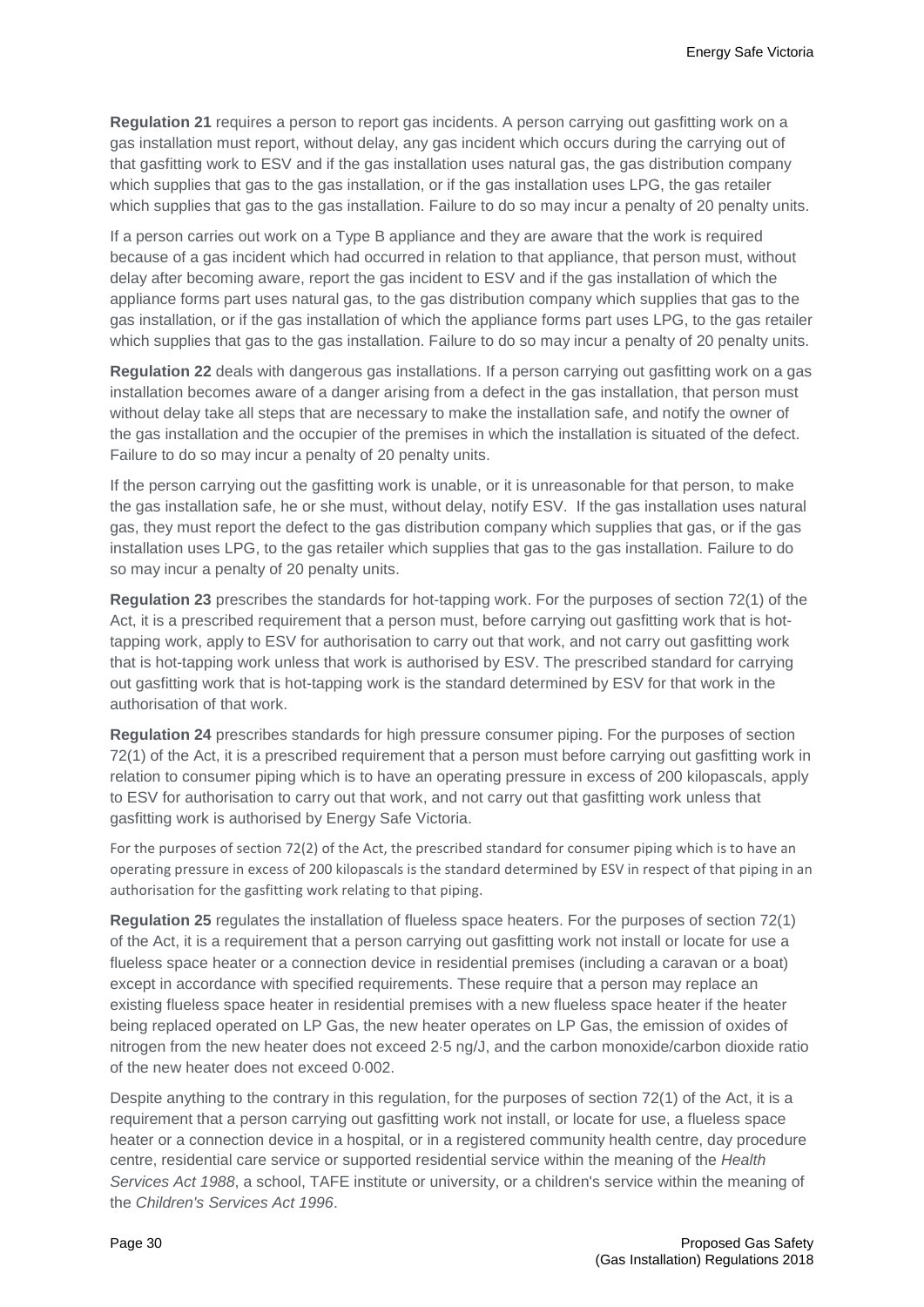**(Regulation 28** of the **current Regulations**, which prescribed standards for installing flueless gas heaters, has been removed as it is covered by new **Regulation 14** (**old Regulation 18**) which applies to all gas installations. This DOES NOT affect the specific restrictions on the installation of flueless gas heaters, which are being retained as discussed above).

**Regulation 26** prohibits the conversion of flueless space heaters. For the purposes of section 72(1) of the Act, it is a prescribed requirement that gasfitting work that converts a flueless space heater to operate on another type of gas is not carried out.

# **Part 4 (Regulations 27 to 30) – Acceptance of Gas Installations**

**Regulation 27** provides that an application under section 73 of the Act for acceptance of a gas installation must contain or be accompanied by the information specified in Schedule 7 of the Regulations. If, however, a gas installation is to have a total gas rate exceeding 3⋅8 gigajoules per hour, or have an operating pressure exceeding 200 kilopascals, or be installed in a building exceeding 10 storeys above the ground, an application must also contain or be accompanied by the additional information specified in Schedule 8. This regulation has been amended to change "listed" to "specified" and "above ground level" changed to "above the ground" for clarity (and ensure the ground floor is considered to be a storey).

If a gas installation contains a Type B appliance, an application under section 73 of the Act for acceptance of the gas installation must also contain or be accompanied by the information specified in Schedule 9. In addition to the information specified in Schedules 7 and/or 8, ESV in order to determine the safety of the gas installation may require the applicant to provide a copy of any design, analysis, logic flow chart, program, calculation, drawing or specification for the gas installation, a sample of a material, component or other item to be used in the gas installation, to remove and submit joints made in a pipe, or to have a non-destructive test carried out on a pipe and its joints.

For the purposes of section 73(2)(c) of the Act, a statement of compliance relating to an application for acceptance of a gas installation must be in the form of Schedule 10, and signed by a person who ESV considers has the necessary training, qualifications or experience to provide the statement.

For the purposes of section 73(2)(c) of the Act, a statement of compliance relating to completion of a gas installation must be in the form of Schedule 11, and signed by a person who ESV considers has the necessary training, qualifications or experience to provide the statement.

**Regulation 28** relates to inspection and testing of gas installations. Before accepting a gas installation under section 73 of the Act, ESV may inspect or audit the gas installation, require it to be tested to determine whether it complies with the Act and these Regulations, and allow gas supply for commissioning purposes for a period not exceeding 21 business days or a longer period that is allowed by ESV.

This regulation also allows a person who is an applicant under section 73(1) of the Act may request in writing that ESV allow gas supply for commissioning purposes for a period longer than 21 business days. An application must specify the period for which gas supply is required. ESV may allow or refuse to allow a longer period of gas supply for commissioning purposes. For the purposes of carrying out any inspection or test, ESV may remove any part of the gas installation from the installation or the premises in which it is situated.

**Regulation 29** applies if ESV accepts a gas installation containing a Type B appliance subject to a condition requiring the gas installation to be tested by an approved person or body. The applicant for acceptance must arrange for the required tests to be carried out, and notify ESV, in writing, of the results of those tests.

A notice must contain or be accompanied by a statement of compliance in the form of Schedule 11 made and signed by the person or body approved by ESV who carried out the tests of the gas installation.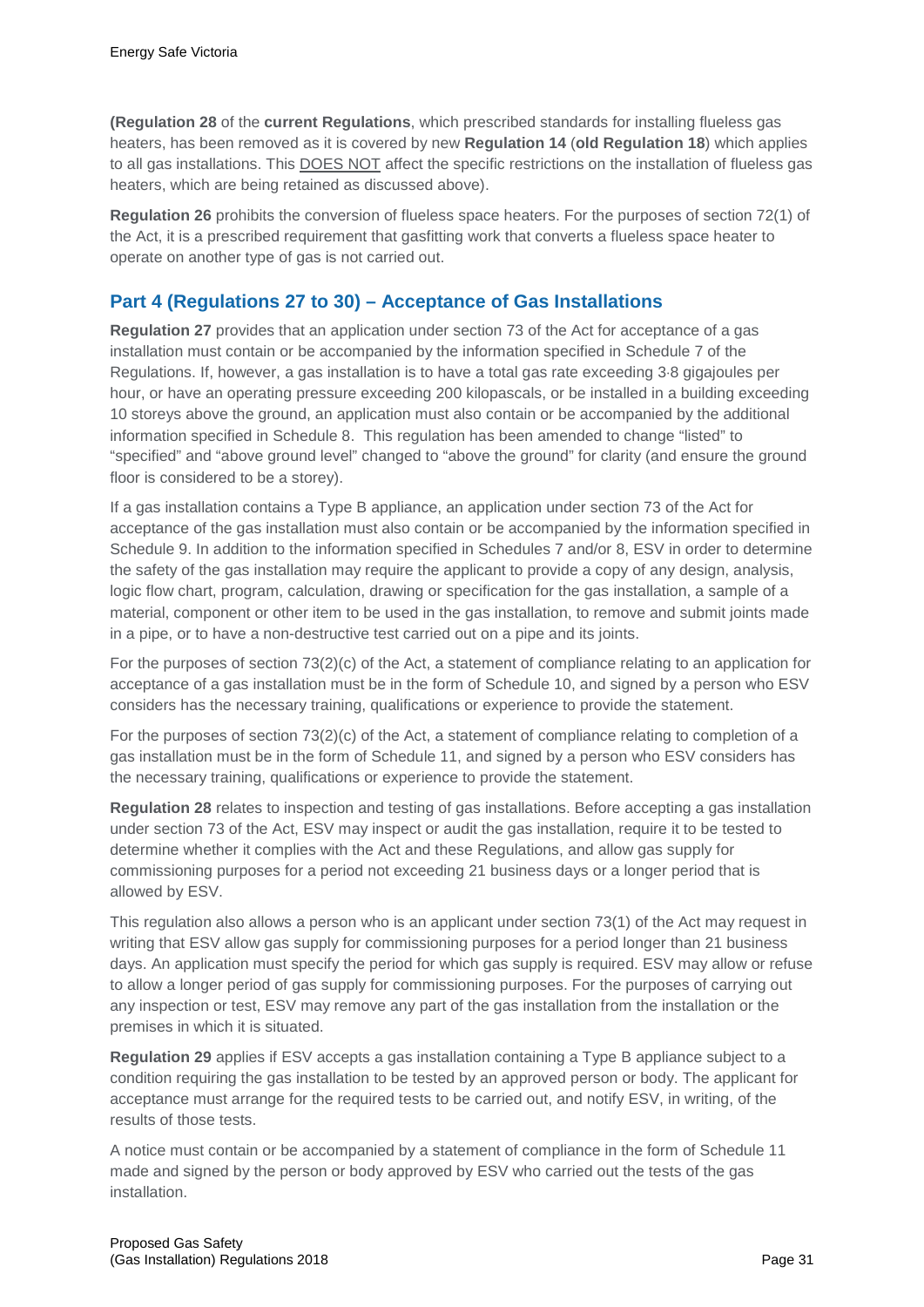**Regulation 30** specifies that if ESV requires a compliance plate to be affixed to a Type B appliance in accordance with a condition of an acceptance of a gas installation under section 73 of the Act, the compliance plate must be a compliance plate issued by ESV, must be securely affixed in a place that is readily accessible, and must be in the form of Schedule 12 and meet the requirements of Schedule 12.

# **Part 5 (Regulations 31 to 36) – General**

**Regulation 31** provides that person who is the owner of a complex gas installation must keep the installation safe and in a proper state of repair, keep any Type B appliance contained in the complex gas installation in a safe condition and in a proper state of repair, and keep records relating to the service, maintenance, repair and modification of the complex gas installation and any Type B appliance contained in the complex gas installation for a period of three years after the relevant service, maintenance, repair or modification. Failure to do so may result in a penalty of 20 penalty units.

**Regulation 32** provides a duty to report gas incidents. If a gas incident occurs in relation to a complex gas installation the owner of the installation must report the gas incident, without delay, to ESV and if the installation uses natural gas, to the gas distribution company which supplies that gas to the gas installation. If the installation uses LPG, it must be reported to the gas retailer which supplies that gas to the gas installation. Failure to make a report could result in a penalty of 20 penalty units.

**Regulation 33** provides an inspector with the power to disconnect or order disconnection of a gas installation. If an inspector determines from an inspection that a gas installation does not comply with the Act or Regulations, or is immediately dangerous or defective the inspector may disconnect the gas installation or any part of the gas installation from the gas supply, or order any person to disconnect the gas installation, or any part of the gas installation from the gas supply. A person must comply with an order. Failure to do so could result in a penalty of 20 penalty units.

A person must not connect gas to a gas installation or any part of a gas installation which has been disconnected by, or on, the order of an inspector under this regulation, unless Energy Safe Victoria or an inspector has authorised the connection. Doing so may result in a penalty of 20 penalty units.

**Regulation 34** provides that for the purposes of section 34(2) of the Act it is a 'prescribed circumstance' if the gas company supplies gas for commissioning purposes with the approval of ESV.

**Regulation 35** prescribes requirements for supply or sale of LPG. LPG suppliers that are not gas companies are required to ensure that any type of LPG supplied for use in appliances complies with prescribed standards of quality under section 79A(1)(a) of the Act including odourisation. Currently, regulation 7(1) of the *Gas Safety (Gas Quality) Regulations 2017* is the vehicle for prescribing odour including for the purposes of section 79A(1) of the Act, but those Regulations are proposed to be revoked when the new *Gas Safety (Safety Case) Regulations* are made in 2018. Proposed new r. 35(1) is intended to fill the gap that would otherwise be created. Consequently, Regulation 35(1) provides that for the purposes of section 79A(1)(a) of the Act, it is a prescribed standard of quality that the gas has an odour which is distinctive and unpleasant and an odour level that is discernible at onefifth of the lower explosive limit of the gas. In addition, LP Gas supplied or sold to a customer must comply with AS 4670.

**Regulation 35** also provides that for the purposes of section 79A(1)(c) of the Act, the prescribed requirements are that the person affix at or near the place the gas is supplied a sign that is in the form of Schedule 13, and be at least 200 millimetres long and 100 millimetres high.

Additionally, for the purposes of section 79A(2) of the Act, the 'prescribed appliances' are Type A appliances that have been accepted under sections 68 or 69 of the Act for use with LPG of any composition, and Type B appliances that have been accepted under section 73 of the Act for use with LPG of any composition.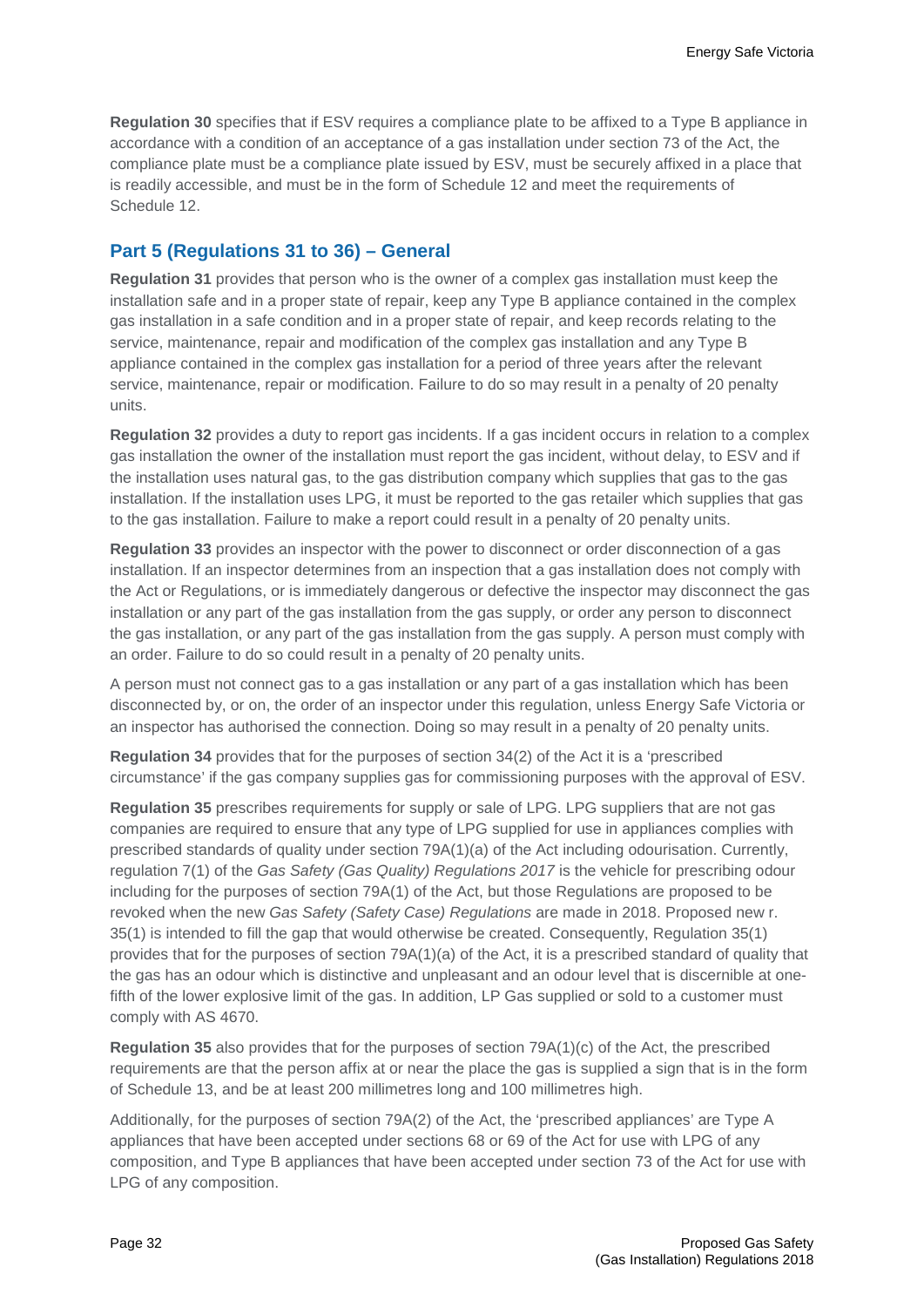**Regulation 36** is a new provision providing that if an application to ESV under the Regulations requires payment of a fee, ESV may waive or rebate all or part of the fee. This may be appropriate where a regulatory impost is minor, including where an application may need to be resubmitted on some technicality.

**Schedule 6** has been reworded for consistency with other application made to ESV (rather than reading as an attestation).This should have no impact on the gas industry.

**Schedule 9** has been amended by removing existing item 12, which requires information on the gross thermal efficiency of a Type B appliance. ESV does not need this information.

**Schedule 13** sets out requirements for signs warning against using Autogas in household LPG appliances. The existing requirement includes penalty amounts expressed in dollars. It is proposed to remove those references as they are out of date and are subject to annual adjustment. Expressing penalties in fee units is not likely to be meaningful for those likely to read the signs. This should have no impact on the gas industry. It is noted that the cost of replacing the signs may exceed the benefit in doing so.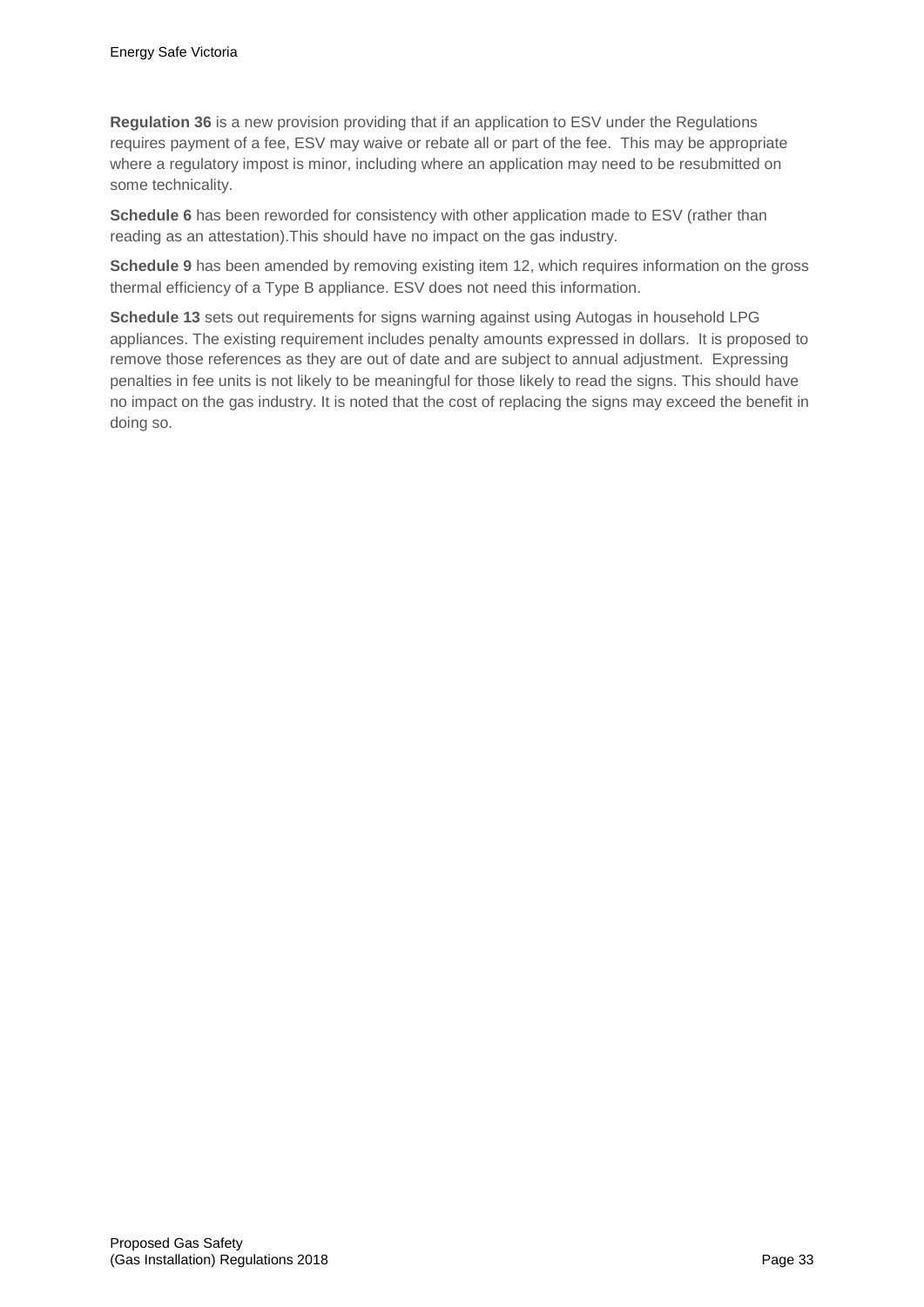# **Draft regulations**

Proposed Gas Safety (Gas Installation) Regulations 2018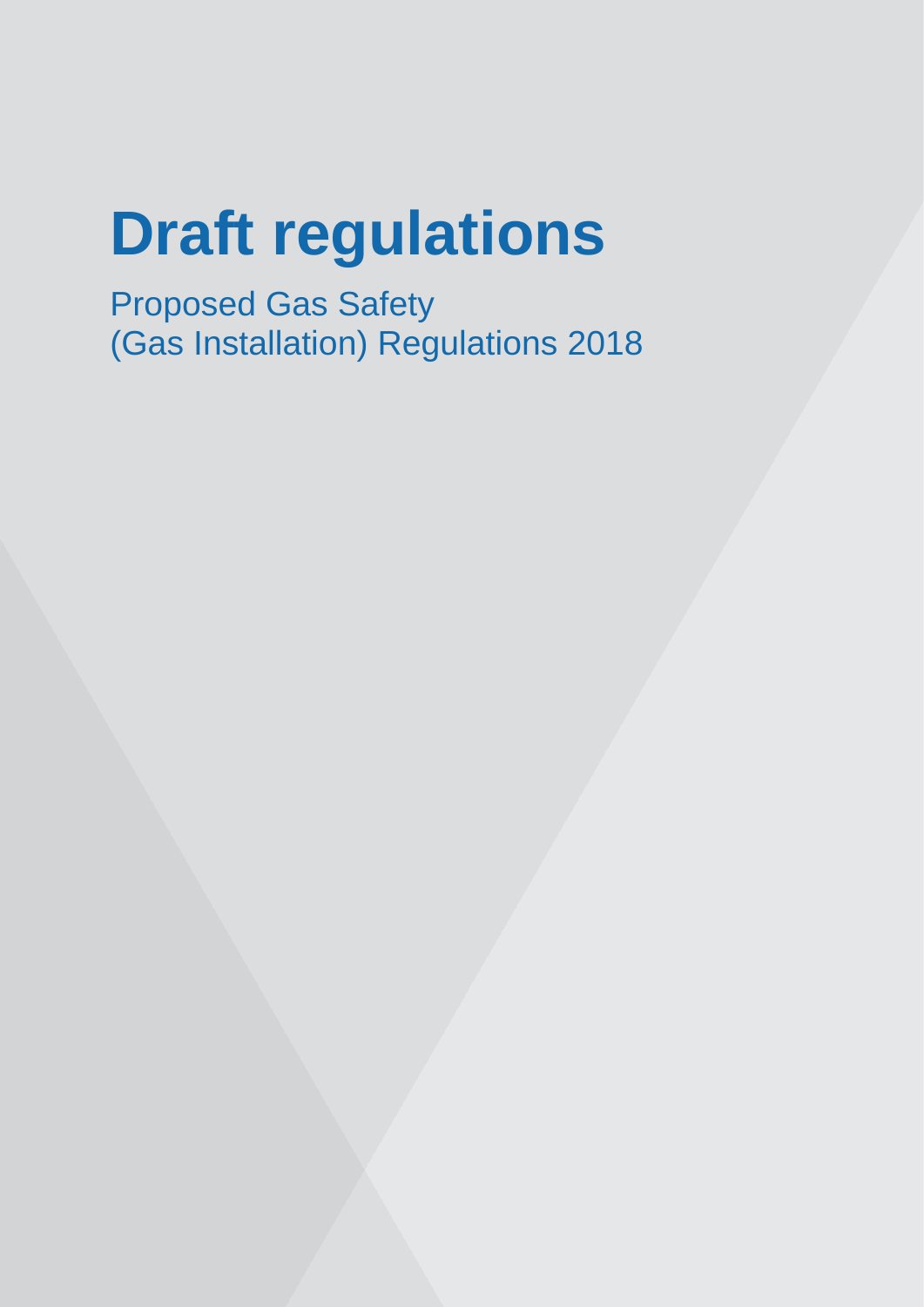The Governor in Council makes the following Regulations:

Dated:

Responsible Minister:

LILY D'AMBROSIO Minster for Energy, Environment and Climate Change

#### **PART 1—PRELIMINARY**

#### **1 Objectives**

The objectives of these Regulations are—

- (a) to provide for standards for gasfitting work; and
- (b) to provide for the procedures relating to the acceptance of appliances and gas installations; and
- (c) to make provision generally in relation to the safety of gas appliances, gas installations and work on gas appliances and installations.

### **2 Authorising provision**

These Regulations are made under section 118 of the **Gas Safety Act 1997**.

#### **3 Commencement**

These Regulations come into operation on 13 August 2018.

### **4 Revocation**

The Regulations listed in Schedule 1 are **revoked.**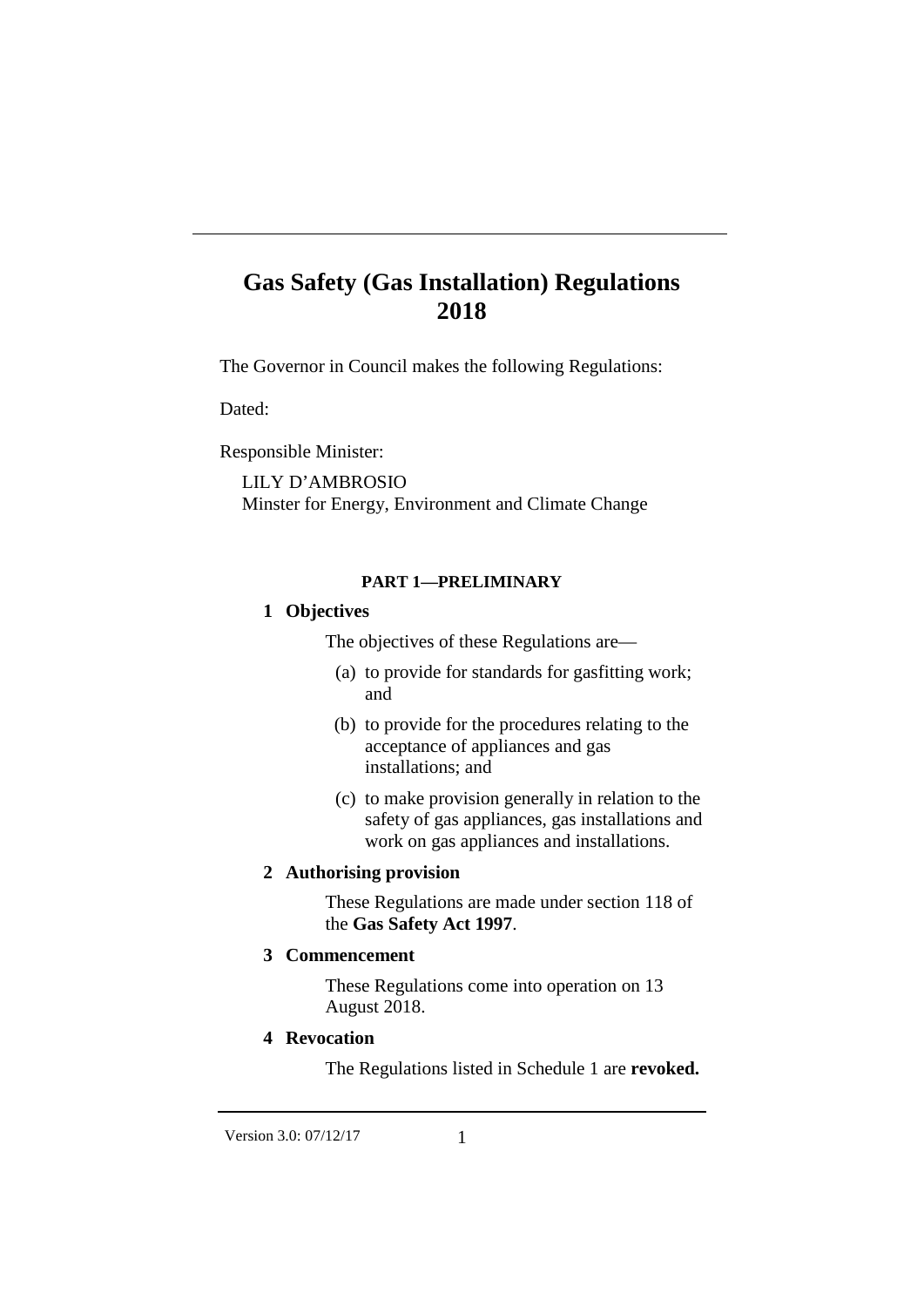Part 1—Preliminary

#### **5 Definitions**

In these Regulations—

- *AS 3814* means AS 3814, "Industrial and commercial gas-fired appliances" as published or amended from time to time;
- *AS 4670* means AS 4670, "Commercial propane and commercial butane for heating purposes" as published or amended from time to time;
- *AS/NZS 5601.1* means AS/NZS 5601.1, "Gas installations—Part 1: General installations" as published or amended from time to time;
- *AS/NZS 5601.2* means AS/NZS 5601.2, "Gas installations—Part 2: LP Gas installations in caravans and boats for non-propulsive purposes" as published or amended from time to time;
- *Autogas* means liquefied petroleum gas which is intended to be used for automotive purposes;
- *BCA* means the Building Code of Australia within the meaning of section 3(1) of the **Building Act 1993**;
- *BCA Volume One* means National Construction Code Volume One as published by the Australian Building Codes Board and amended from time to time;
- *BCA Volume Two* means National Construction Code Volume Two as published by the Australian Building Codes Board and amended from time to time;
- *commercial butane* means a liquefied petroleum gas which consists of more than 90% butanes and butylenes;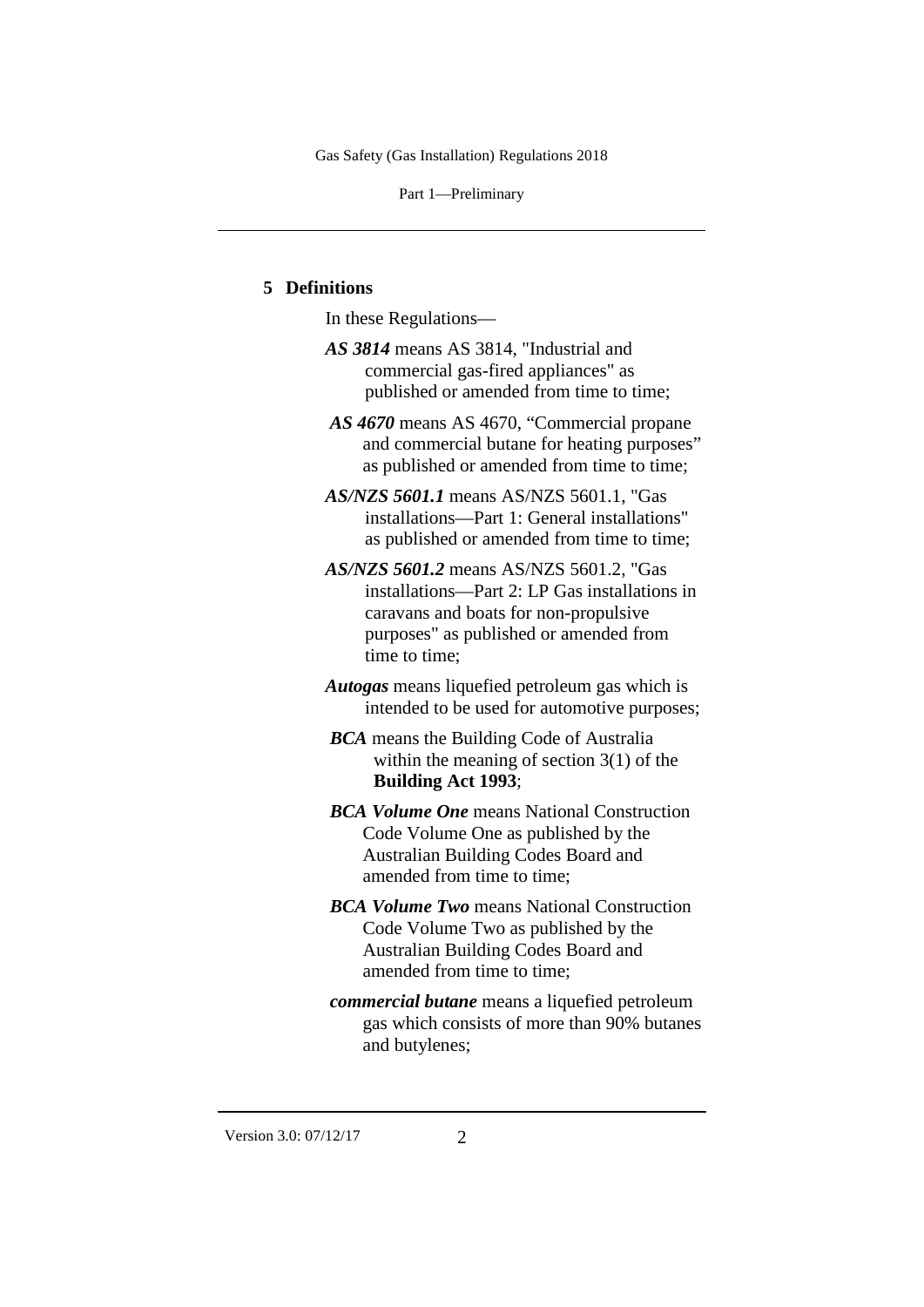Part 1—Preliminary

- *commercial catering equipment* means commercial catering equipment as described in section 6.10.2 of AS/NZS 5601.1;
- *commercial propane* means a liquefied petroleum gas which consists of more than 90% propane and propylene;
- *consumer piping* has the same meaning as it has in AS/NZS 5601.1;
- *flueless space heater* means an appliance which uses gas to produce flame or heat that is designed not to discharge its flue gases through a flue;
- *gas pressure regulator* has the same meaning as it has in AS/NZS 5601.1;
- *hot-tapping work* means making a connection to consumer piping while the pipe is in use and contains gas under pressure;
- *LP Gas* means commercial butane or commercial propane in liquid or gaseous form which is intended for use in an appliance but which is not intended to be used for automotive purposes or as a pressure pack propellant;
- *LPG* means liquefied petroleum gas and includes LP Gas;
- *operating pressure* has the same meaning as it has in AS/NZS 5601.1;
- *pressure* has the same meaning as it has in AS/NZS 5601.1;
- *rated working pressure* has the same meaning as it has in AS/NZS 5601.1;
- *the Act* means the **Gas Safety Act 1997**.
- **6 Matters excluded from the operation of the regulations**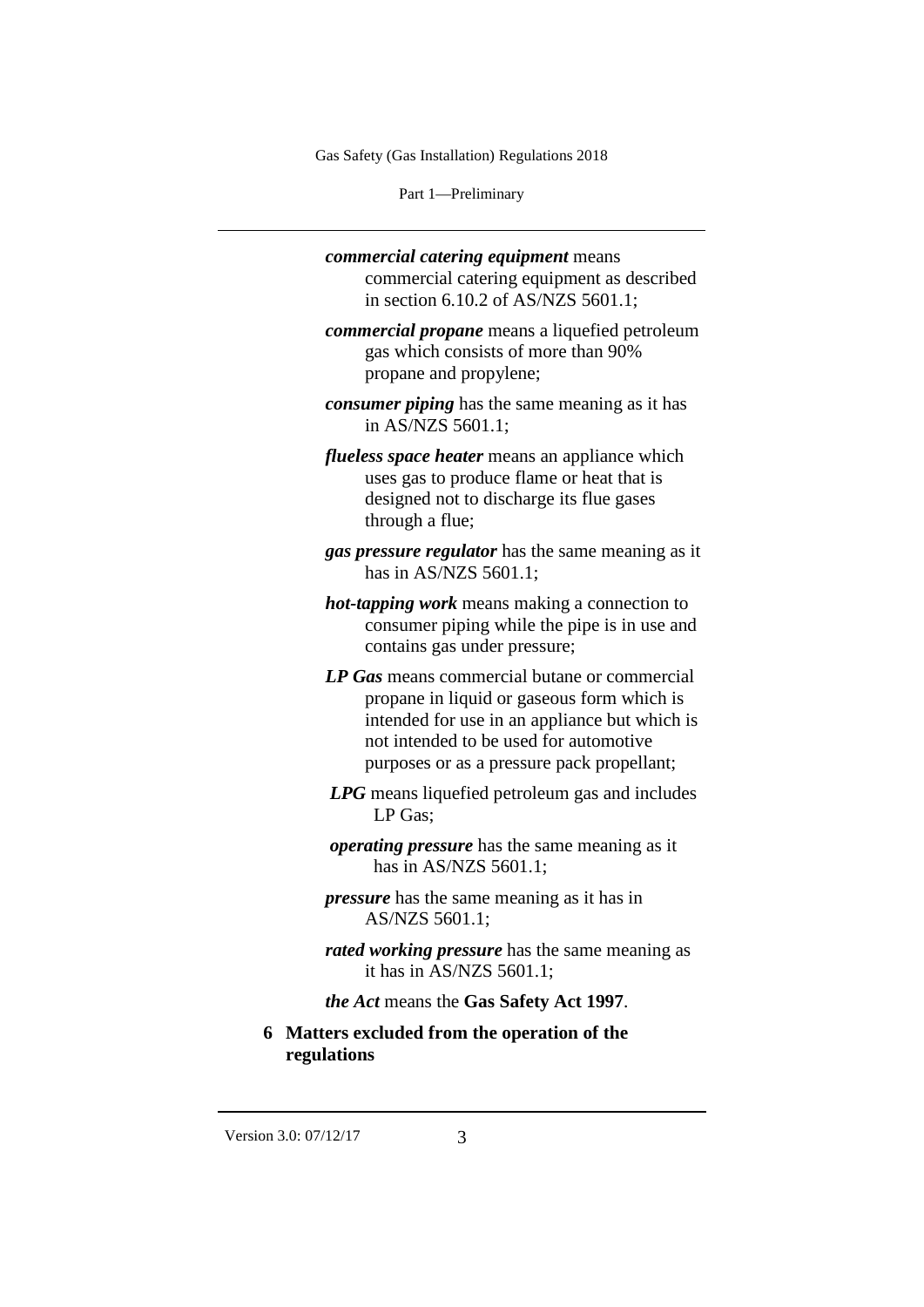Part 1—Preliminary

These Regulations do not apply to—

- (a) the construction, assembly or manufacture of—
	- (i) a brick or masonry flue; or
	- (ii) a metal flue exceeding 450 millimetres internal diameter; or
	- (iii) that part of a metal flue above a roof or other surface where the part exceeds 10 metres in height above that roof or other surface; or
	- (iv) a Type A appliance; or
- (b) the use or intended use of gas for automotive purposes; or
- (c) the use or intended use of gas as a refrigerant.

#### **7 Standard gas installations**

- (1) For the purposes of paragraph (a)(ii) of the definition of *standard gas installation* in section 3(1) of the Act, the following classes of residential premises are prescribed—
	- (a) caravans and mobile homes; and
	- (b) buildings defined as Class 1a buildings under BCA Volume Two;
	- (c) buildings defined as Class 2 buildings under BCA Volume One that have 5 storeys or fewer above the ground;
	- (d) residential premises in buildings defined as Class 2 buildings under BCA Volume One that have more than 5 storeys above the ground if the premises are occupied or have been previously occupied.
- (2) For the purposes of paragraph (b)(ii) of the definition of *standard gas installation* in section

Version 3.0: 07/12/17 4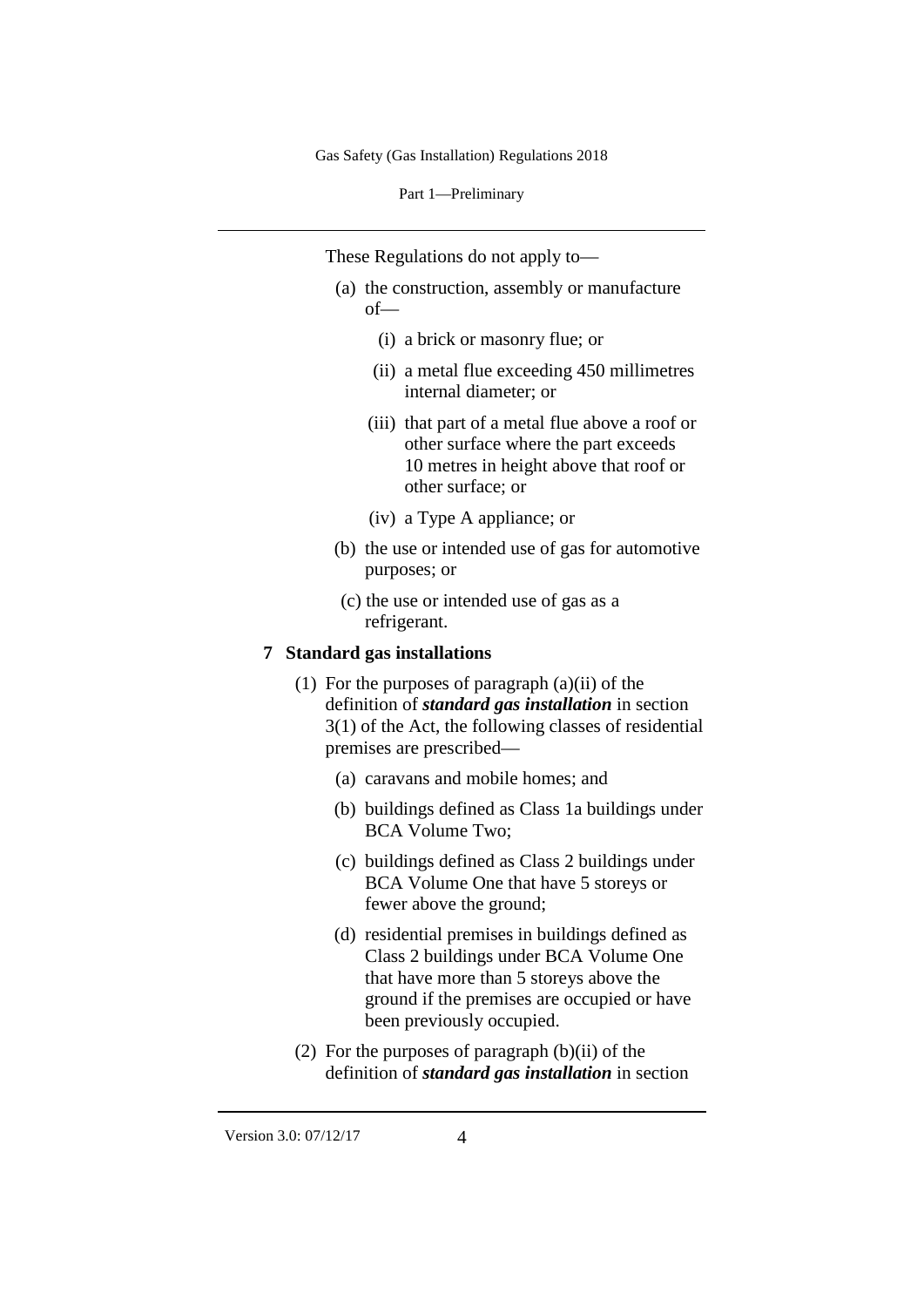Part 1—Preliminary

3(1) of the Act, the class of commercial premises that are prescribed are buildings defined as Class 5 or Class 6 buildings under BCA Volume One that have 5 storeys or fewer above the ground.

- (3) For the purposes of paragraph (b)(iii) of the definition of *standard gas installation* in section 3(1) of the Act, the prescribed amount of gas consumption is 500 megajoules per hour.
- (4) For the purposes of paragraph  $(b)(iv)$  of the definition of *standard gas installation* in section 3(1) of the Act—
	- (a) in the case of a LP Gas installation, the prescribed maximum operating pressure of the second-stage gas pressure regulator associated with that LP Gas installation is 70 kilopascals and the prescribed maximum operating pressure of any subsequent gas pressure regulator associated with that LP Gas installation is 7 kilopascals;
	- (b) in any other case, the prescribed maximum metering pressure is 7 kilopascals.
- (5) For the purposes of paragraph  $(b)(v)$  of the definition of *standard gas installation* in section 3(1) of the Act, the prescribed number of gas supply points is 5 gas supply points.

\_\_\_\_\_\_\_\_\_\_\_\_\_\_\_\_\_\_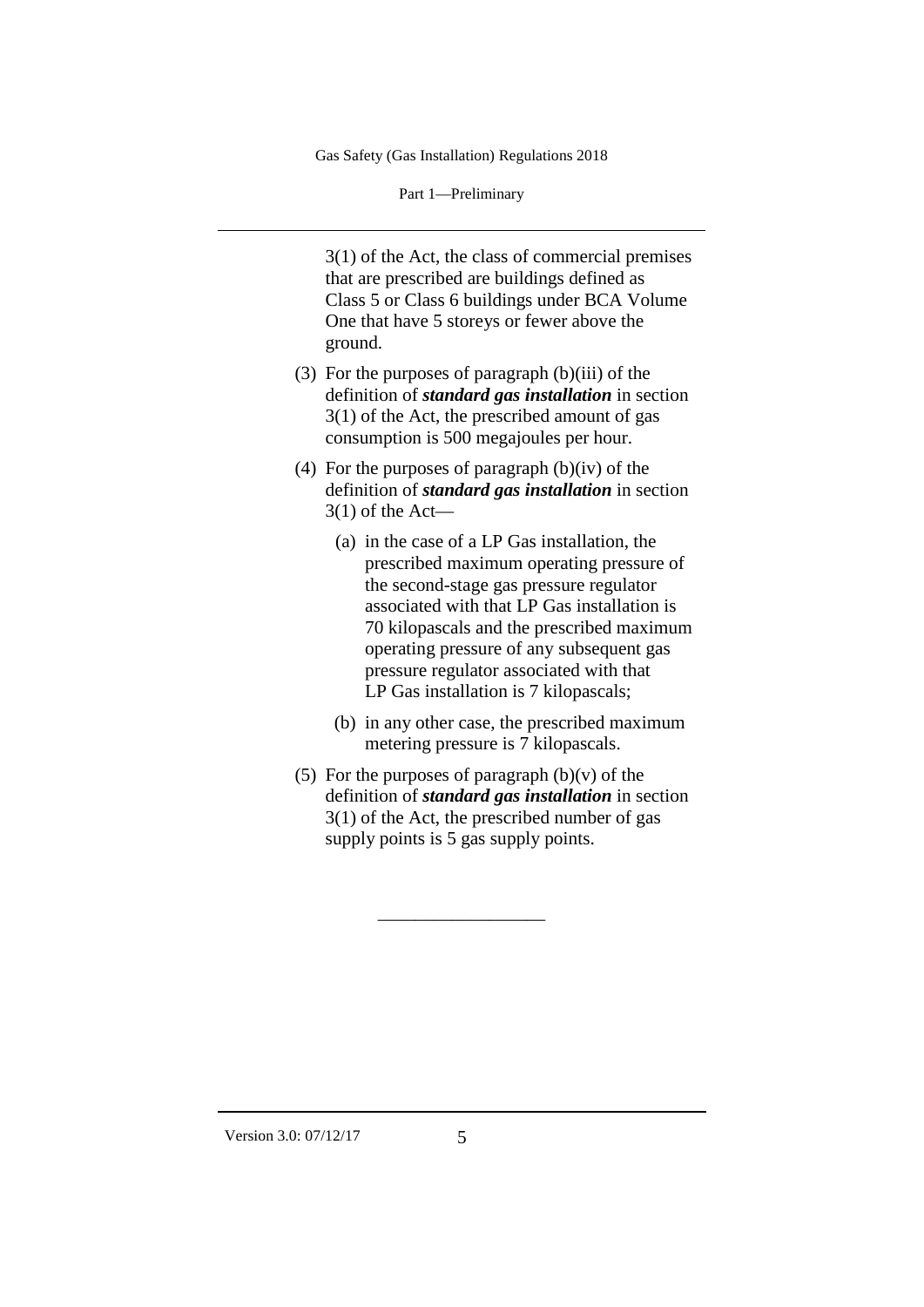Part 2—Appliances

#### **PART 2—APPLIANCES**

- **8 Application for acceptance of appliance or class of appliances**
	- (1) An application under section 69 of the Act for acceptance of an appliance or a class of appliances must contain or be accompanied by the information specified in Schedule 2.
	- (2) The prescribed fee for making an application under section 69 of the Act is 51 fee units.

## **9 Testing of appliances**

In relation to an application under section 69 of the Act for acceptance of an appliance, if Energy Safe Victoria is not satisfied with results of tests carried out for the purposes of that application, it may require the applicant to arrange for further tests to be carried out.

## **10 Compliance plates for appliances**

If Energy Safe Victoria requires a compliance plate to be affixed to an appliance in accordance with a condition of an acceptance under section 69 of the Act, the compliance plate—

- (a) must be issued by Energy Safe Victoria or a body approved by Energy Safe Victoria; and
- (b) must be securely affixed to the appliance in a place that is readily accessible; and
- (c) must be substantially in the form of Schedule 4 and meet the requirements of Schedule 4.

## **11 Prescribed Type A appliances**

(1) For the purposes of section 70(2) of the Act, a Type A appliance that is labelled in accordance with subregulation (2) is an appliance of a prescribed class.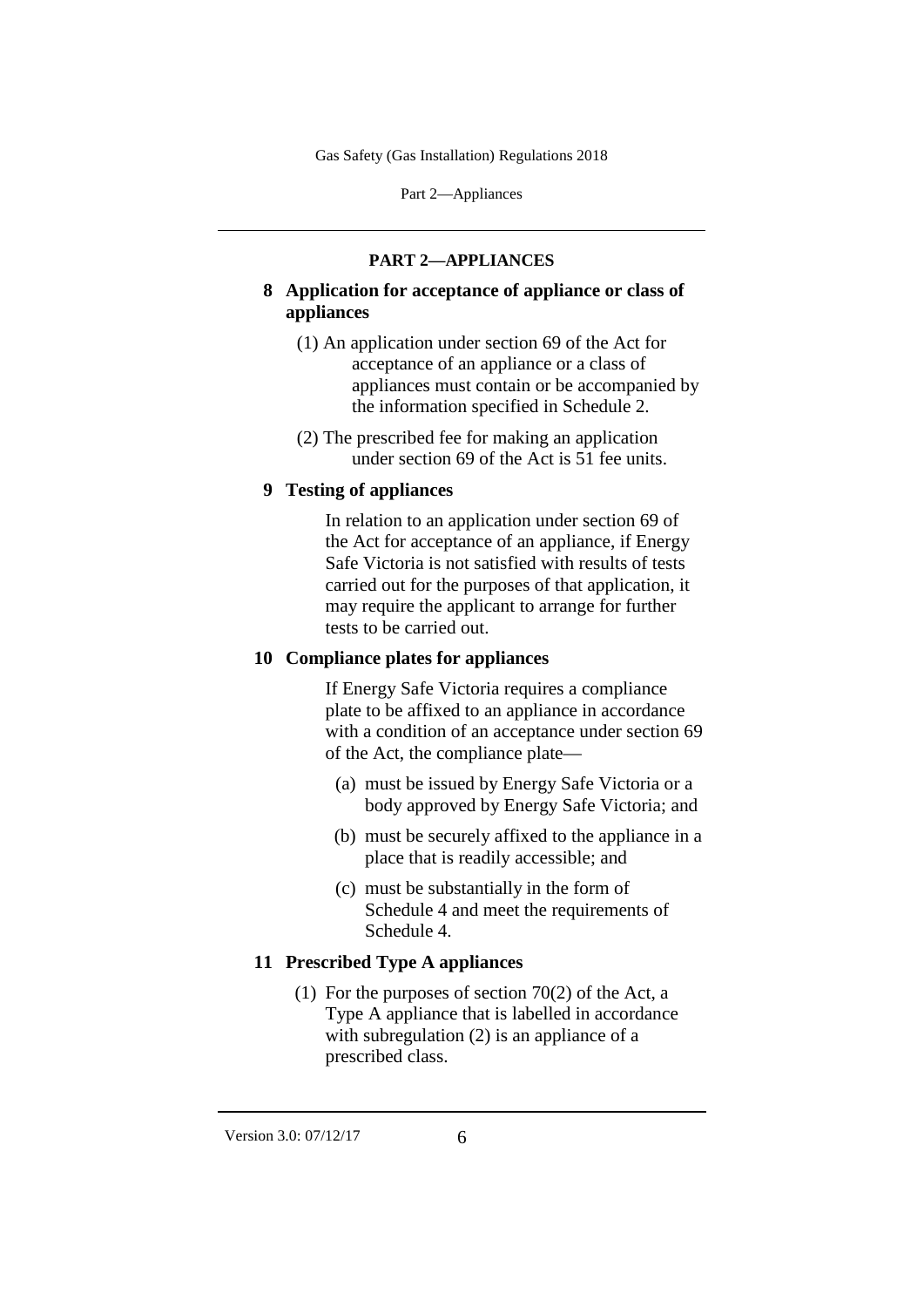Part 2—Appliances

- (2) For the purposes of subregulation (1), the label must—
	- (a) be in a form approved by Energy Safe Victoria; and
	- (b) indicate that the appliance—
		- (i) is subject to testing; and
		- (ii) is not accepted for use.

\_\_\_\_\_\_\_\_\_\_\_\_\_\_\_\_\_\_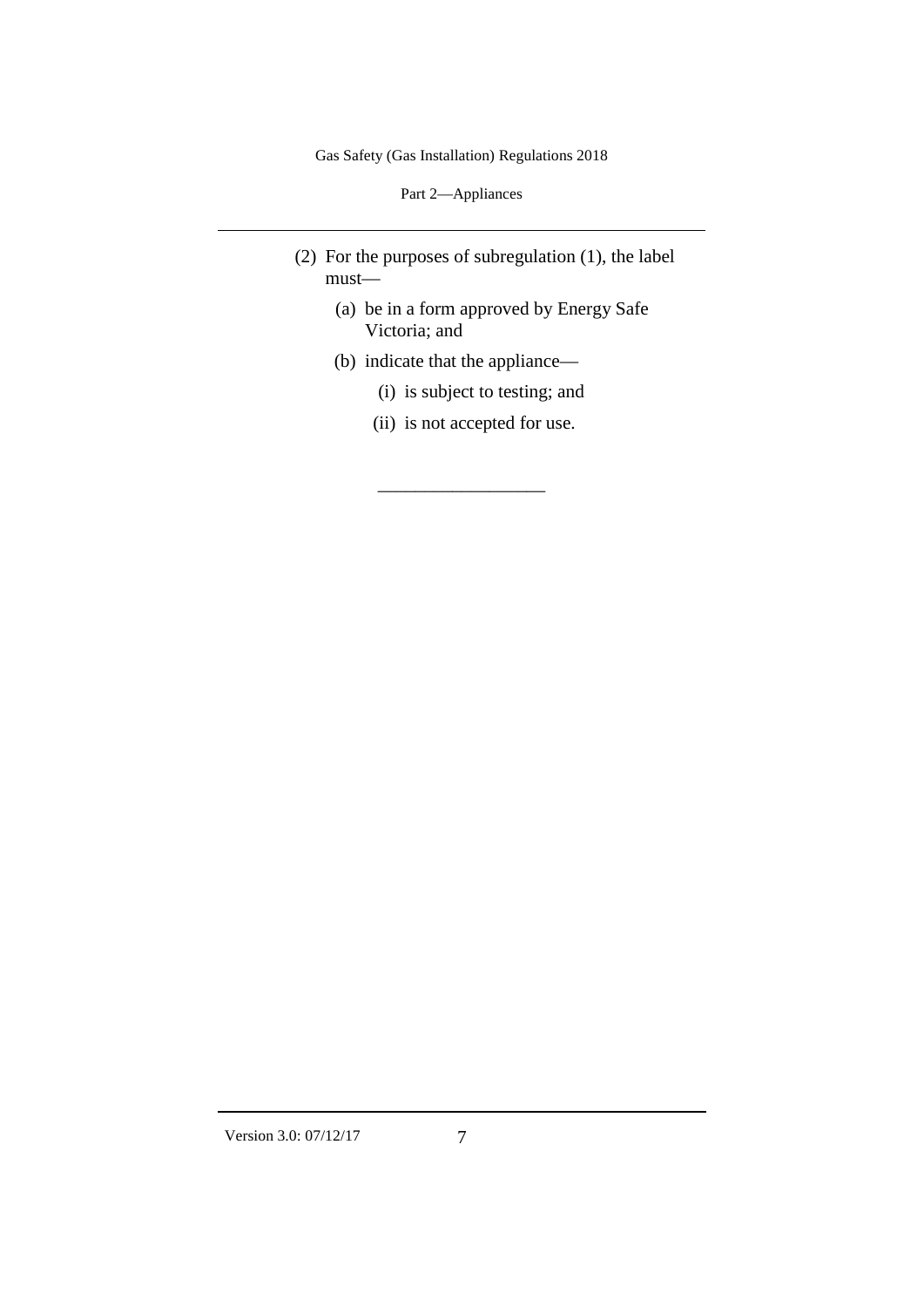Part 3—Gasfitting Work

### **PART 3—GASFITTING WORK**

#### **Division 1—Standards**

#### **12 Prescribed standards for gasfitting work**

- (1) For the purposes of section  $72(1)$  of the Act—
	- (a) the prescribed standard in relation to gasfitting work to which AS/NZS 5601.1 applies is that standard; and
	- (b) the prescribed standard in relation to gasfitting work to which AS/NZS 5601.2 applies is that standard.
- (2) For the purposes of section 72(1) of the Act, the prescribed standard in relation to gasfitting work carried out in connection with commercial catering equipment on or in a boat or caravan is AS/NZS 5601.1.
- (3) In subregulation (2), *boat* and *caravan* have the same meanings as they have in AS/NZS 5601.2.

## **13 Prescribed standard for Type B appliances**

For the purposes of section 72(2) of the Act, the prescribed standard in relation to Type B appliances is AS 3814.

#### **14 Prescribed standards for gas installations**

- (1) For the purposes of section  $72(2)$  of the Act—
	- (a) the prescribed standard in relation to an appliance or gas installation to which AS/NZS 5601.1 applies is that standard; and
	- (b) the prescribed standard in relation to an appliance or gas installation to which AS/NZS 5601.2 applies is that standard.
- (2) For the purposes of section 72(2) of the Act, the prescribed standard in relation to commercial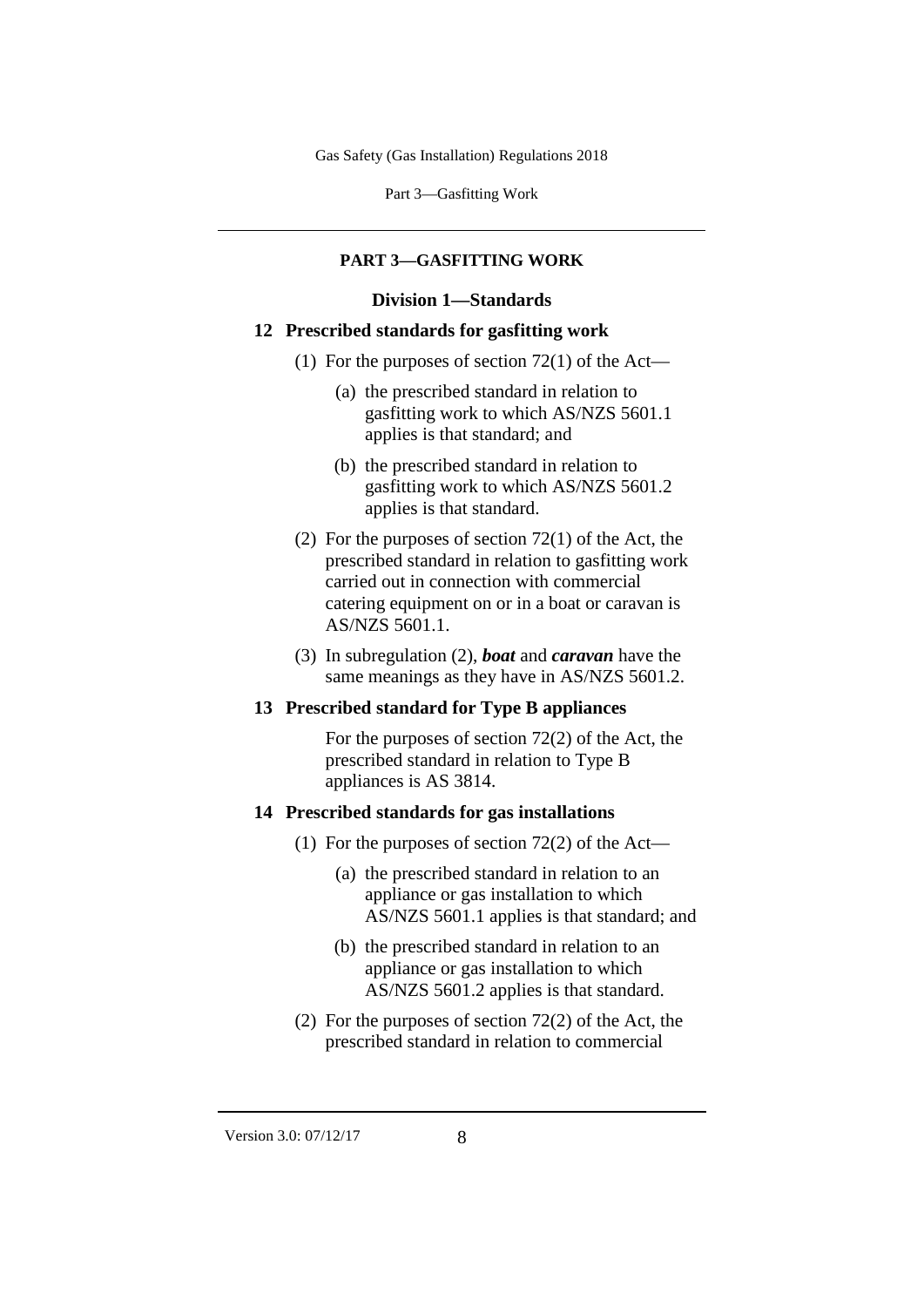Part 3—Gasfitting Work

catering equipment on or in a boat or caravan is AS/NZS 5601.1.

(3) In subregulation (2), *boat* and *caravan* have the same meanings as they have in AS/NZS 5601.2.

#### **15 Exception – gasfitting work carried out within 6 months of change to standard**

- (1) Gasfitting work or a gas installation that has been commenced, but is not completed, as at the day that a standard prescribed under this Division, which applies to the work or installation, is amended (*the amendment day*) is taken to comply with the standard if the work or the installation (as the case may be) complies with the standard as in force immediately before the amendment day.
- (2) Gasfitting work or a gas installation is taken to comply with a prescribed standard as in force immediately before the amendment day if the work or the installation (as the case may be) is commenced within 6 months after the amendment day.

## **Division 2—General requirements in relation to gasfitting work**

## **16 Clearance of consumer piping**

For the purposes of section 72(1) of the Act, it is a prescribed requirement for the carrying out of gasfitting work that any consumer piping that is connected to a gas company's meter assembly is connected so that it has a clearance of at least 30 millimetres from the meter or any device, component or pipe connected to the meter inlet.

## **17 Consumer piping installed outside allotment on which gas installation situated**

(1) For the purposes of section  $72(1)$  of the Act, it is a prescribed requirement for the carrying out of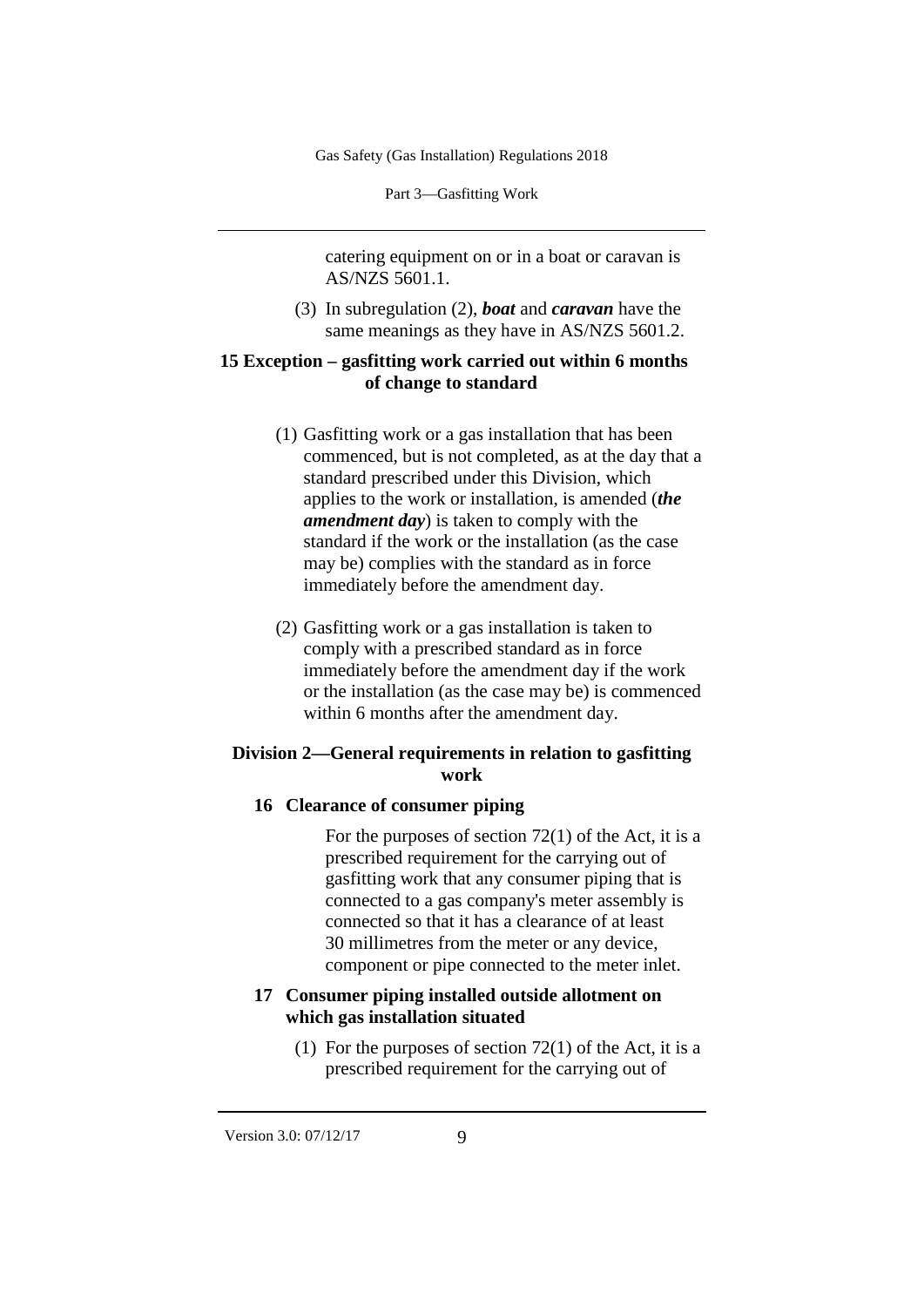Part 3—Gasfitting Work

gasfitting work that consumer piping is not installed on land, other than the allotment on which a gas installation associated with that consumer piping is situated, unless—

(a) the person carrying out the gasfitting work has given Energy Safe Victoria at least 48 hours notice before installing that consumer piping; and

(b) that consumer piping complies with standards determined by Energy Safe Victoria.

- (2) Energy Safe Victoria may determine 2 or more contiguous allotments to be an allotment for the purposes of subregulation (1).
- (3) In this regulation, *allotment* means land which can be disposed of separately under section 8A of the **Sale of Land Act 1962** without being subdivided.

#### **18 Devices in consumer piping**

- (1) For the purposes of section 72(1) of the Act, it is a prescribed requirement for the carrying out of gasfitting work that if a mixing device is being installed in consumer piping the gas supply and meter are protected from low pressure, pulsation, reverse flow conditions and the admission of compressed air or other gaseous substance.
- (2) In this regulation, *mixing device* means a device for mixing gas with compressed air or any other gaseous substance.

#### **19 Safety of installation**

For the purposes of section 72(2) of the Act, it is a prescribed requirement for the carrying out of gasfitting work on a gas installation that—

(a) the gas installation not be made unsafe during the gasfitting work; and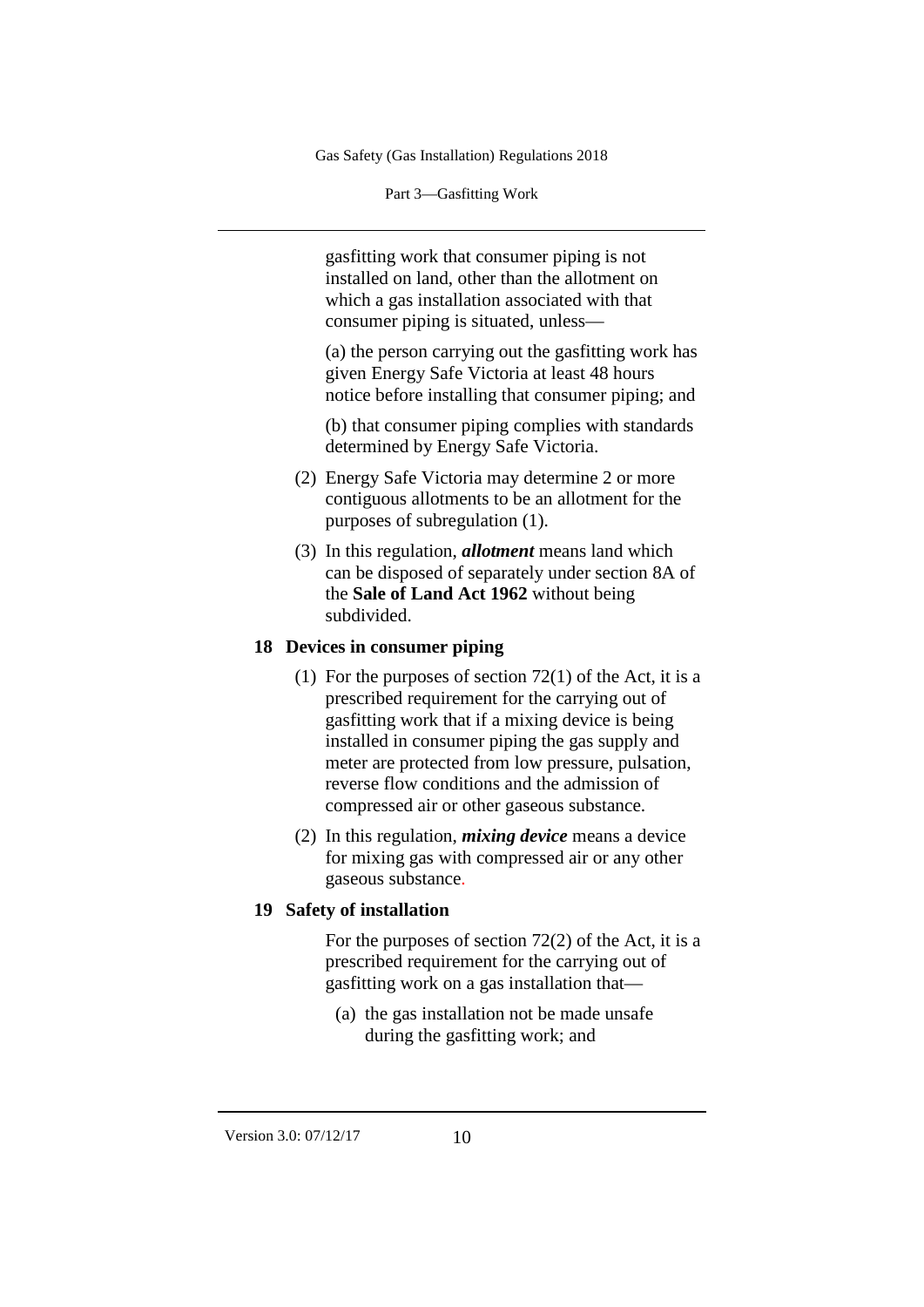Part 3—Gasfitting Work

(b) the gas installation is safe for use on the completion of the gasfitting work.

#### **20 Application for exemption**

(1) An application to Energy Safe Victoria under section 72(3) of the Act must be in the form of Schedule 6 and be accompanied by an application fee.

(2) The prescribed application fee for an application under section 72(3) is 8.03 fee units.

### **Division 3—Responsibilities of person carrying out gasfitting work**

#### **21 Reporting of gas incidents**

- (1) A person carrying out gasfitting work on a gas installation must report, without delay, any gas incident which occurs during the carrying out of that gasfitting work to Energy Safe Victoria and—
	- (a) if the gas installation uses natural gas, the gas distribution company which supplies that gas to the gas installation; or
	- (b) if the gas installation uses LPG, the gas retailer which supplies that gas to the gas installation.

Penalty: 20 penalty units.

- (2) If a person carries out work on a Type B appliance and the person is aware that the work is required because of a gas incident which had occurred in relation to that appliance, the person must, without delay after becoming so aware, report the gas incident to Energy Safe Victoria and—
	- (a) if the gas installation of which the appliance forms part uses natural gas, to the gas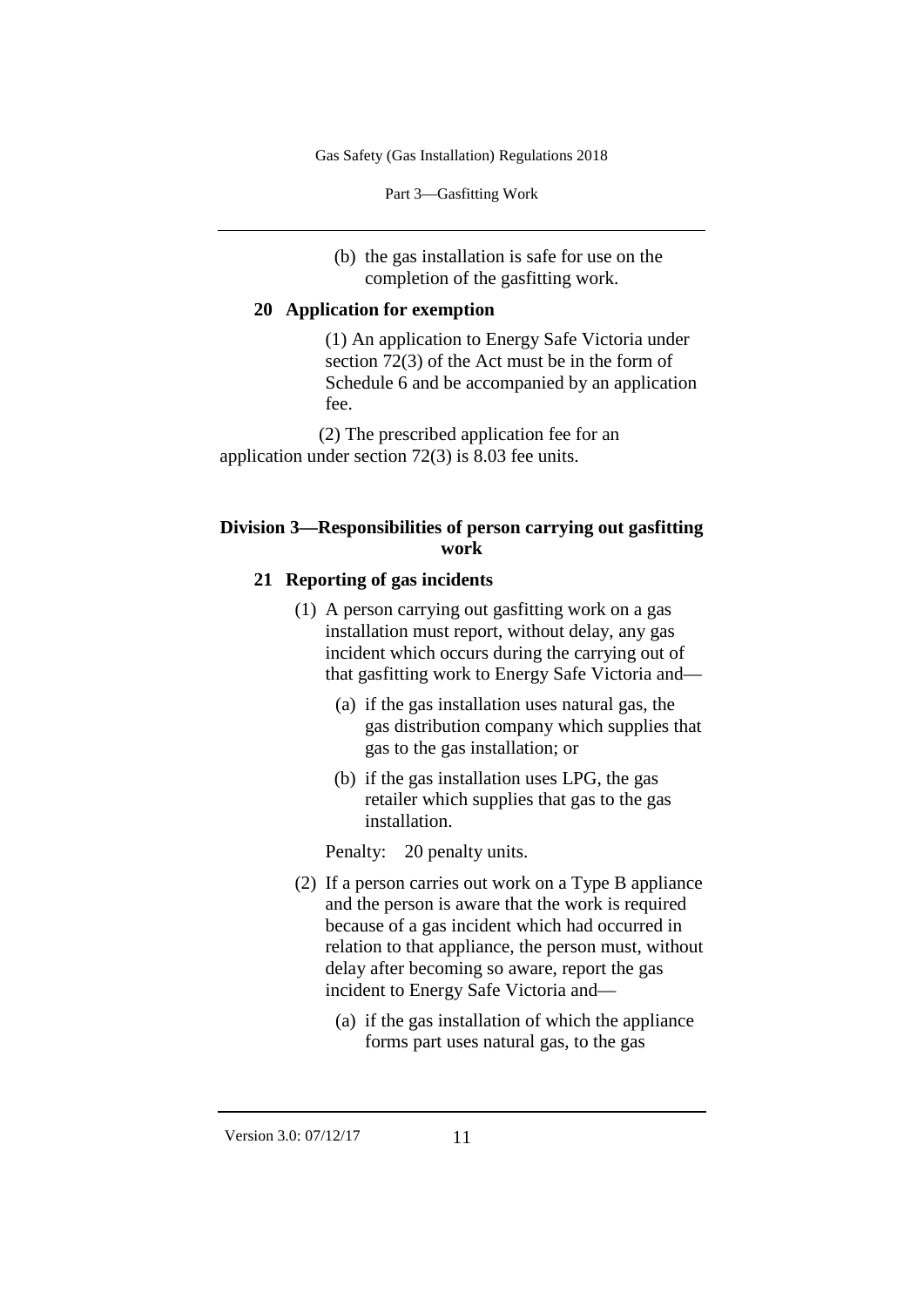Part 3—Gasfitting Work

distribution company which supplies that gas to the gas installation; or

(b) if the gas installation of which the appliance forms part uses LPG, to the gas retailer which supplies that gas to the gas installation.

Penalty: 20 penalty units.

**Note**

"Gas incident" is defined in section 3(1) of the **Gas Safety Act 1997**.

## **22 Dangerous gas installations**

- (1) If a person carrying out gasfitting work on a gas installation becomes aware of a danger arising from a defect in the gas installation, the person must without delay—
	- (a) take all steps that are necessary to make the installation safe; and
	- (b) notify the owner of the gas installation and the occupier of the premises in which the installation is situated of the defect.

Penalty: 20 penalty units.

- (2) Subregulation (1)(a) does not apply if the person is unable, or it is unreasonable for the person, to take the necessary steps to make the gas installation safe.
- (3) If the person carrying out the gasfitting work is unable, or it is unreasonable for the person, to make the gas installation safe, the person must, without delay, notify Energy Safe Victoria and—
	- (a) if the gas installation uses natural gas, the gas distribution company which supplies that gas to the gas installation of the defect; or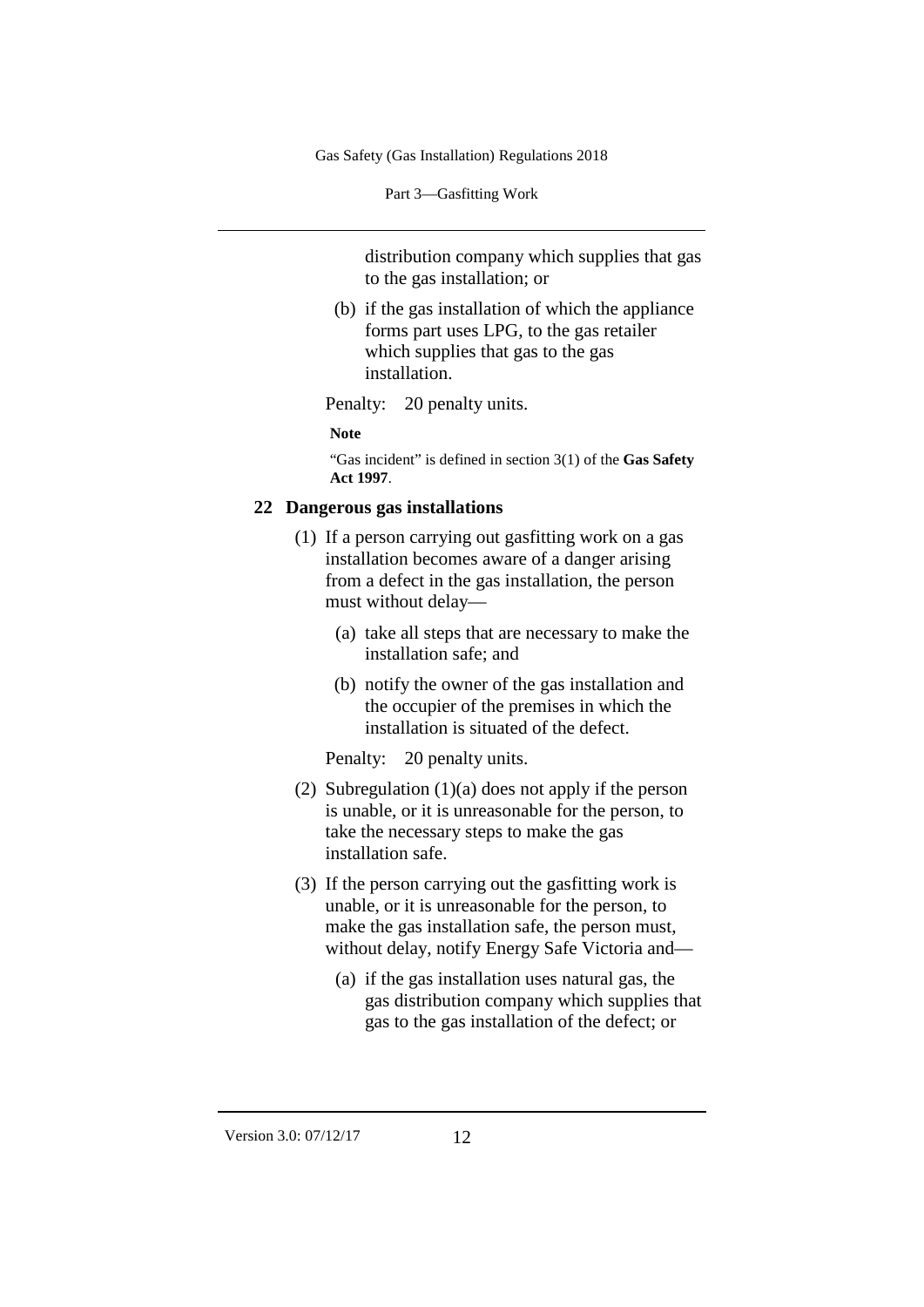Part 3—Gasfitting Work

- (b) if the gas installation uses LPG, the gas retailer which supplies that gas to the gas installation of the defect.
- Penalty: 20 penalty units.

#### **Division 4—Standards and requirements in relation to hottapping work**

#### **23 Standards and requirements for hot-tapping work**

- (1) For the purposes of section  $72(1)$  of the Act, it is a prescribed requirement that a person must—
	- (a) before carrying out gasfitting work that is hot-tapping work, apply to Energy Safe Victoria for authorisation to carry out that work; and
	- (b) not carry out gasfitting work that is hottapping work unless that work is authorised by Energy Safe Victoria.
- (2) For the purposes of section 72(1) of the Act, the prescribed standard for carrying out gasfitting work that is hot-tapping work is the standard determined by Energy Safe Victoria for that work in the authorisation of that work.
- (3) This regulation applies despite anything to the contrary in Division 1.

## **Division 5—Special requirements for high pressure consumer piping**

## **24 Standards and requirements for high pressure consumer piping**

- (1) For the purposes of section  $72(1)$  of the Act, it is a prescribed requirement that a person must—
	- (a) before carrying out gasfitting work in relation to consumer piping which is to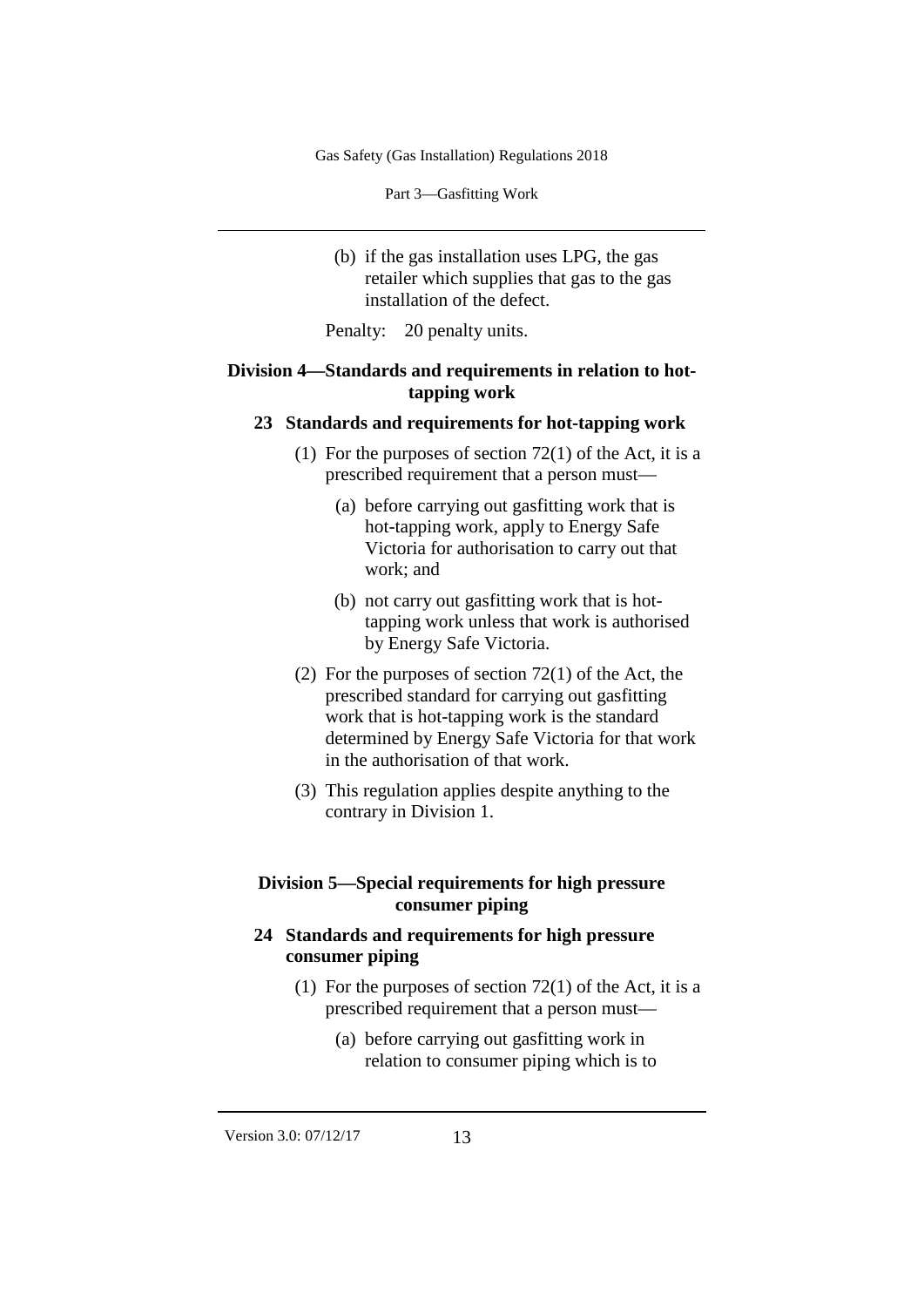Part 3—Gasfitting Work

have an operating pressure in excess of 200 kilopascals, apply to Energy Safe Victoria for authorisation to carry out that work; and

- (b) not carry out that gasfitting work unless that gasfitting work is authorised by Energy Safe Victoria.
- (2) For the purposes of section 72(2) of the Act, the prescribed standard for consumer piping which is to have an operating pressure in excess of 200 kilopascals is the standard determined by Energy Safe Victoria in respect of that piping in an authorisation for the gasfitting work relating to that piping.

#### **Note**

See regulation 14 for requirements relating to consumer piping with an operating pressure of 200 kilopascals or less.

#### **Division 6—Special requirements for flueless space heaters**

#### **25 Installation of flueless space heaters**

- (1) For the purposes of section  $72(1)$  of the Act, it is a prescribed requirement that a person carrying out gasfitting work not install or locate for use a flueless space heater or a connection device in residential premises (including a caravan or a boat) except in accordance with the requirements set out in subregulation (2).
- (2) A person may replace an existing flueless space heater in residential premises with a new flueless space heater (*the new heater*) if—
	- (a) the heater being replaced operated on LP Gas; and
	- (b) the new heater operates on LP Gas; and
	- (c) the emission of oxides of nitrogen from the new heater does not exceed 2⋅5 ng/J; and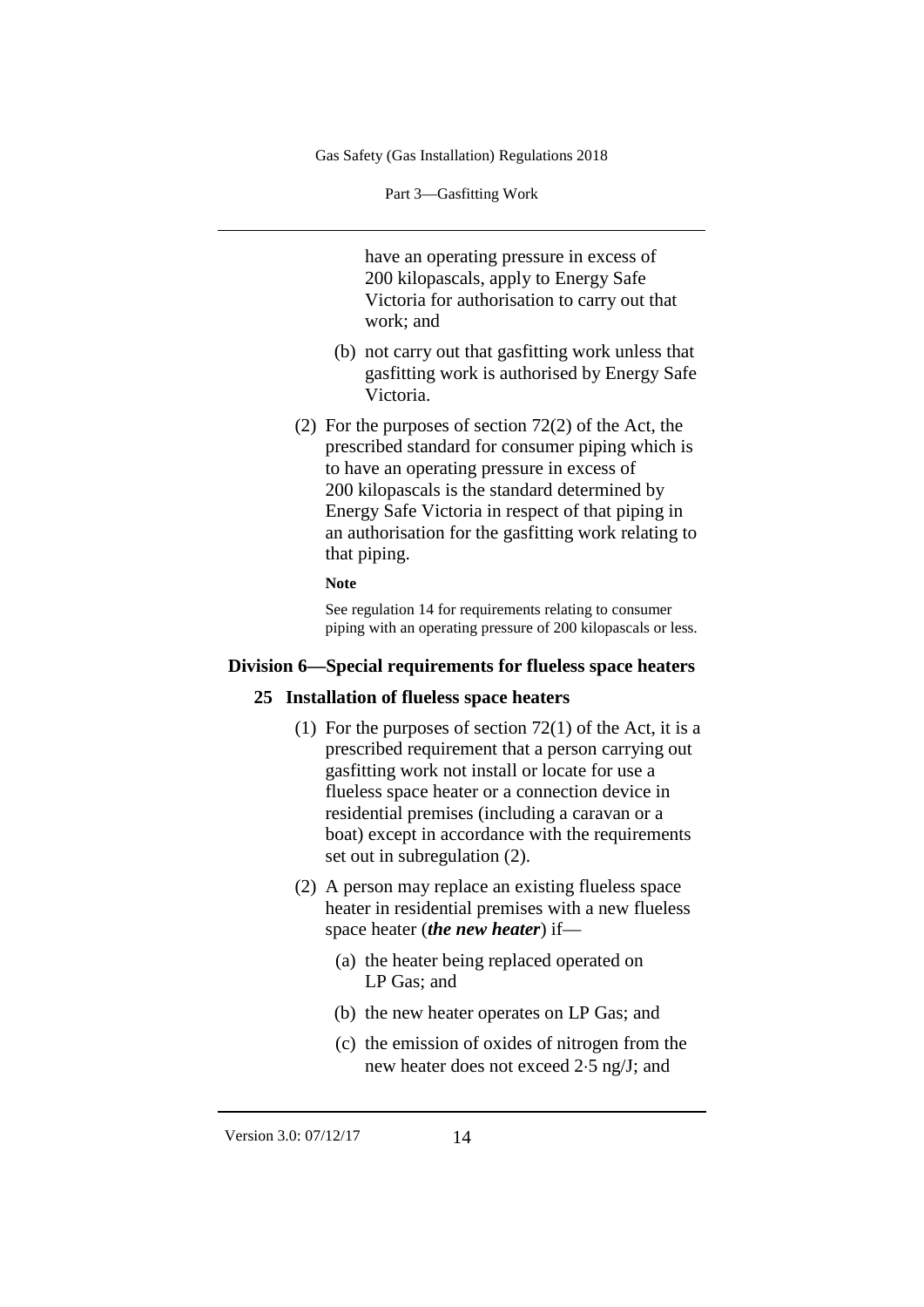Part 3—Gasfitting Work

- (d) the carbon monoxide/carbon dioxide ratio of the new heater does not exceed 0⋅002.
- (3) Despite anything to the contrary in this regulation, for the purposes of section  $72(1)$  of the Act, it is a prescribed requirement that a person carrying out gasfitting work not install or locate for use a flueless space heater or a connection device in—
	- (a) a hospital; or
	- (b) a registered community health centre, day procedure centre, residential care service or supported residential service within the meaning of the **Health Services Act 1988**; or
	- (c) a school, TAFE institute or university within the meaning of the **Education and Training Reform Act 2006** (excluding a workshop or assembly hall); or
	- (d) a children's service within the meaning of the **Children's Services Act 1996**.
- (4) In this regulation, *connection device* means a device that is installed to enable subsequent connection of a flueless space heater.

### **26 Prohibition on conversion of flueless space heaters**

 $\overline{\phantom{a}}$  , where  $\overline{\phantom{a}}$ 

For the purposes of section 72(1) of the Act, it is a prescribed requirement that gasfitting work that converts a flueless space heater to operate on another type of gas is not carried out.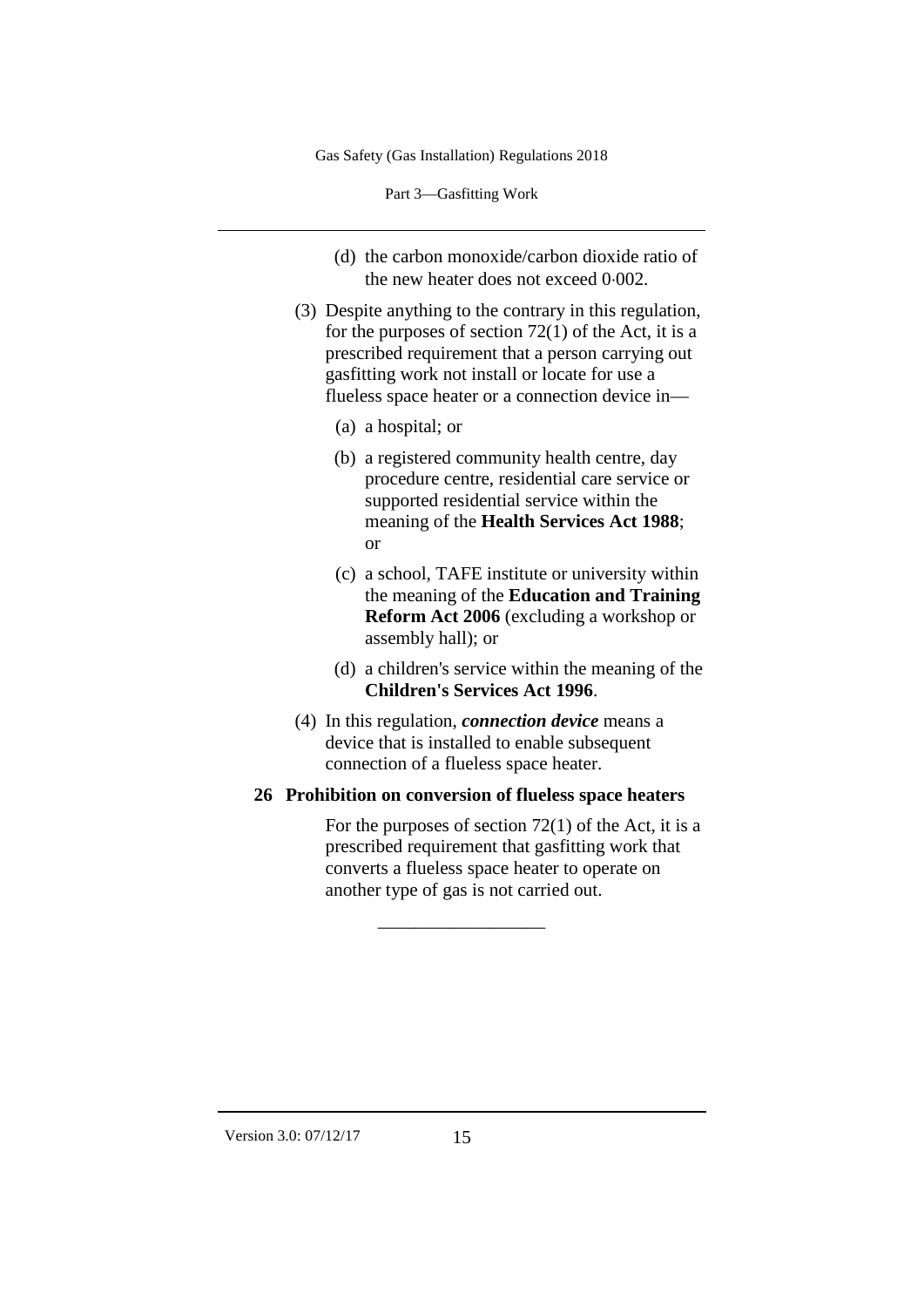Part 4—Acceptance of Gas Installations

#### **PART 4—ACCEPTANCE OF GAS INSTALLATIONS**

#### **27 Application for acceptance of gas installation**

- (1) Subject to subregulation (2), an application under section 73 of the Act for acceptance of a gas installation must contain or be accompanied by the information specified in Schedule 7.
- (2) An application under section 73 of the Act for acceptance of a gas installation must contain or be accompanied by the information specified in Schedule 7 and Schedule 8 in the case of a gas installation that is to—
	- (a) have a total gas rate exceeding 3⋅8 gigajoules per hour; or
	- (b) have an operating pressure exceeding 200 kilopascals; or
	- (c) be installed in a building exceeding 10 storeys above the ground.
- (3) If a gas installation contains a Type B appliance, an application under section 73 of the Act for acceptance of the gas installation must, in addition to the information required under subregulation (1) or (2) (as the case may be), also contain or be accompanied by the information specified in Schedule 9.
- (4) In addition to the information required under subregulation (1) or (2), Energy Safe Victoria in order to determine the safety of the gas installation may require the applicant—
	- (a) to provide a copy of any design, analysis, logic flow chart, program, calculation, drawing or specification for the gas installation;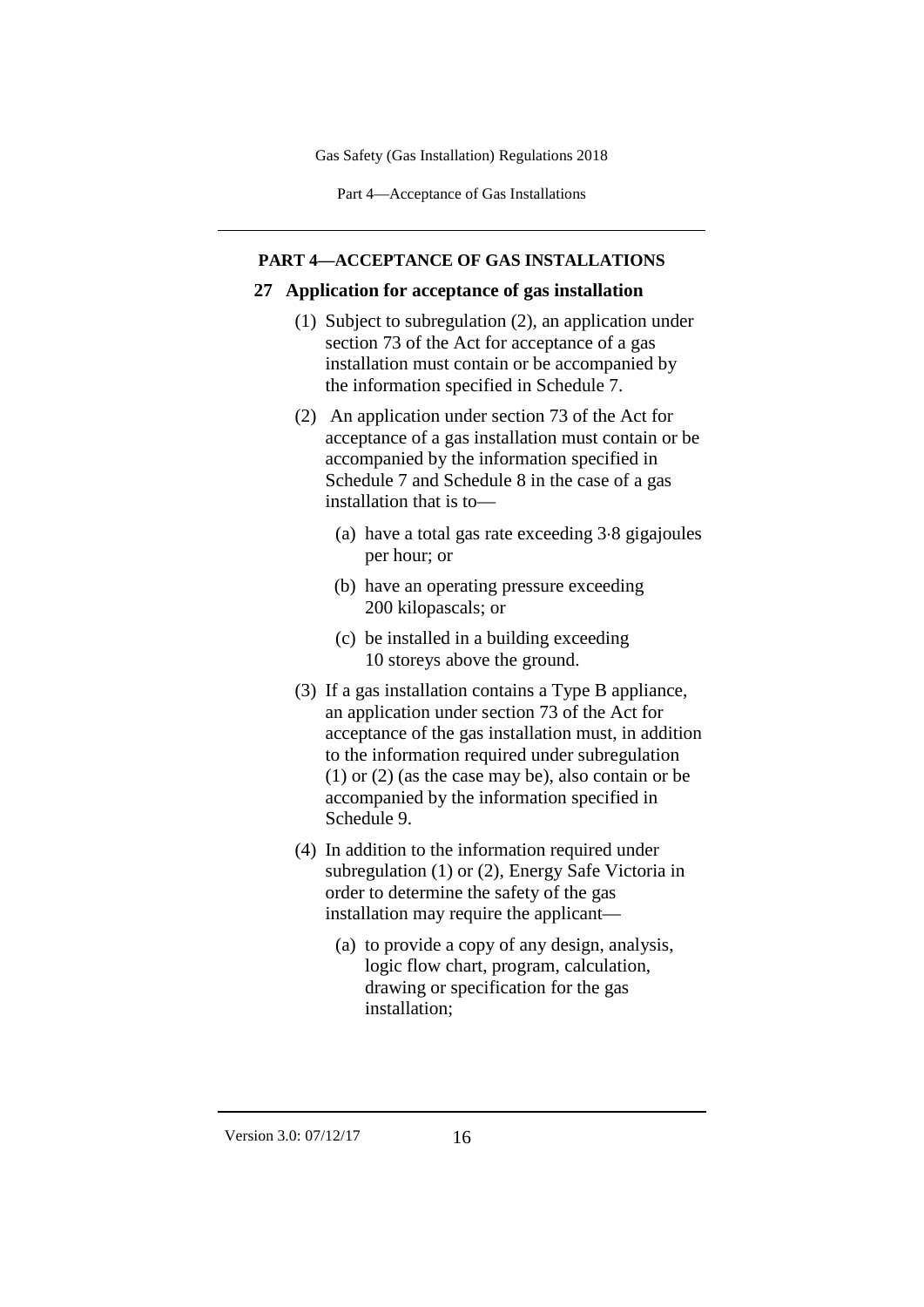Part 4—Acceptance of Gas Installations

- (b) to provide a sample of a material, component or other item to be used in the gas installation;
- (c) to remove and submit joints made in a pipe;
- (d) to have a non-destructive test carried out on a pipe and its joints.
- (5) For the purposes of section  $73(2)(c)$  of the Act, a statement of compliance relating to an application for acceptance of a gas installation must be—
	- (a) in the form of Schedule 10; and
	- (b) signed by a person who Energy Safe Victoria considers has the necessary training, qualifications or experience to provide the statement.
- (6) For the purposes of section  $73(2)(c)$  of the Act, a statement of compliance relating to completion of a gas installation must be—
	- (a) in the form of Schedule 11; and
	- (b) signed by a person who Energy Safe Victoria considers has the necessary training, qualifications or experience to provide the statement.

## **28 Inspection and testing of gas installations**

- (1) Before accepting a gas installation under section 73 of the Act, Energy Safe Victoria may—
	- (a) inspect or audit the gas installation; and
	- (b) require it to be tested to determine whether it complies with the Act and these Regulations; and
	- (c) allow gas supply for commissioning purposes for a period not exceeding 21 business days or a longer period that is allowed by Energy Safe Victoria.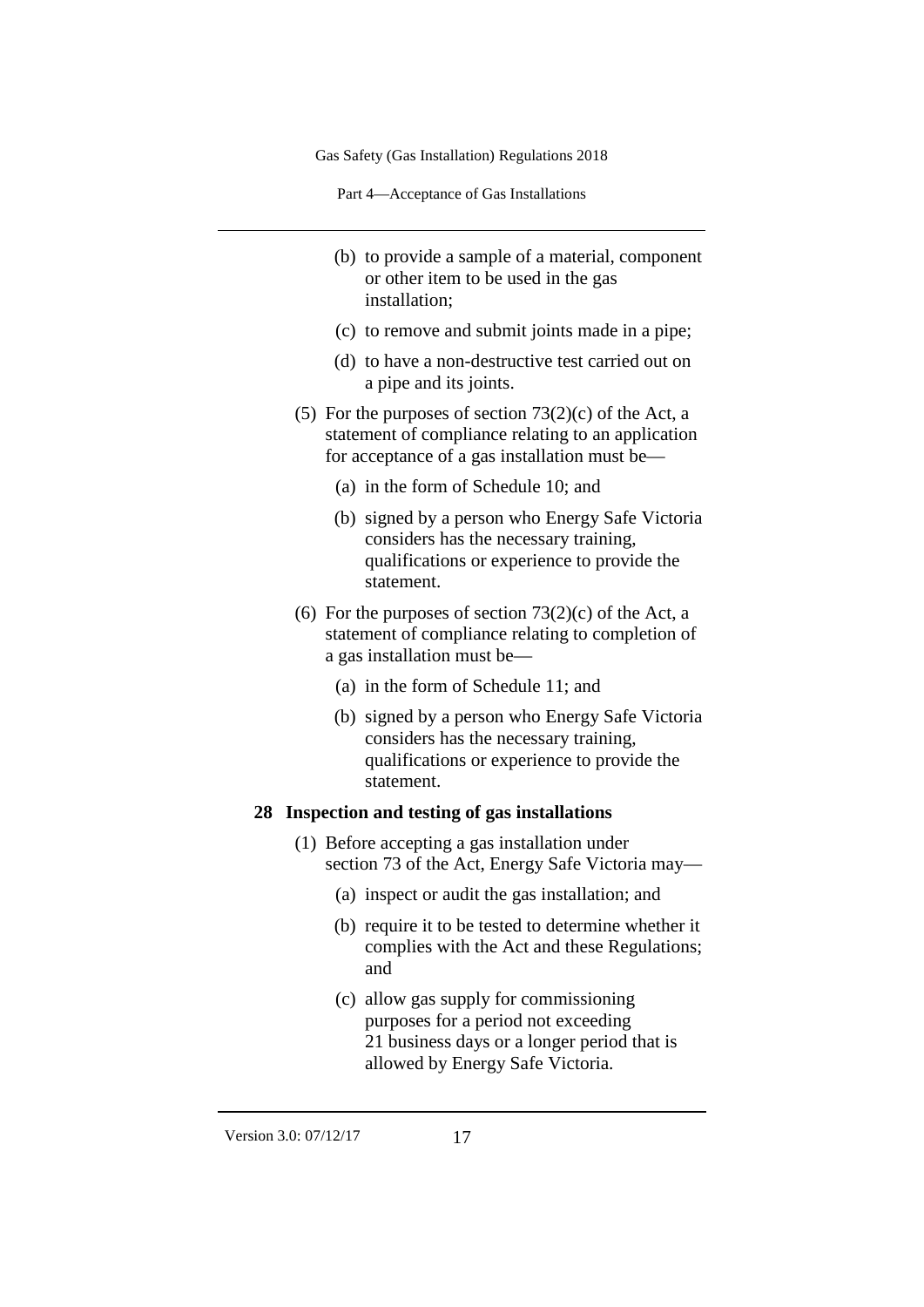Part 4—Acceptance of Gas Installations

- (2) A person who is an applicant under section 73(1) of the Act may request in writing that Energy Safe Victoria allow gas supply for commissioning purposes for a period longer than 21 business days.
- (3) An application under subregulation (2) must specify the period for which gas supply is required.
- (4) Energy Safe Victoria may allow or refuse to allow a longer period of gas supply for commissioning purposes.
- (5) For the purposes of carrying out any inspection or test under subregulation (1), Energy Safe Victoria may remove any part of the gas installation from the installation or the premises in which it is situated.

## **29 Acceptance of gas installations containing Type B appliances subject to conditions**

- (1) This regulation applies if Energy Safe Victoria accepts, under section 73 of the Act, a gas installation that contains a Type B appliance subject to a condition requiring the gas installation to be tested by a person or body approved by Energy Safe Victoria.
- (2) The applicant for acceptance must—
	- (a) arrange for the required tests to be carried out; and
	- (b) notify Energy Safe Victoria, in writing, of the results of those tests.
- (3) A notice under subregulation (2) must contain or be accompanied by a statement of compliance in the form of Schedule 11 made and signed by the person or body approved by Energy Safe Victoria who carried out the tests of the gas installation.

## **30 Compliance plates for Type B appliances**

Version 3.0: 07/12/17 18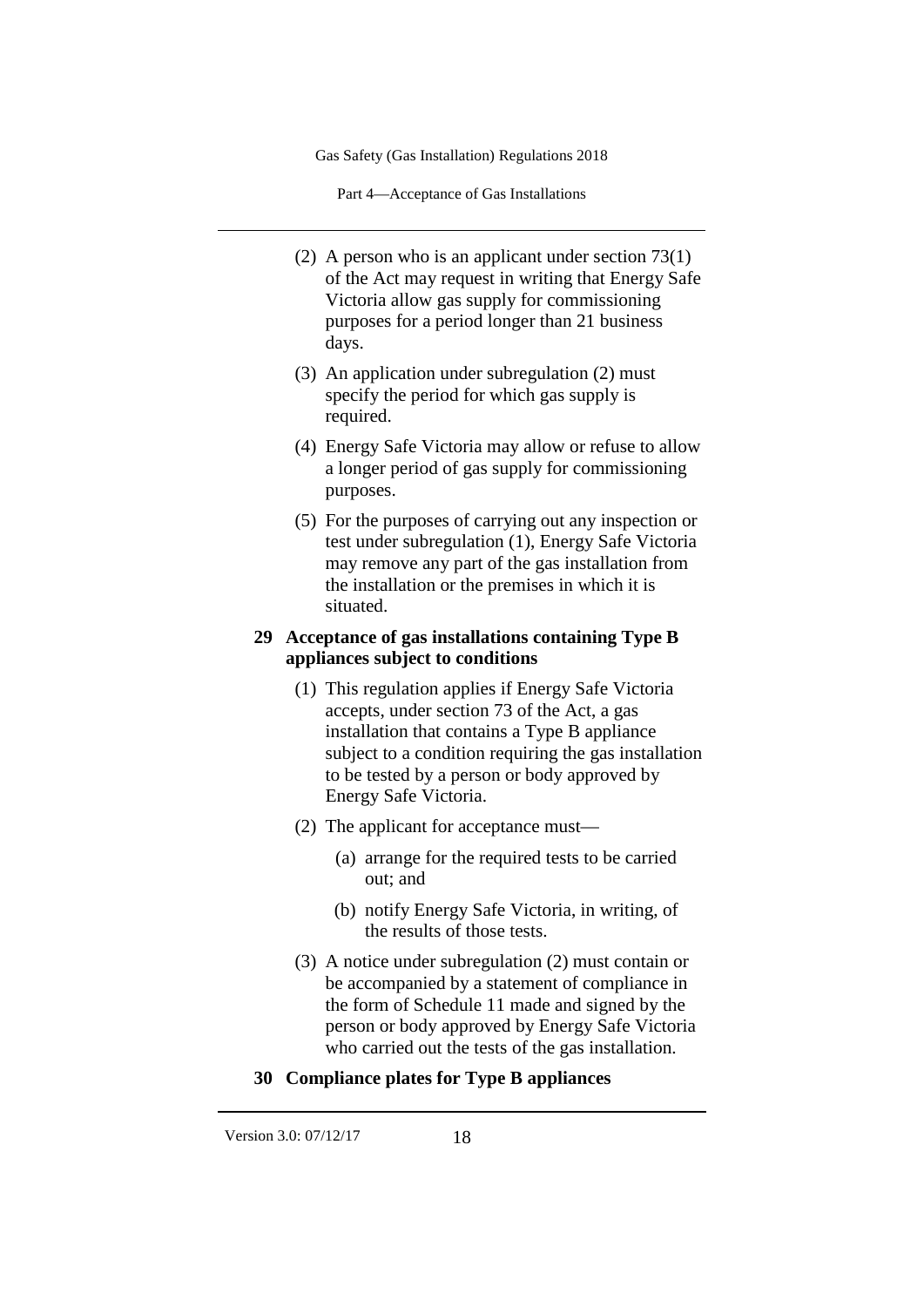Part 4—Acceptance of Gas Installations

If Energy Safe Victoria requires a compliance plate to be affixed to a Type B appliance in accordance with a condition of an acceptance of a gas installation under section 73 of the Act, the compliance plate—

(a) must be a compliance plate issued by Energy Safe Victoria; and

 $\overline{\phantom{a}}$  , where  $\overline{\phantom{a}}$ 

- (b) must be securely affixed in a place that is readily accessible; and
- (c) must be in the form of Schedule 12 and meet the requirements of Schedule 12.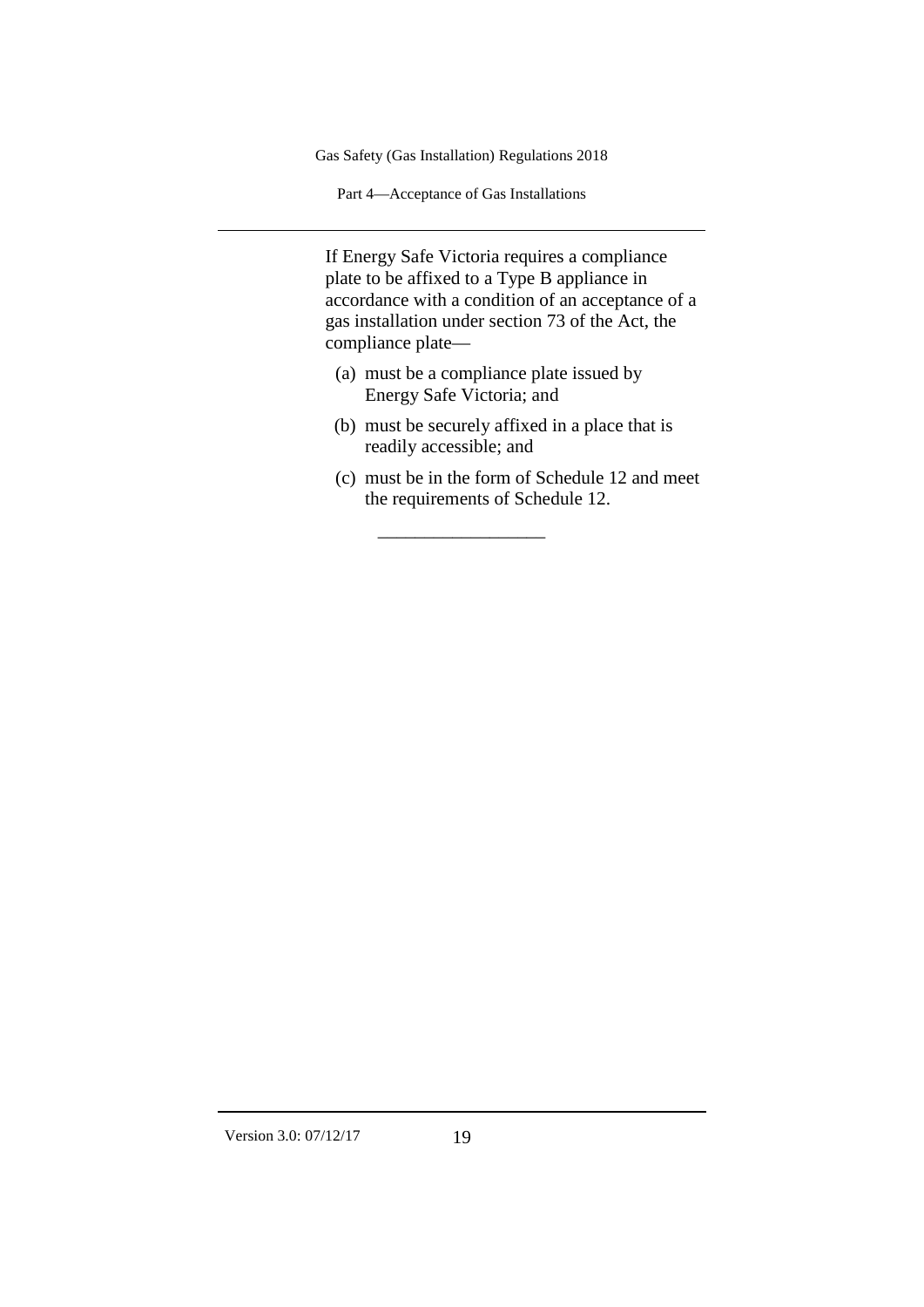Part 5—General

#### **PART 5—GENERAL**

## **31 Duty to keep complex gas installation in a proper state of repair**

A person who is the owner of a complex gas installation must—

- (a) keep the installation safe and in a proper state of repair; and
- (b) keep any Type B appliance contained in the complex gas installation in a safe condition and in a proper state of repair; and
- (c) keep records relating to the service, maintenance, repair and modification of the complex gas installation and any Type B appliance contained in the complex gas installation for a period of three years after the relevant service, maintenance, repair or modification.

Penalty: 20 penalty units.

#### **32 Duty to report gas incidents**

If a gas incident occurs in relation to a complex gas installation the owner of the installation must report the gas incident, without delay, to Energy Safe Victoria and—

- (a) if the installation uses natural gas, to the gas distribution company which supplies that gas to the gas installation; or
- (b) if the installation uses LPG, to the gas retailer which supplies that gas to the gas installation.

Penalty: 20 penalty units.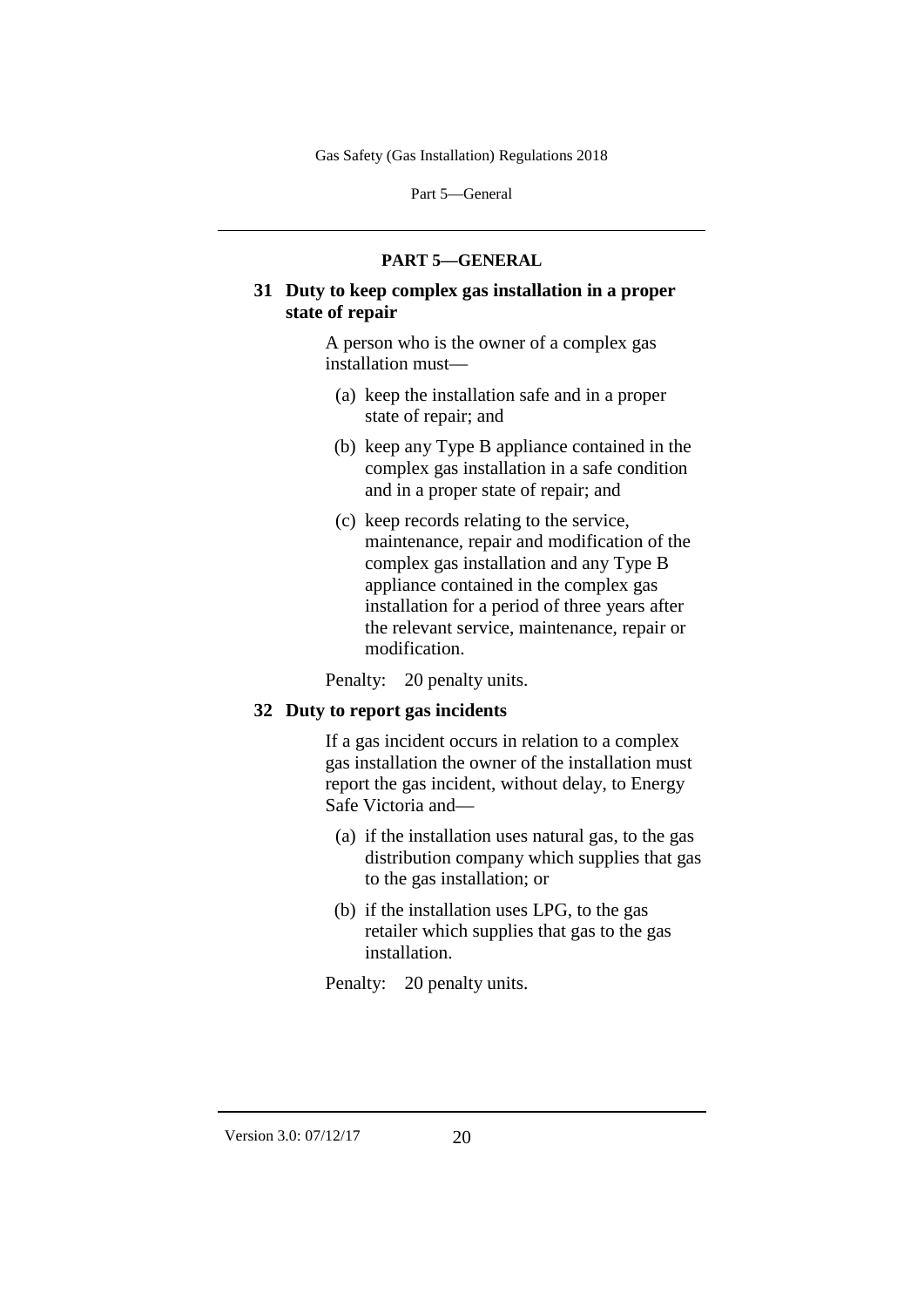Part 5—General

## **33 Power of inspector to disconnect or order disconnection**

- (1) If an inspector determines from an inspection under the Act or these Regulations that a gas installation—
	- (a) does not comply with the Act or these Regulations; or
	- (b) is immediately dangerous or defective—

the inspector may—

- (c) disconnect the gas installation or any part of the gas installation from the gas supply; or
- (d) order any person to disconnect the gas installation or any part of the gas installation from the gas supply.
- (2) A person must comply with an order under subregulation (1).

Penalty: 20 penalty units.

(3) A person must not connect gas to a gas installation or any part of a gas installation which has been disconnected by or on the order of an inspector under this regulation, unless Energy Safe Victoria or an inspector has authorised the connection.

Penalty: 20 penalty units.

## **34 Exception for supply of gas by gas company**

For the purposes of section 34(2) of the Act it is a prescribed circumstance if the gas company supplies gas for commissioning purposes with the approval of Energy Safe Victoria.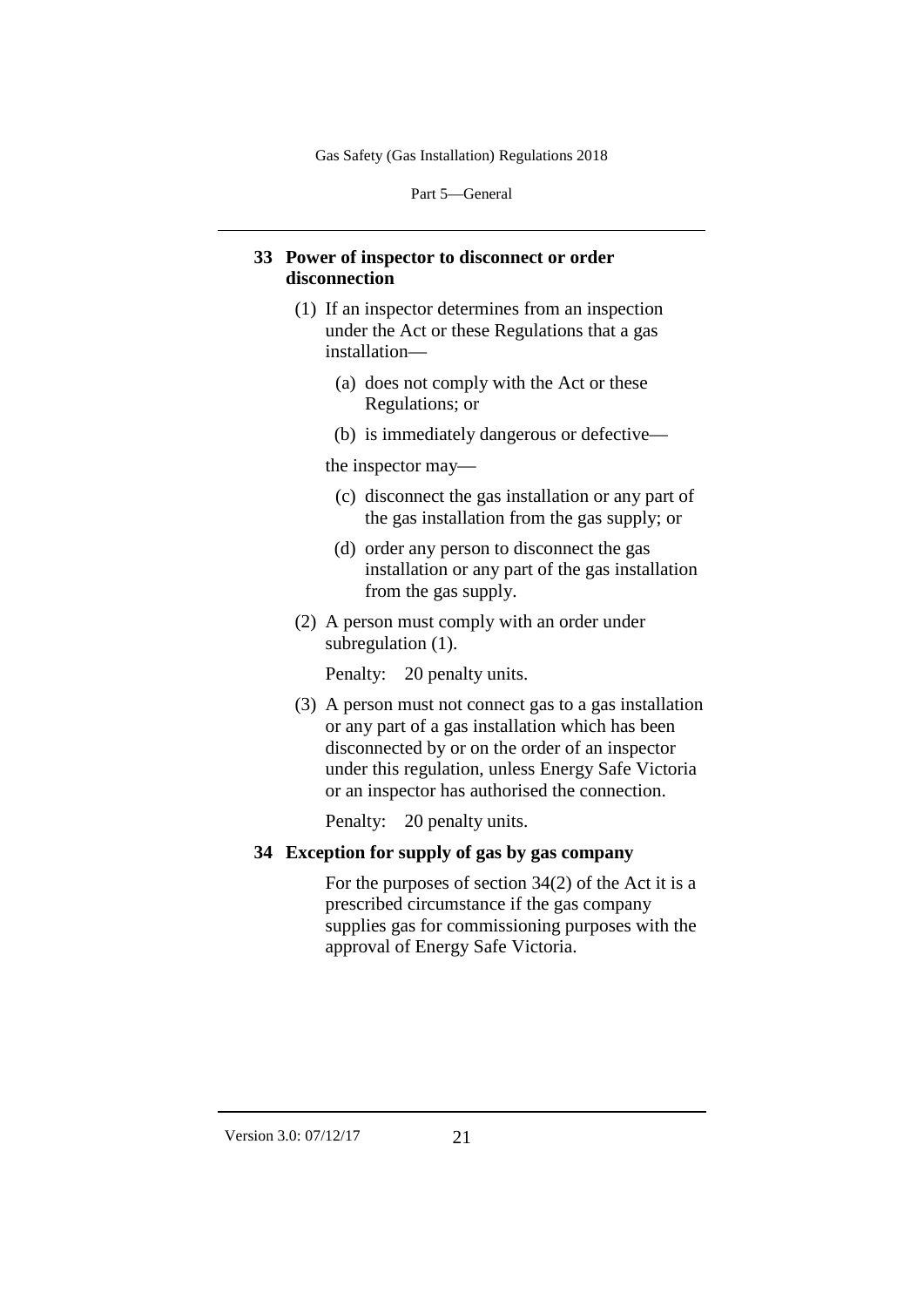Part 5—General

## **35 Prescribed requirements for supply or sale of LPG**

- (1) For the purposes of section  $79A(1)(a)$  of the Act, the prescribed standards of quality are that –
	- (a) the gas have an odour which is distinctive and unpleasant and an odour level that is discernible at one-fifth of the lower explosive limit of the gas; and
	- (b) LP Gas supplied or sold to a customer complies with AS 4670.
- (2) For the purposes of section  $79A(1)(c)$  of the Act, the prescribed requirements are that the person affix at or near the place the gas is supplied a sign that is—
	- (a) in the form of Schedule 13; and
	- (b) at least 200 millimetres long and 100 millimetres high.
- (3) For the purposes of section 79A(2) of the Act, the prescribed appliances are—
	- (a) Type A appliances that have been accepted under sections 68 or 69 of the Act for use with LPG of any composition; and
	- (b) Type B appliances that have been accepted under section 73 of the Act for use with LPG of any composition.

#### **36 Waiver or rebate of fees**

If an application to Energy Safe Victoria under these Regulations requires payment of a fee, Energy Safe Victoria may waive or rebate all or part of the fee in circumstances that Energy Safe Victoria considers appropriate.

 $\overline{\phantom{a}}$  , where  $\overline{\phantom{a}}$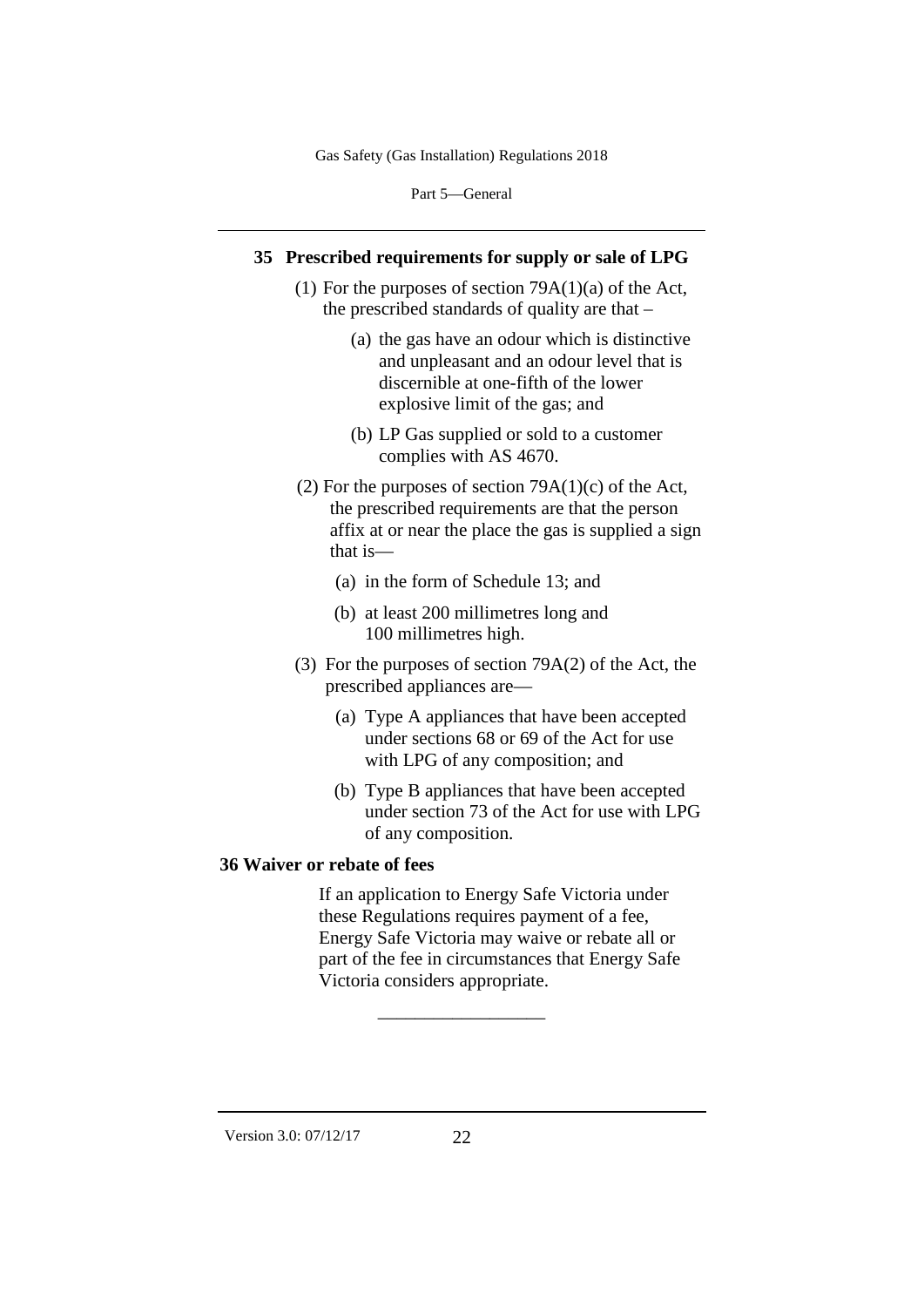## **SCHEDULES**

# **SCHEDULE 1**

## **REVOCATIONS**

- [1](#page-70-0). Gas Safety (Gas Installation) Regulations 2008<sup>1</sup>.
- [2](#page-70-1). Gas Safety (Gas Installation) Amendment Regulations 2014<sup>2</sup>.

 $\overline{\phantom{a}}$  , where  $\overline{\phantom{a}}$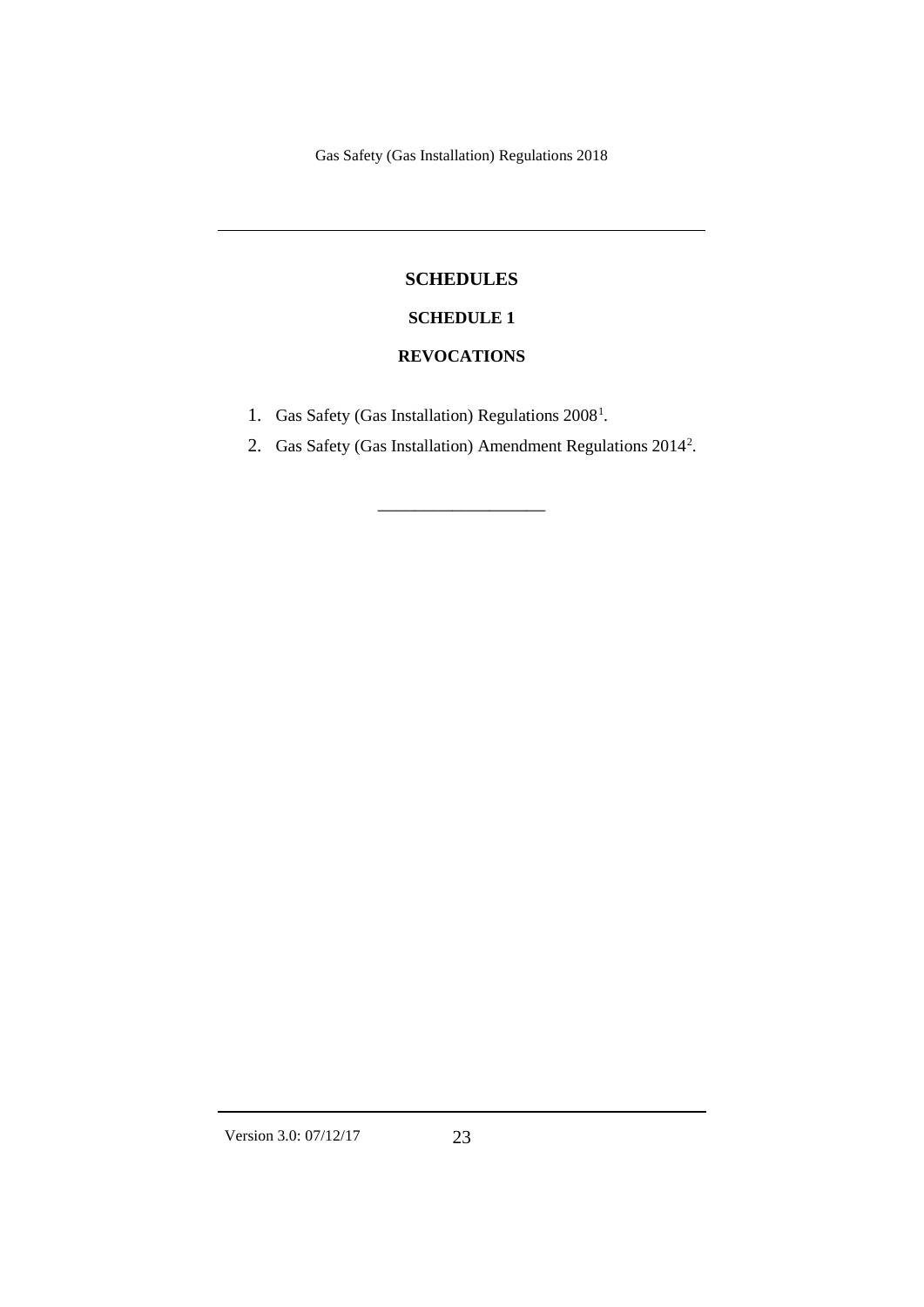#### **SCHEDULE 2**

#### **INFORMATION TO BE SUPPLIED BY PERSONS SEEKING ACCEPTANCE OF AN APPLIANCE**

(Section 69) (Regulation 8)

- 1 Full name, address, ABN or ACN and contact details of person applying for acceptance.
- 2 Details of test results received from a testing agency accepted by Energy Safe Victoria:

#### 3 **Appliance details**

Details regarding the appliance, including where relevant:

- (a) Manufacturer's name.
- (b) Model identification.
- (c) Maximum and minimum gas consumption (MJ/h).
- (d) Nominal gas consumption.
- (e) Gas type/s.
- (f) Maximum and minimum gas supply pressures.
- (g) Gas pressure at burner head for the maximum and minimum gas consumption.
- (h) Gas pressure at burner head for the nominal gas consumption.
- (i) Burner ignition details (pilots, etc.).
- (j) Flueing details.
- (k) Installation instructions.

#### 4 **Component details**

Details regarding components, including where relevant:

- (a) Manufacturer's name.
- (b) Model identification.
- (c) Gas type/s.
- (d) Maximum and minimum gas supply pressures.
- (e) Rated working pressure.
- (f) Maximum and minimum gas flow rates.
- (g) Electrical specifications, ratings etc.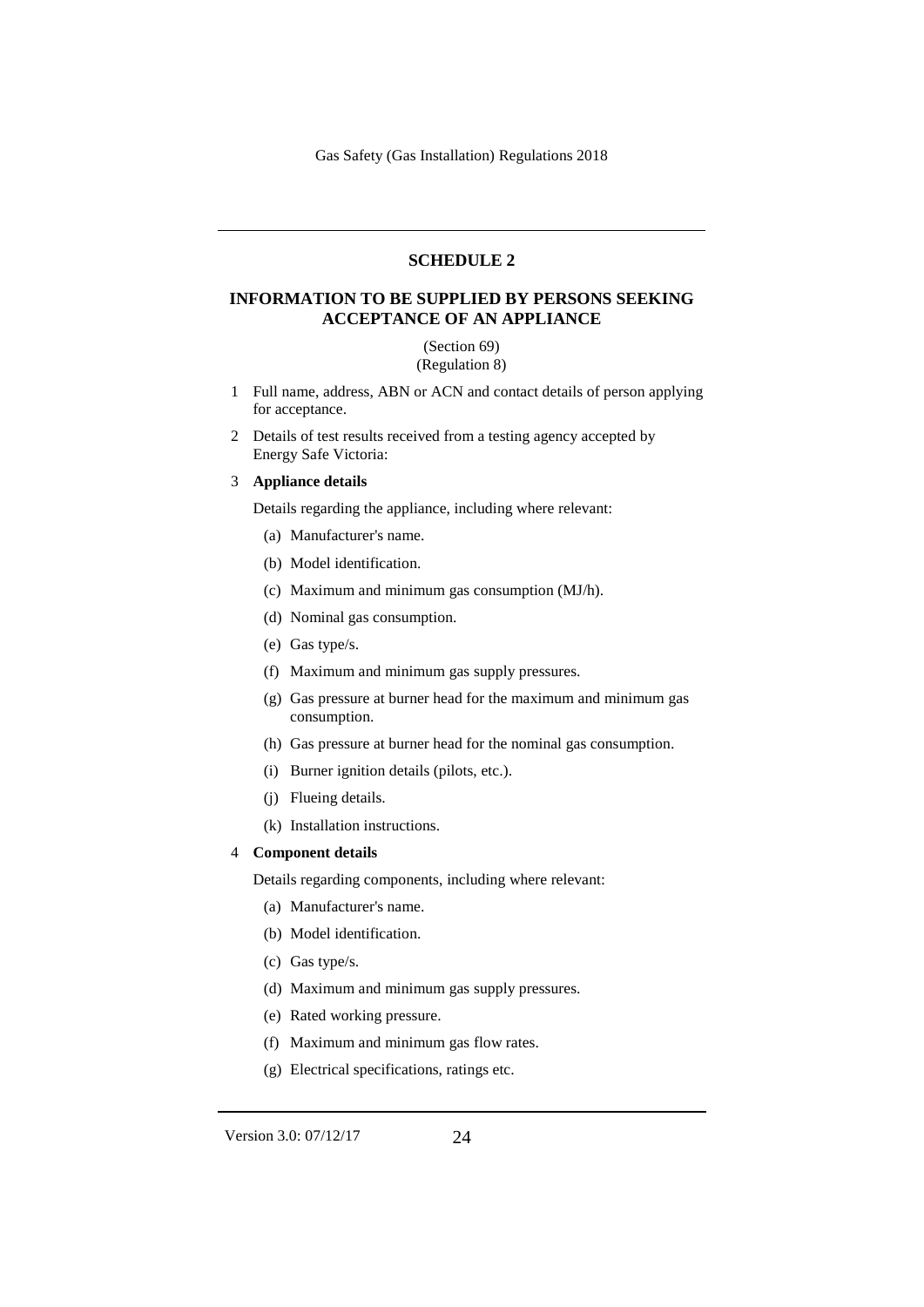(h) Acceptance number issued under an acceptance scheme authorised by Energy Safe Victoria.

#### 5 **Valve train schematic diagram**

A schematic diagram clearly indicating:

- (a) All components (including brand and model).
- (b) Rated working pressure of all components.
- (c) Proposed settings of all adjustable devices.

#### 6 **Appliance electrical circuit diagram**

A circuit diagram in ladder-logic format clearly indicating:

- (a) Safety and control circuits.
- (b) Details of all major components (including brand and model).
- (c) Method of operation of all major components.

#### **Note: There is no Schedule 3.**

 $\overline{\phantom{a}}$  , where  $\overline{\phantom{a}}$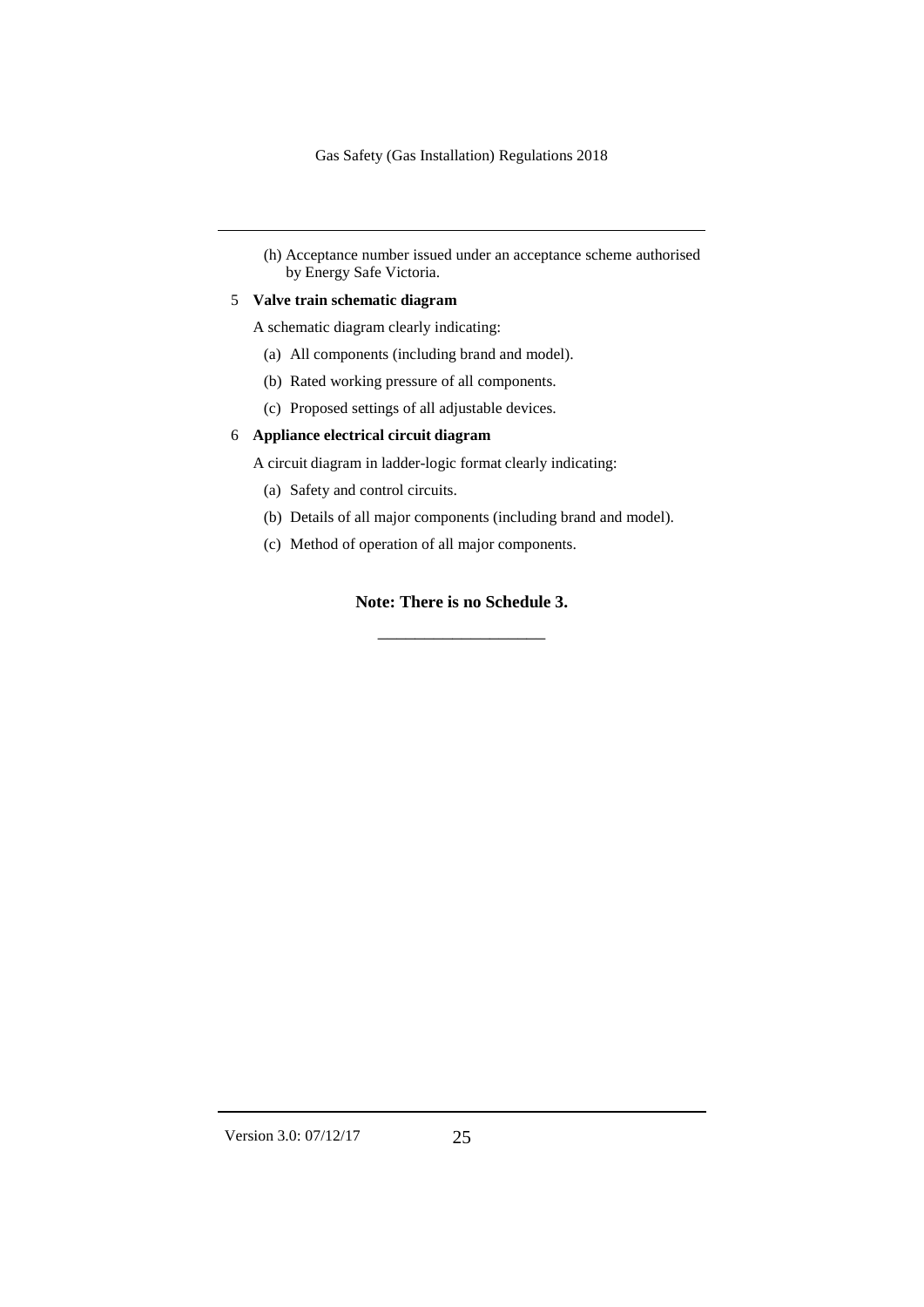#### **SCHEDULE 4**

(Section 69) (Regulation 10)

#### **COMPLIANCE PLATE DETAILS**

#### **TYPE A APPLIANCE**

State of Victoria

Energy Safe Victoria

**COMPLIANCE PLATE**

#### **TYPE A APPLIANCE**

This appliance has been accepted under section 69 of the **Gas Safety Act 1997**.

ESV Acceptance No.:

Date:

**Note: There is no Schedule 5.**

 $\overline{\phantom{a}}$  , where  $\overline{\phantom{a}}$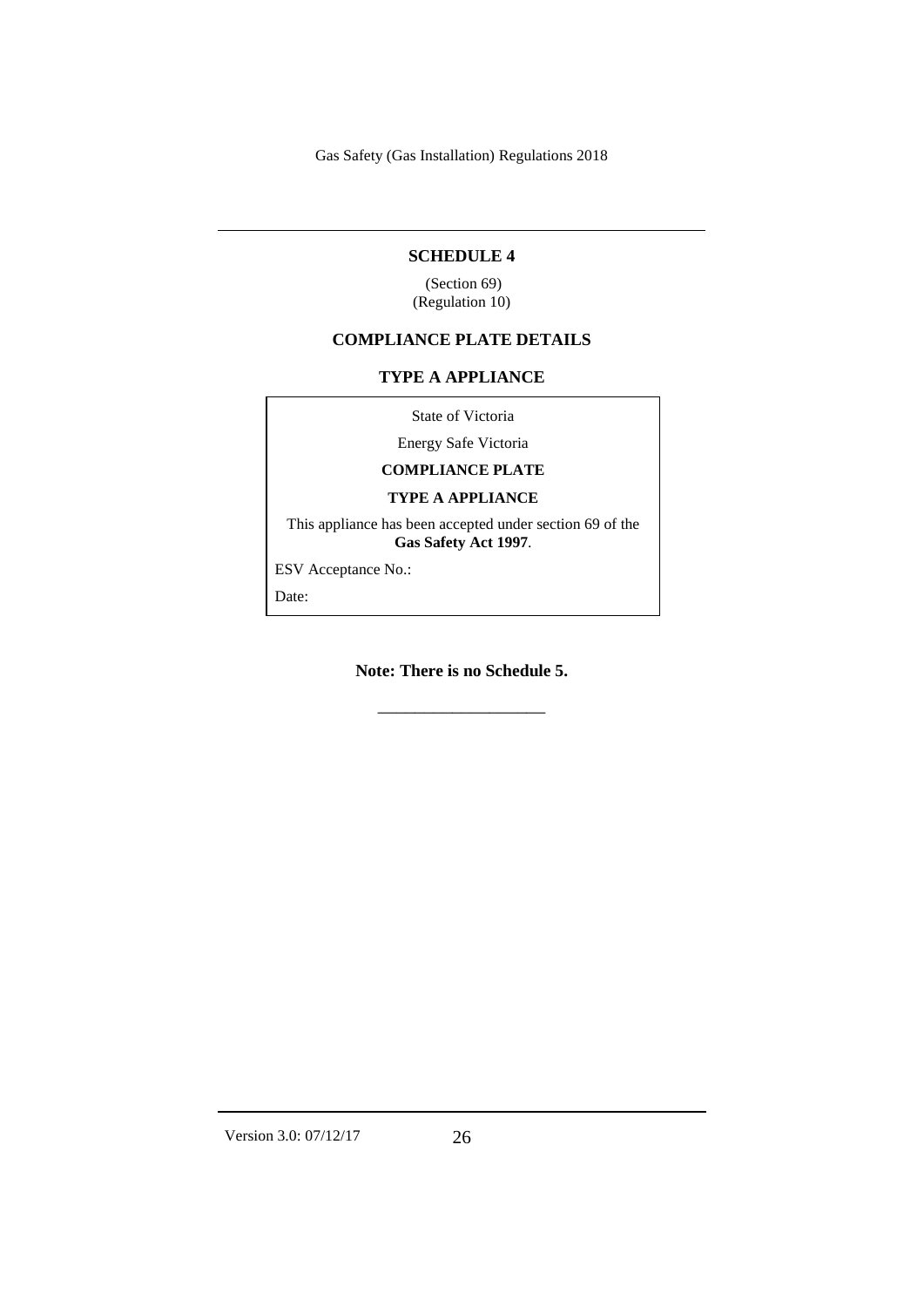#### **SCHEDULE 6**

#### **APPLICATION FOR EXEMPTION**

(Section 72) (Regulation 20)

1 Full name and ABN or ACN of applicant:

2 Address and contact details of applicant:

3 Name, address and contact details of customer:

4 Address of gas installation:

5 Name, address and contact details of person carrying out gasfitting work:

6 Details of proposed gasfitting work:

7 Details of standard(s) or requirement(s) from which exemption is sought (please specify regulation number(s) and/or the standard(s) or clause number(s) in the relevant standard(s)):

8 Statement of reasons why you believe that compliance with the standards or requirements does not warrant the cost of compliance and the alternative means by which you propose to achieve an acceptable level of safety:

 $\overline{\phantom{a}}$  , where  $\overline{\phantom{a}}$ 

Dated:

Signature of applicant:

Version 3.0: 07/12/17 27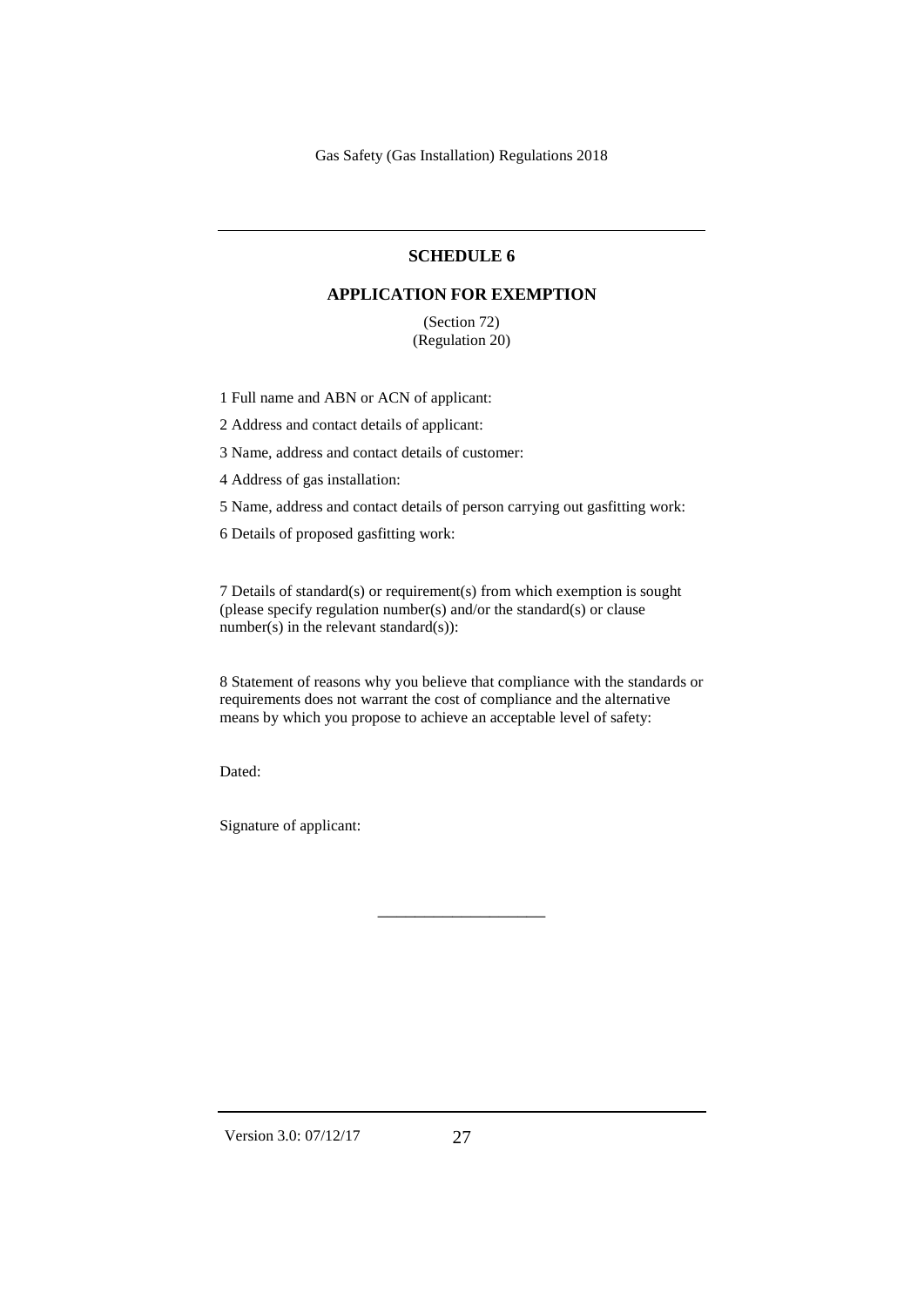#### **SCHEDULE 7**

### **INFORMATION TO BE SUPPLIED BY PERSONS SEEKING ACCEPTANCE OF A GAS INSTALLATION**

(Section 73) (Regulation 27(1))

- 1 Full name:
- 2 ABN or ACN:
- 3 Address:
- 4 Phone number:
- 5 Registration number:
- 6 Email address:
- 7 Facsimile number:
- 8 Address of gas installation.
- 9 Consumer's name and site contact name.
- 10 Type of work.
- 11 Type of gas.
- 12 Summary of work.
- 13 Commencement and completion dates for work.
- 14 Details of:
	- (a) the gas rate (only if the rate is to exceed 3⋅8 GJ/h);
	- (b) the operating pressure (only if the operating pressure is to exceed 200kPa);
	- (c) whether or not the building exceeds 10 storeys above the ground.

\_\_\_\_\_\_\_\_\_\_\_\_\_\_\_\_\_\_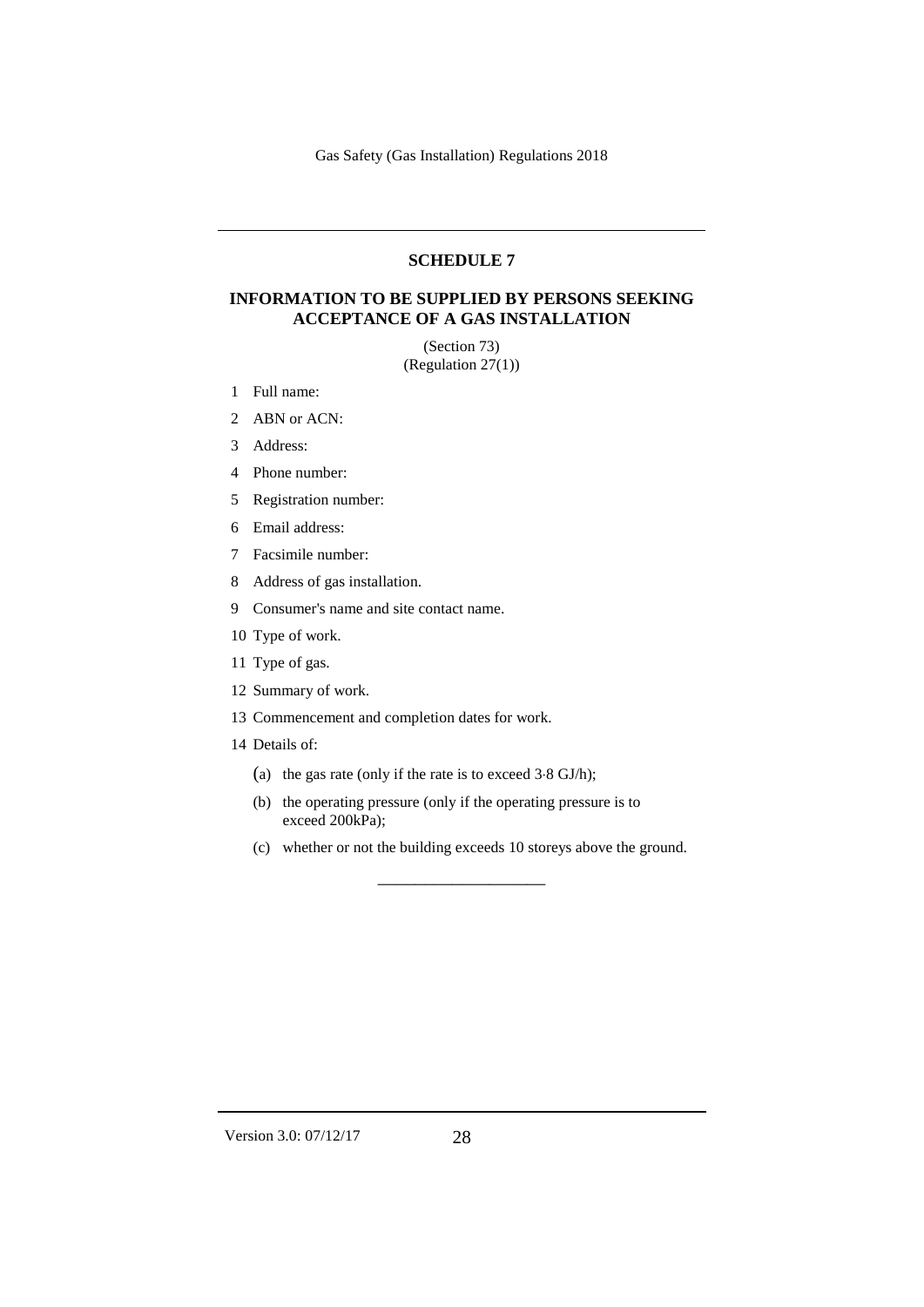#### **SCHEDULE 8**

#### **ADDITIONAL INFORMATION TO BE SUPPLIED BY PERSONS SEEKING ACCEPTANCE OF CERTAIN GAS INSTALLATIONS**

#### (Section 73) (Regulation 27(2))

- 1 Details of the gas installation, including drawings of:
	- (a) the general arrangements of the consumer piping;
	- (b) the location of valves, pressure control regulators and other controls or devices installed within the piping;
	- (c) the location of any gas meter (but not the gas company's meter);
	- (d) piping designed to safely discharge gas from safety or control devices; and
	- (e) any associated electrical circuit diagrams.
- 2 Details of design, calculations, test and commissioning procedures including:
	- (a) calculations of pressure loss;
	- (b) testing for gas tightness;
	- (c) purging associated with commissioning or decommissioning piping; and
	- (d) commissioning pressure control and other pipeline devices.

 $\overline{\phantom{a}}$  , where  $\overline{\phantom{a}}$ 

- 3 Details of all control or other devices installed within the piping, including:
	- (a) manufacturer's data sheets; and
	- (b) proposed settings of all adjustable devices.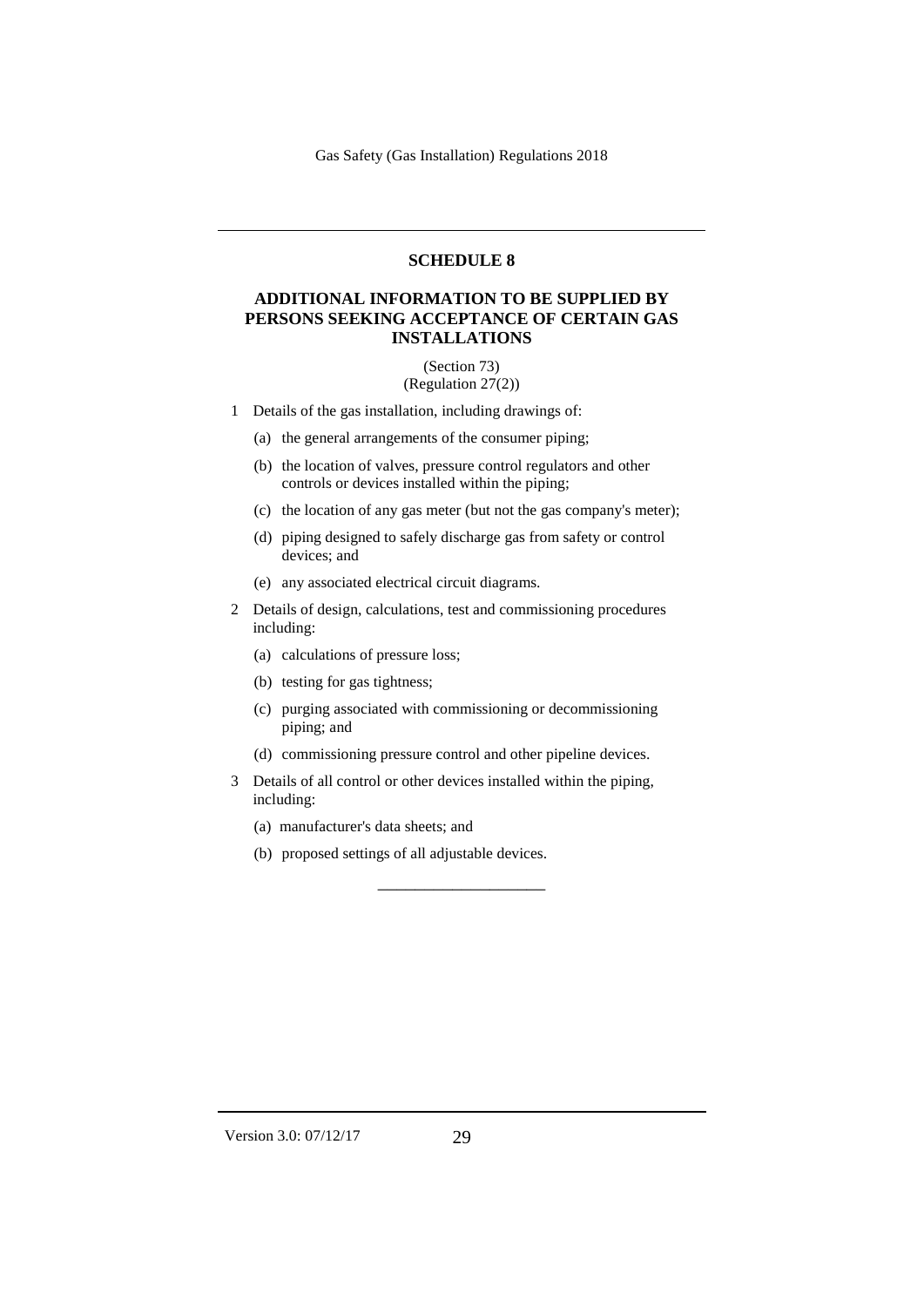#### **SCHEDULE 9**

### **ADDITIONAL INFORMATION TO BE SUPPLIED FOR A TYPE B APPLIANCE**

(Section 73) (Regulation 27(3))

#### 1 **Appliance details**

Details regarding the appliance, including where relevant:

- (a) Manufacturer's name.
- (b) Model identification.
- (c) Nominal gas consumption (MJ/h).
- (d) Gas type.
- (e) Maximum and minimum gas supply pressures.
- (f) Purge times.
- (g) Gas pressure at burner head for the nominal gas consumption.
- (h) Combustion chamber volume.
- (i) Purge volume, being the total volume swept from the entry of the purge medium to the point of emission including interconnecting ductwork.
- (j) Serial number.
- (k) Date of manufacture.
- 2 Description of the appliance function and any associated industrial process with which the appliance is integrated together with a drawing indicating the general arrangement.

#### 3 **Valve train schematic diagram**

A schematic diagram clearly indicating:

- (a) All components (including brand and model) and component acceptance numbers.
- (b) Rated working pressure of all components.
- (c) Proposed settings of all adjustable devices.
- (d) Nominal gas consumption.
- (e) Supply pressure at appliance and burner pressure.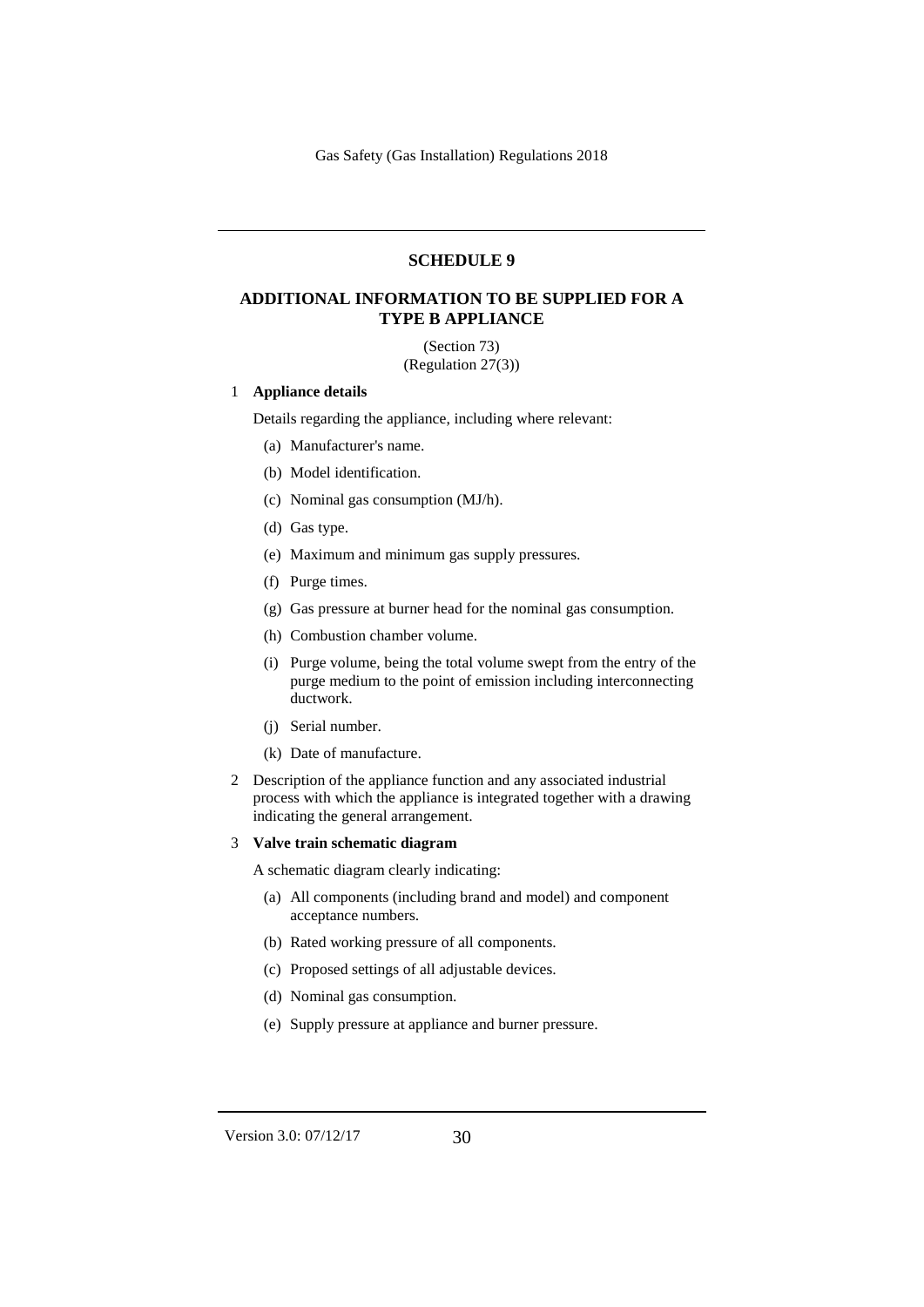#### 4 **Electrical circuit diagram**

A circuit diagram in ladder-logic format clearly indicating:

- (a) Safety and control circuits.
- (b) Details of all major components (including brand and model).
- (c) Method of operation of all major components.
- 5 Process and instrumentation diagram clearly indicating the relationship between the safety and control functions of the appliance/process.
- 6 **Purge time calculation**

Calculation of the time required to purge the appliance in accordance with AS 3814.

7 **Safe start gas rate**

Where required by AS 3814, calculation of the safe start gas rate or the critical time for ignition or critical energy.

#### 8 **Explosion relief area and dilution air flow rate (where relevant)**

If the appliance process involves solvents or dusts and where required by AS 3814, provide details of, and calculations for, explosion relief area and dilution air flow rates.

 $\overline{\phantom{a}}$  , where  $\overline{\phantom{a}}$ 

- 9 Details of flueing.
- 10 Details of ventilation.
- 11 Commissioning procedures and operating instructions.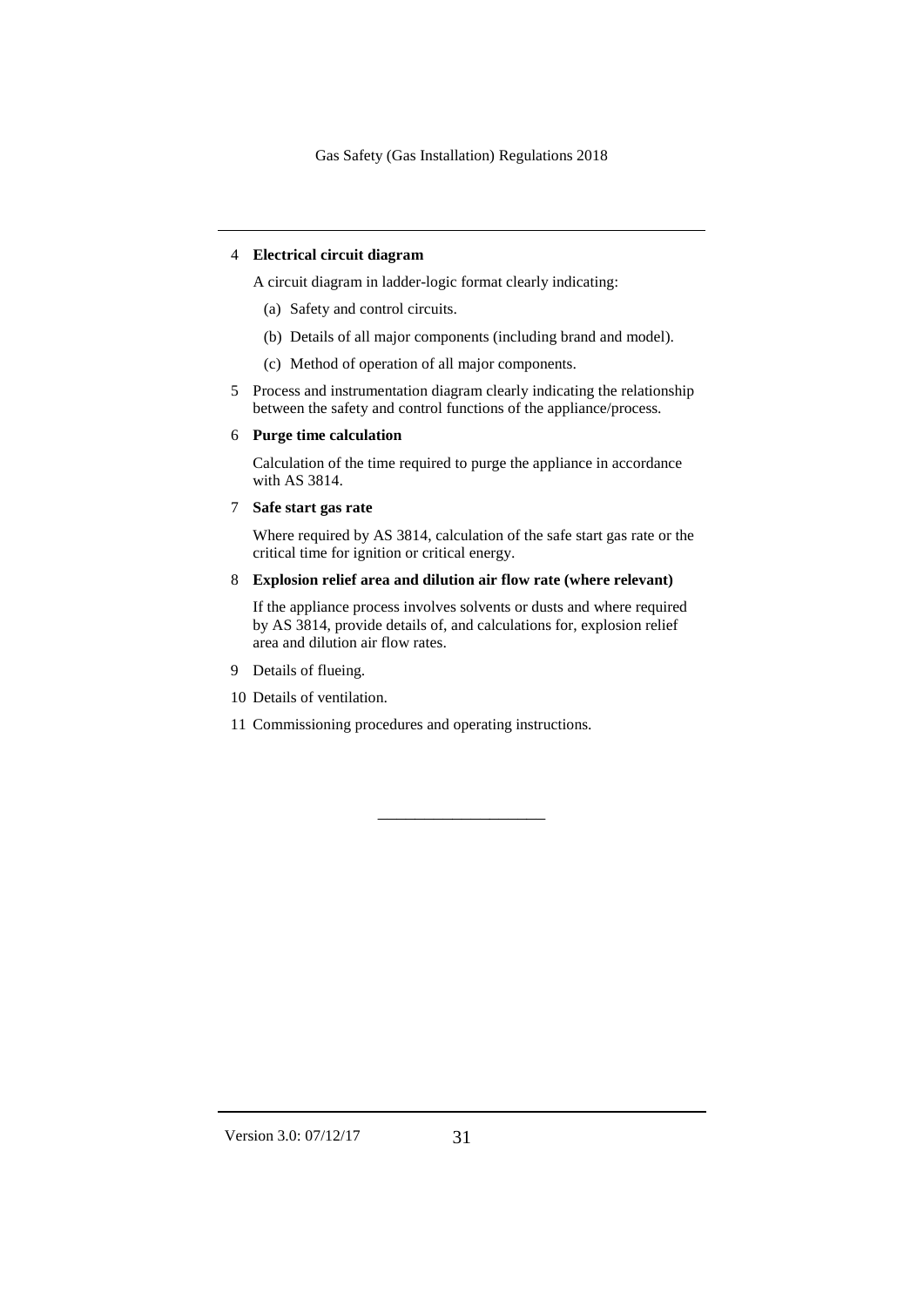### **SCHEDULE 10**

### **STATEMENT OF COMPLIANCE IN RELATION TO A GAS INSTALLATION**

(Section 73) (Regulation 27(5))

#### **Certification**

I certify that this gas installation will meet the requirements of the **Gas Safety Act 1997** and the Gas Safety (Gas Installation) Regulations 2018.

 $\overline{\phantom{a}}$  , where  $\overline{\phantom{a}}$ 

Signature:

Date: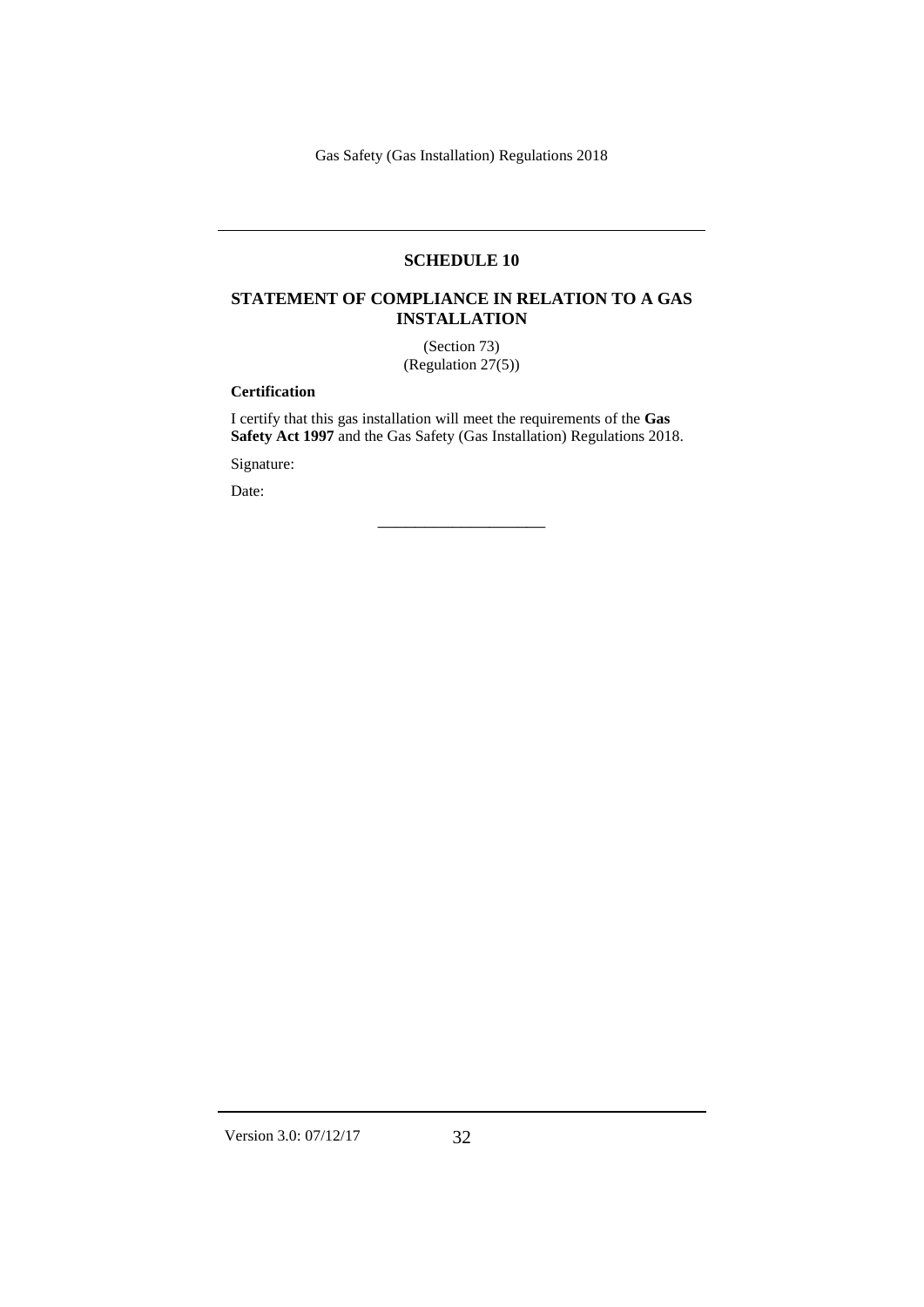## **SCHEDULE 11**

#### **STATEMENT OF COMPLIANCE IN RELATION TO COMPLETION OF GAS INSTALLATION**

(Section 73) (Regulations 27(6) and 29(3))

#### **Certification**

I certify that this gas installation meets the requirements of the **Gas Safety Act 1997** and that the required tests have been carried out and it will be safe for gas to be made available to the consumer.

 $\overline{\phantom{a}}$  , where  $\overline{\phantom{a}}$ 

Signature:

Date: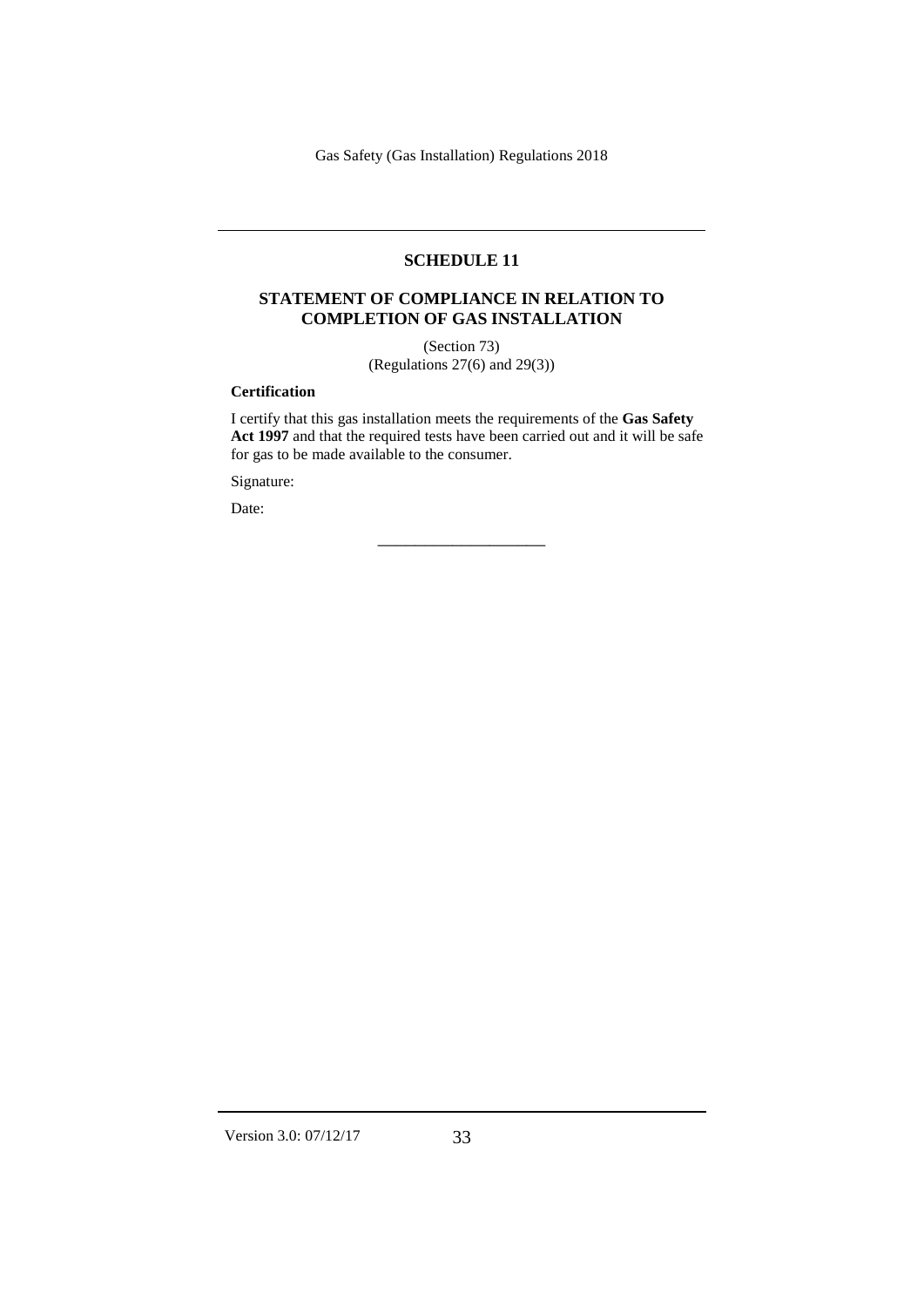#### **SCHEDULE 12**

(Section 73) (Regulation 30)

#### **COMPLIANCE PLATE DETAILS**

### **TYPE B APPLIANCE**

State of Victoria

Energy Safe Victoria

#### **COMPLIANCE PLATE**

#### **TYPE B APPLIANCE**

This appliance has been commissioned in compliance with the **Gas Safety Act 1997**.

 $\overline{\phantom{a}}$  , where  $\overline{\phantom{a}}$ 

ESV Acceptance No.:

Appliance Serial No.:

Installed at:

Date: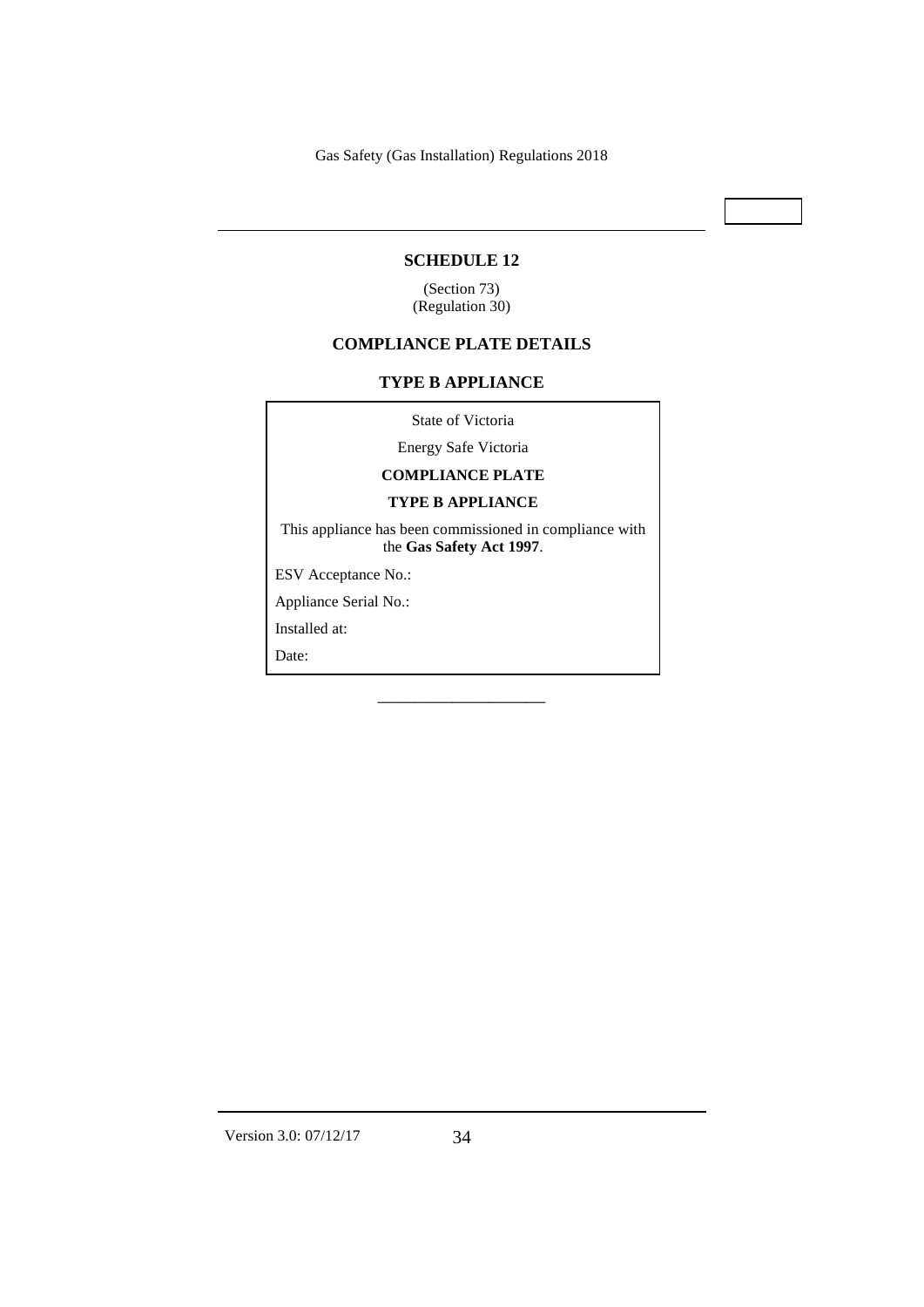#### **SCHEDULE 13**

(Section 79A(1)) (Regulation 35(2)(a))

### **WARNING SIGN**

#### **WARNING**

Household LPG appliances (including BBQs and LPG camping equipment) are not designed to operate on Autogas. Using Autogas in such appliances may make them UNSAFE.

No commercial, household or portable LPG cylinders shall be filled with Autogas on this site.

Knowingly supplying Autogas for use in a household LPG appliance is an offence.

═══════════════

Version 3.0: 07/12/17 35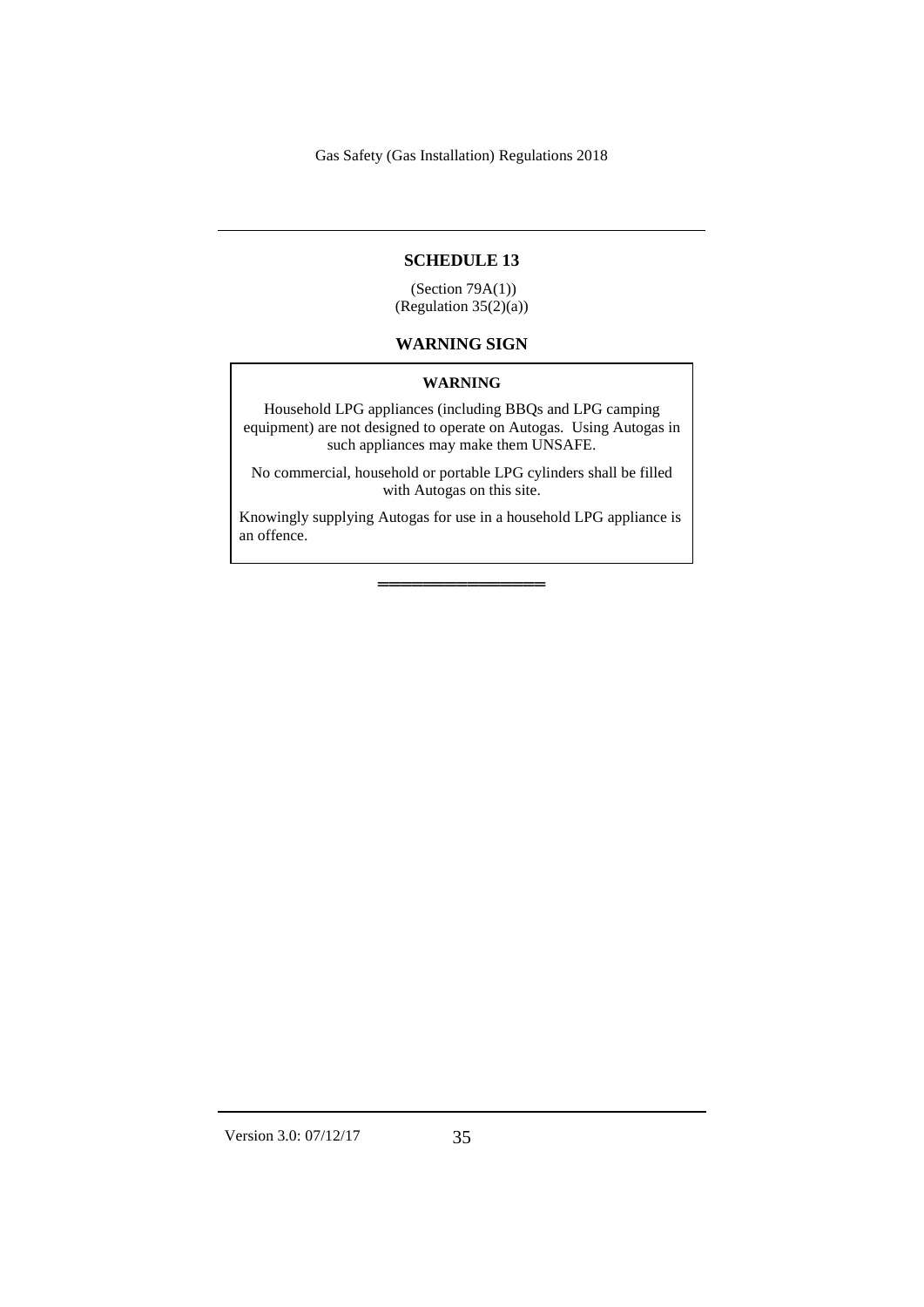<sup>1</sup> Reg. 4(a): S.R. No. 165/2008.

<sup>2</sup> Reg. 4(b): S.R. No. 9/2014.

### **Table of Applied, Adopted or Incorporated Matter**

The following table of applied, adopted or incorporated matter is included in accordance with the requirements of regulation 5 of the Subordinate Legislation Regulations 2014.

| <b>Statutory Rule</b><br><b>Provision</b>                                                                                                                                                                                       | Title of applied, adopted or<br>incorporated document                                                                                                                 | <b>Matter</b> in<br>applied,<br>adopted or<br>incorporated<br>document |
|---------------------------------------------------------------------------------------------------------------------------------------------------------------------------------------------------------------------------------|-----------------------------------------------------------------------------------------------------------------------------------------------------------------------|------------------------------------------------------------------------|
| Regulation 5,<br>definition of AS 3814<br>Regulation 13                                                                                                                                                                         | AS 3814, "Industrial and<br>commercial gas-fired<br>appliances" published on 18<br>February 2015 by Standards<br>Australia                                            | The whole.                                                             |
| Regulation 5,<br>definition of $AS$ 4670<br>Regulation $35(1)(b)$                                                                                                                                                               | AS 4670, "Commercial<br>propane and commercial<br>butane for heating purposes"<br>published on 1 September<br>2006 by Standards Australia                             | The whole.                                                             |
| Regulation 5,<br>definitions of<br>AS/NZS 5601.1,<br>consumer piping,<br>gas pressure<br>regulator, operating<br>pressure, pressure,<br>rated working<br>pressure<br>Regulations $12(1)(a)$ ,<br>$12(2)$ , $14(1)(a)$ , $14(2)$ | AS/NZS 5601.1 "Gas<br>installations-Part 1: General<br>installations" published on 16<br>September 2013 by Standards<br>Australia and Standards New<br><b>Zealand</b> | The whole.                                                             |